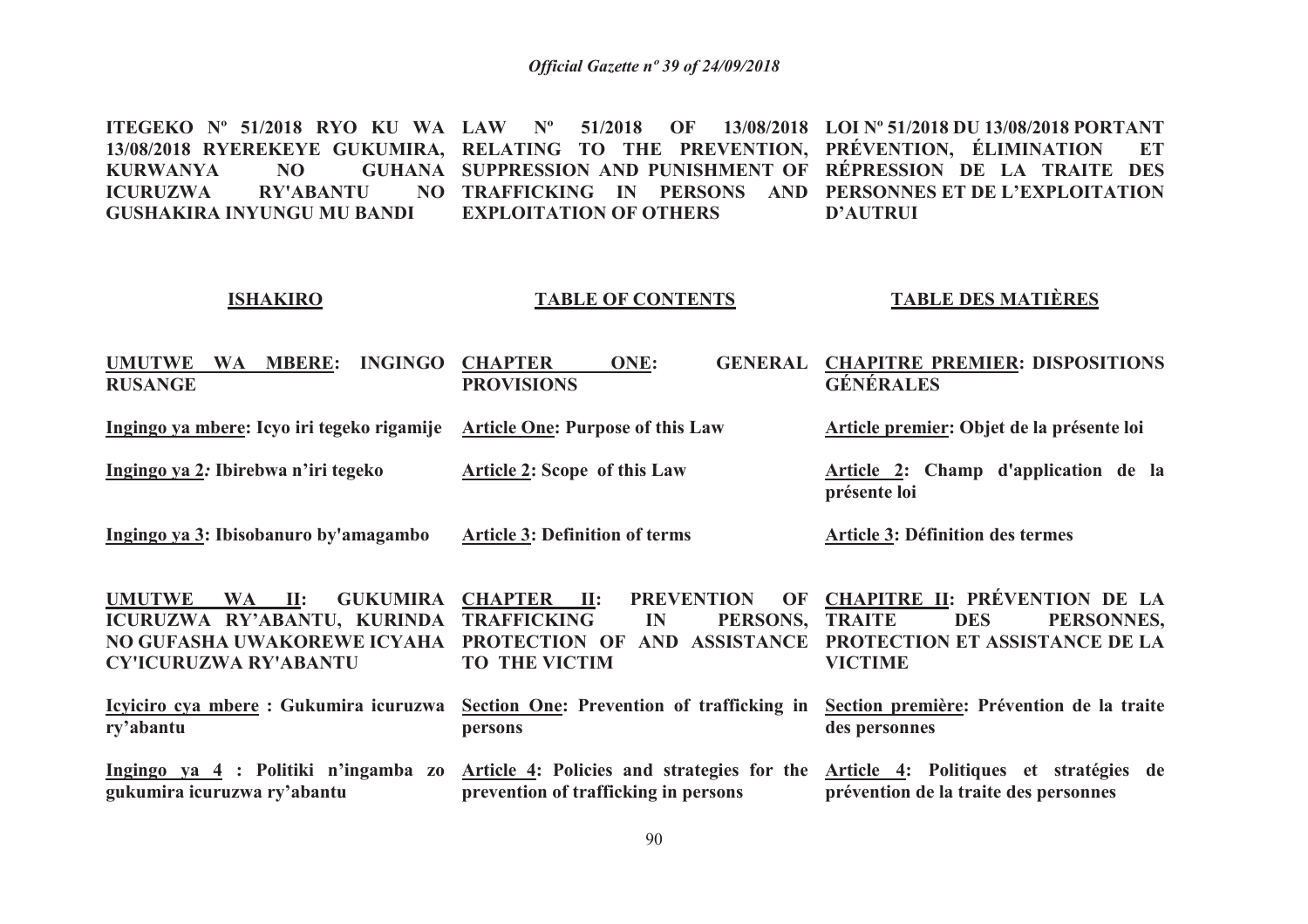| amakuru ku cyaha cy'icuruzwa ry'abantu trafficking in persons                                                         | Ingingo ya 5: Inshingano yo gutanga Article 5: Duty to report the offence of Article 5: Obligation                                                                      | de signaler<br>l'infraction de traite des personnes                                         |
|-----------------------------------------------------------------------------------------------------------------------|-------------------------------------------------------------------------------------------------------------------------------------------------------------------------|---------------------------------------------------------------------------------------------|
| Ingingo ya 6: Inshingano z'umwikorezi                                                                                 | <b>Article 6: Duties of carrier</b>                                                                                                                                     | <b>Article 6: Obligations du transporteur</b>                                               |
| <u>Icyticiro cya 2:</u> Kurinda uwakorewe icyaha <u>Section 2</u> : Protection of the victim<br>cy'icuruzwa ry'abantu |                                                                                                                                                                         | Section 2: Protection de la victime                                                         |
| icyaha cy'icuruzwa ry'abantu                                                                                          | Ingingo ya 7: Ukutavangura uwakorewe Article 7: Non-discrimination against the Article 7: Non-discrimination à l'égard de<br>victim                                     | la victime                                                                                  |
| cy'icuruzwa<br>ry'abantu<br>uwakorewe icyaha ashinzwe bari kumwe<br>na we                                             | Ingingo ya 8: Kurinda uwakorewe icyaha Article 8: Protection of the victim and the<br>n'abantu victim's accompanying dependants                                         | Article 8: Protection de la victime et des<br>personnes à charge accompagnant la<br>victime |
| w'uwakorewe<br>icyaha<br>ry'abantu mu rukiko                                                                          | Ingingo ya 9: Kurinda umwirondoro Article 9: Protection of the identity of the Article 9: Protection de l'identité de la<br>cy'icuruzwa victim during court proceedings | victime pendant l'audience                                                                  |
| <u>Icyiciro cya 3</u> : Gufasha uwakorewe icyaha <u>Section 3</u> : Assistance to the victim<br>cy'icuruzwa ry'abantu |                                                                                                                                                                         | Section 3: Assistance à la victime                                                          |
| Ingingo ya 10: Imirimo y'ibanze yo gufasha<br>uwakorewe icyaha cy'icuruzwa ry'abantu                                  | Article 10: Basic assistance services to the Article 10: Services de base d'assistance à<br>victim                                                                      | la victime                                                                                  |
| k'uwakorewe<br>cy'icuruzwa<br>icyaha<br>ry'abantu                                                                     | Ingingo ya 11: Kwitabwaho byihariye Article 11: Special treatment granted to the Article 11: Traitement spécial accordé à la<br>victim                                  | victime                                                                                     |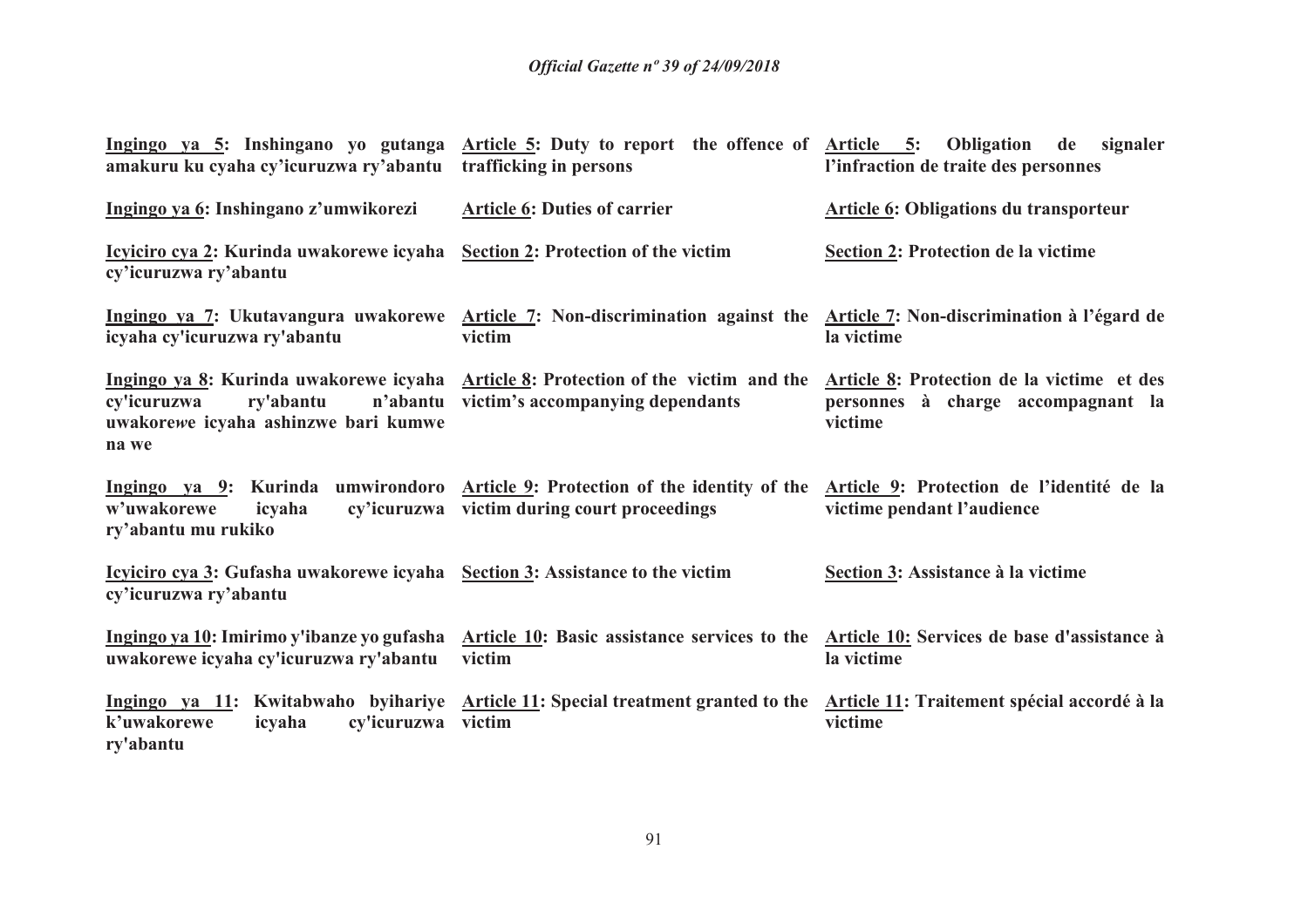**Article 12: Ubufasha bwihariye ku mwana Article 12: Special assistance to the child Article 12: Assistance spéciale à l'enfant wakorewe icyaha cy'icuruzwa ry'abantu victim victime** 

**Ingingo ya 13: Kwemerera Article 13: Permission for a non-Rwandan Article 13: Permission pour une victime victim to remain in Rwandaumunyamahanga** wakorewe **cy'icuruzwa ry'abantu kuguma mu Rwandanon rwandaise de rester au Rwanda**

**Ingingo 14: Gusubiza umunyamahanga Article 14: Repatriation of the foreign Article 14: Rapatriement d'une victime wakorewe icyaha cy'icuruzwa ry'abantu victim to his/her country mu gihugu cyeétrangère dans son pays** 

**Ingingo ya 15: Ukugaruka mu Rwanda Article 15: Return of the victim to Rwanda Article 15: Retour de la victime au Rwanda k'uwakorewe icyaha cy'icuruzwa ry'abantu**

**UMUTWE WA III: IBIHANO KU CHAPTER III: PENALTIES FOR BYAHA BY'ICURUZWA RY'ABANTU NO GUSHAKIRA INYUNGU MU BANDI PERSONS AND EXPLOITATION OF PERSONNES ET DE L'EXPLOITATION Ingingo ya 16: Ukwemera k'uwakorewe Article 16: Consent of the victimicyaha cy'icuruzwaIngingo ya 17: Ukutaryozwa icyaha Article 17: Non-liability of the victim k'uwakorewe icuruzwa ry'abantuOFFENCES OF TRAFFICKING IN INFRACTIONS DE TRAITE DES OTHERSCHAPITRE III: PEINES POUR LES D'AUTRUIArticle 16: Consentement de la victimeArticle 17: Non-responsabilité de la victime** 

**Ingingo ya 18: Icyaha cy'icuruzwa Article 18: Offence of trafficking in persons ry'abantuArticle 18: Infraction de traite des personnes**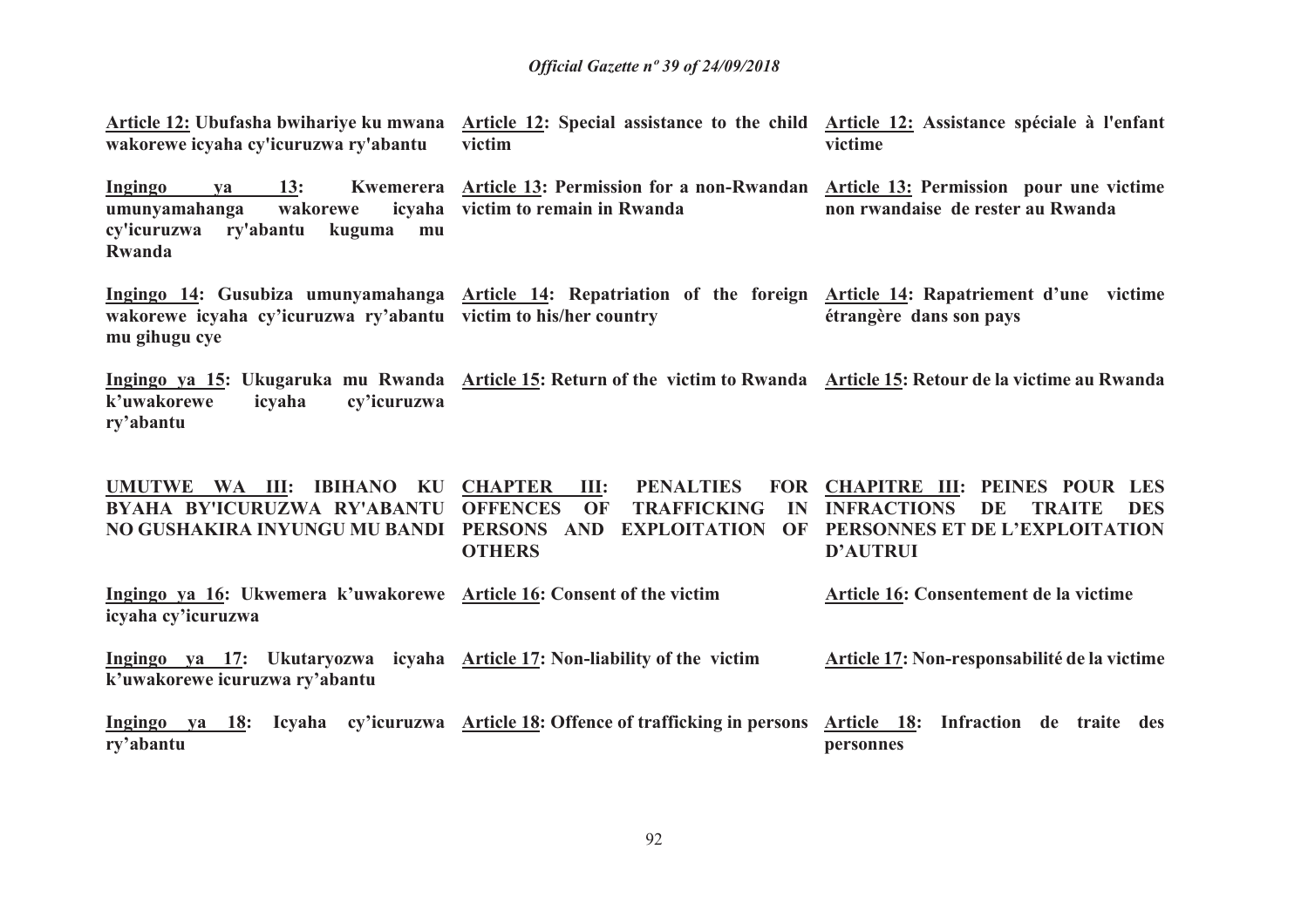| Ingingo ya<br><b>19:</b><br>korohereza<br>gukora<br>undi<br>ry'abantu                                                                                          | Guteza imbere no Article 19: Promoting and facilitating Article 19: Promotion et facilitation de la<br>icuruzwa trafficking in persons                          | traite des personnes                                                                                                                                                |
|----------------------------------------------------------------------------------------------------------------------------------------------------------------|-----------------------------------------------------------------------------------------------------------------------------------------------------------------|---------------------------------------------------------------------------------------------------------------------------------------------------------------------|
| impamvu nkomezacyaha                                                                                                                                           | Ingingo ya 20: Ibihano biremereye iyo hari Article 20: Stiffening of penalties in case of Article 20: Alourdissement des peines en<br>aggravating circumstances | cas de circonstances aggravantes                                                                                                                                    |
| Ingingo ya 21: Ifatira ry'agateganyo<br>n'ubunyagwe<br>bw'ahantu<br>hakorerwa<br>icuruzwa ry'abantu, ubw'ibikomoka ku<br>cyaha n'ibintu byakoreshejwe mu cyaha | Article 21: Seizure and confiscation of<br>places used for trafficking in persons,<br>proceeds of crime and objects used for the<br>commission of the offence   | <b>Article 21: Saisie et confiscation des lieux</b><br>utilisés dans la traite des personnes, des<br>produits du crime et des objets utilisés<br>dans sa commission |
| y'agahato, ubucakara cyangwa<br>mirimo ifitanye isano na byo                                                                                                   | Ingingo ya 22: Gukoresha imirimo Article 22: Forced labor, slavery or other<br>indi related services                                                            | Article 22: Travail forcé, esclavage ou<br>autres services connexes                                                                                                 |
| umubyeyi umwana utabyaye, kumwakira<br>mu muryango cyangwa kumwishingira<br>hagamijwe inyungu                                                                  | Ingingo ya 23: Kugira uruhare mu kubera Article 23: Participating in the adoption,<br>fostering, or guardianship of a child for the<br>purpose of exploitation  | Article 23: Participation dans l'adoption,<br>l'accueil en famille ou l'offre de tutelle d'un<br>enfant aux fins d'exploitation                                     |
| Ingingo ya 24: Gushakira inyungu<br>mibonano mpuzabitsina y'undi                                                                                               | mu Article 24: Sexual exploitation                                                                                                                              | <b>Article 24: Exploitation sexuelle</b>                                                                                                                            |
| hakoreshwa mu gushakira inyungu mu intended for sexual exploitation<br>mibonano mpuzabitsina y'undi                                                            | Ingingo ya 25: Ifatira n'ifungwa ry'ahantu Article 25: Seizure and closure of a place                                                                           | Article 25: Saisie et fermeture d'un lieu<br>affecté à l'exploitation sexuelle                                                                                      |
| Ingingo ya 26: Guca urugingo cyangwa<br>kurucuruza cyangwa izindi nyungu                                                                                       | <b>Article 26: Removing another person's</b><br>igice cy'umubiri w'undi hagamijwe organ or body part for sale or other profits                                  | Article 26: Prélèvement d'un organe ou<br>d'une partie du corps d'autrui en vue de<br>sa vente ou d'autres intérêts                                                 |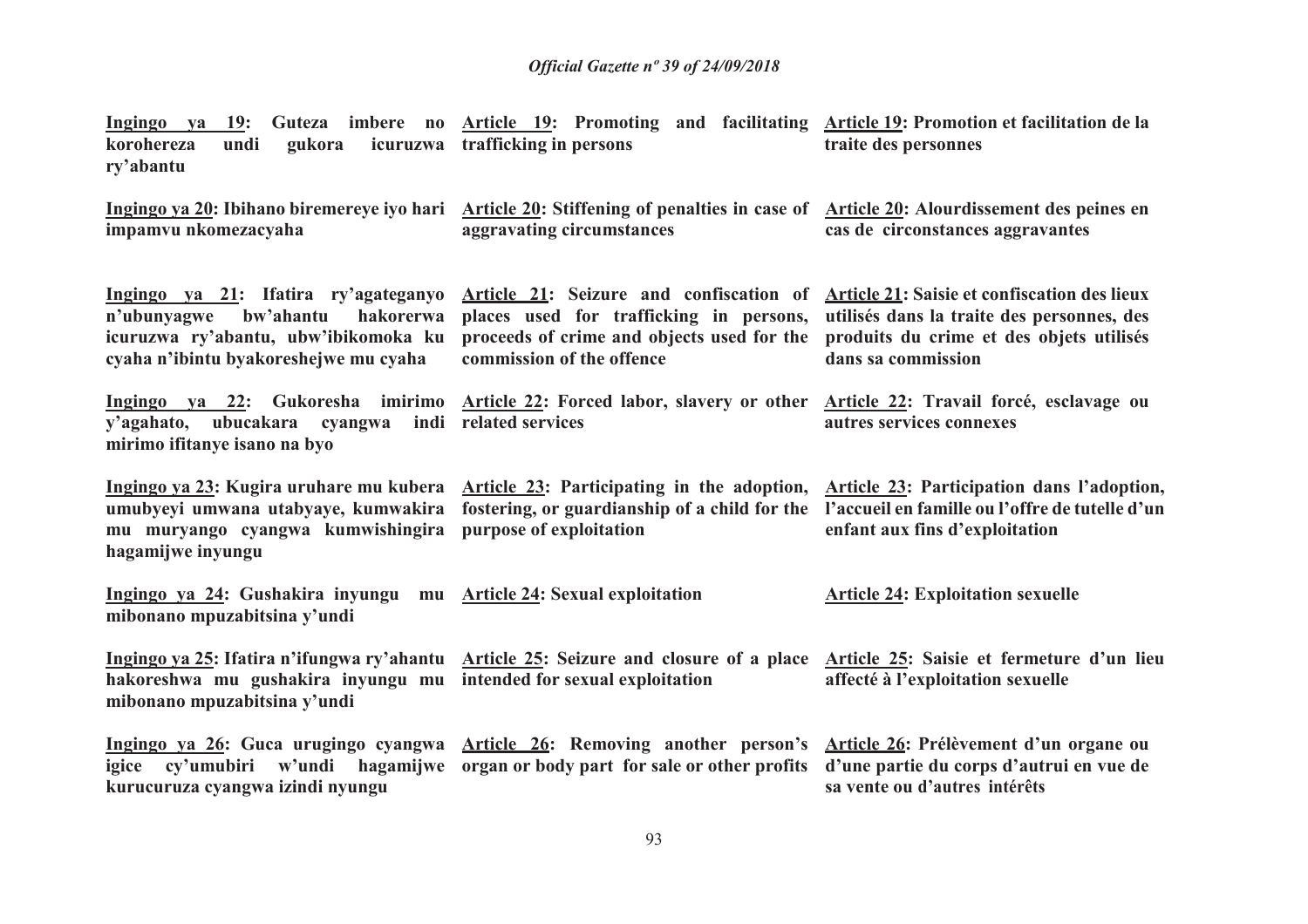| Ingingo ya 27: Kutubahiriza inshingano<br>y'umwikorezi mu bijyanye no gukumira<br>icuruzwa ry'abantu | <b>Article 27: Carrier's failure to comply with</b><br>his/her obligations related to the prevention<br>of trafficking in persons                                     | <b>Article 27: Non-respect par le transporteur</b><br>de ses obligations liées à la prévention de<br>la traite des personnes                                      |
|------------------------------------------------------------------------------------------------------|-----------------------------------------------------------------------------------------------------------------------------------------------------------------------|-------------------------------------------------------------------------------------------------------------------------------------------------------------------|
| Leta cyangwa byigenga bifite ubuzima associations with legal personality<br>gatozi                   | Ingingo ya 28: Ihanwa ry'amasosiyete, Article 28: Penalties for public or private<br>ibigo, imiryango n'amashyirahamwe bya companies, institutions, organizations and | Article 28: Peines pour les sociétés, les<br>établissements, les organisations et les<br>associations de droit public ou privé dotés<br>de personnalité juridique |
| yerekeye icyaha cy'icuruzwa ry'abantu                                                                | <u>Ingingo ya 29</u> : Kudatanga amakuru <u>Article 29</u> : Failure to report the offence of <u>Article 29</u> :<br>trafficking in persons                           | <b>Omission</b><br>de<br>signaler<br>l'infraction de traite des personnes                                                                                         |
| <b>UMUTWE</b><br><b>INGINGO</b><br>IV:<br><b>WA</b><br>ZINYURANYE N'IZISOZA                          | <b>CHAPTER IV: MISCELLANEOUS AND CHAPITRE</b><br><b>FINAL PROVISIONS</b>                                                                                              | IV:<br><b>DISPOSITIONS</b><br><b>DIVERSES ET FINALES</b>                                                                                                          |
| Ingingo ya 30: Ubufatanye n'amahanga<br>mu kubona ibimenyetso                                        | Article 30: Cooperation with foreign<br>countries in obtaining evidence                                                                                               | Article 30: Coopération avec l'étranger<br>pour l'obtention des preuves                                                                                           |
| n'itorwa by'iri tegeko                                                                               | Ingingo ya 31: Itegurwa, isuzumwa Article 31: Drafting, consideration and<br>adoption of this Law                                                                     | <b>Article 31: Initiation, examen et adoption</b><br>de la présente loi                                                                                           |
| Ingingo va 32: Ivanwaho ry'ingingo Article 32: Repealing provision<br>z'amategeko                    |                                                                                                                                                                       | <b>Article 32: Disposition abrogatoire</b>                                                                                                                        |
| Ingingo ya 33: Igihe iri tegeko ritangira Article 33: Commencement<br>gukurikizwa                    |                                                                                                                                                                       | Article 33: Entrée en vigueur                                                                                                                                     |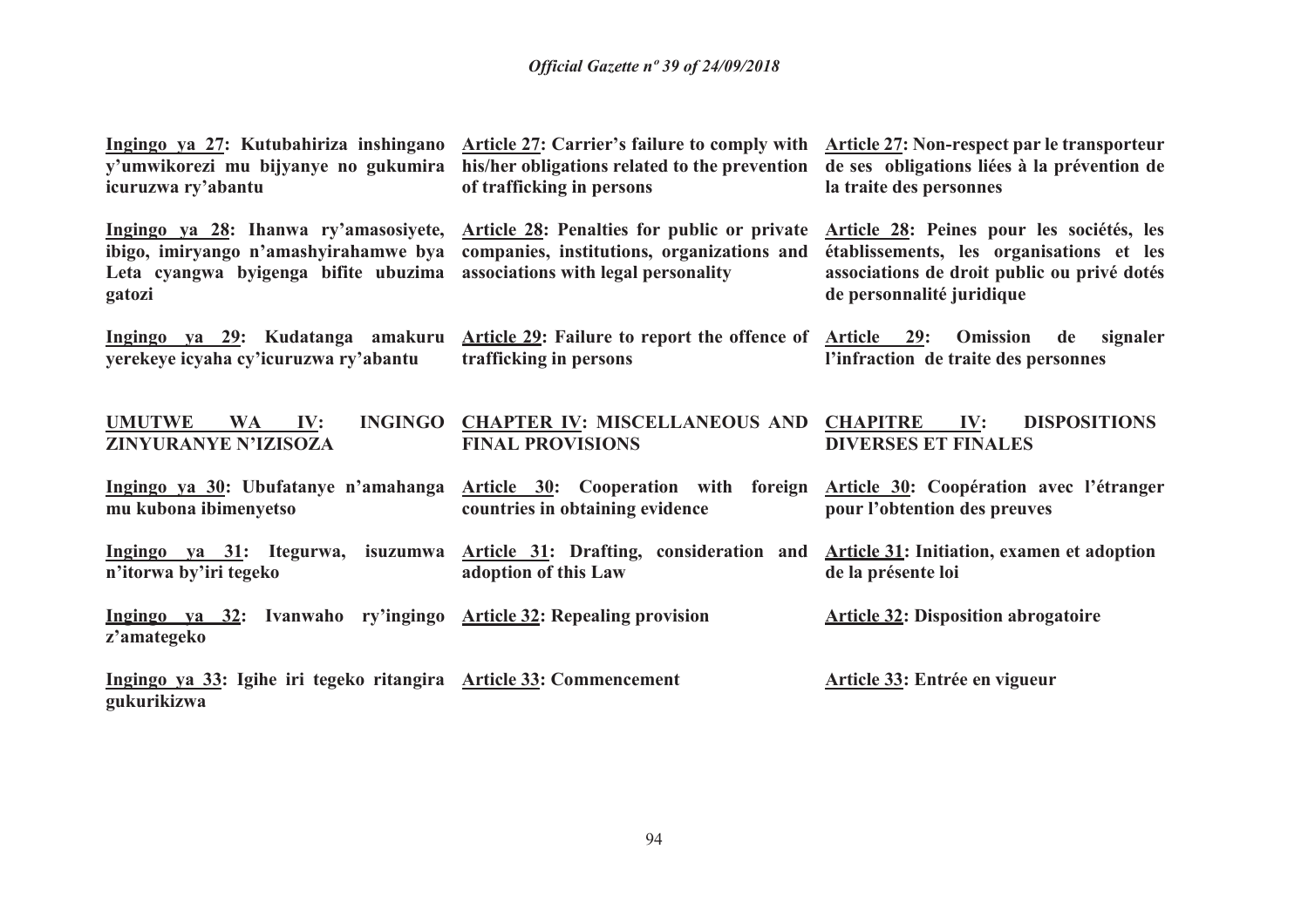**ITEGEKO Nº 51/2018 RYO KU WA LAW Nº 51/2018 OF 13/08/2018 13/08/2018 RYEREKEYE GUKUMIRA, RELATING TO THE PREVENTION, PRÉVENTION, ÉLIMINATION ET KURWANYA NO TRAFFICKING IN PERSONS AND PERSONNES ET DE L'EXPLOITATION ICURUZWA RY'ABANTU GUSHAKIRA INYUNGU MU BANDI SUPPRESSION AND PUNISHMENT OF RÉPRESSION DE LA TRAITE DES EXPLOITATION OF OTHERSLOI Nº 51/2018 DU 13/08/2018 PORTANT D'AUTRUI**

**Twebwe, KAGAME Paul,**Perezida wa Repubulika;

**We, KAGAME Paul,**President of the Republic; **Nous, KAGAME Paul,** Président de la République;

**INTEKO ISHINGA AMATEGEKO YEMEJE, NONE NATWE DUHAMIJE, DUTANGAJE ITEGEKO RITEYE RITYA KANDI DUTEGETSE KO RYANDIKWA MU IGAZETI YA LETA YA REPUBULIKA Y'U RWANDA**

 **AND WE SANCTION, PROMULGATE SANCTIONNONS, PROMULGUONS THE FOLLOWING LAW, AND ORDER LA LOI DONT LA TENEUR SUIT ET IT BE PUBLISHED IN THE OFFICIAL ORDONNONS QU'ELLE SOIT GAZETTE OF THE REPUBLIC OF PUBLIÉE AU JOURNAL OFFICIEL DE RWANDA**

**THE PARLIAMENT HAS ADOPTED, 21. LE PARLEMENT A ADOPTÉ ET NOUS LA RÉPUBLIQUE DU RWANDA**

**INTEKO ISHINGA AMATEGEKO:**

wa 29 Mutarama 2018;

Ishingiye ku Itegeko Nshinga rya Repubulika Pursuant to the Constitution of the Republic of Vu la Constitution de la République du iya 13, iya 14, iya 18, iya 19, iya 64, iya 69, 91**,** 106, 120 and 176;

### **THE PARLIAMENT:**

Umutwe w'Abadepite, mu nama yawo yo ku The Chamber of Deputies, in its session of 29 La Chambre des Députés en sa séance du 29 January 2018;

y'u Rwanda ryo mu 2003 ryavuguruwe mu Rwanda of 2003 revised in 2015, especially in Rwanda de 2003 révisée en 2015, 2015, cyane cyane mu ngingo zaryo iya 12, Articles 12, 13, 14, 18, 19, 64, 69, 70, 88, 90,

### **LE PARLEMENT:**

janvier 2018;

 spécialement en ses articles 12, 13, 14, 18, 19, 64, 69, 70, 88, 90, 91**,** 106, 120 et 176;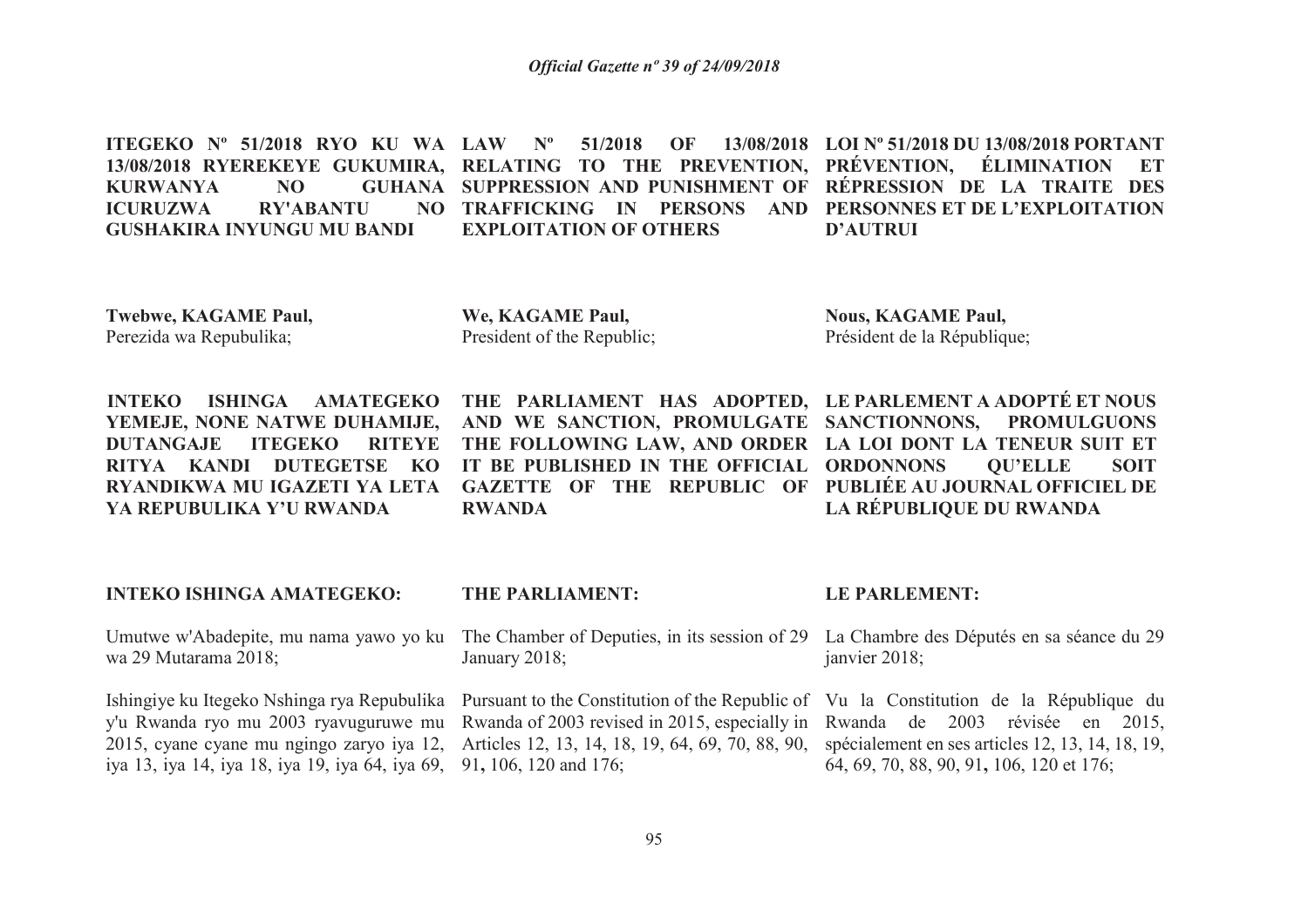iya 70, iya 88, iya 90, iya 91, iya 106, iya 120 n'iya 176;

Ishingiye ku Masezerano Mpuzamahanga Pursuant to the Convention for the Suppression Vu la Convention des Nations Unies pour la agamije gukuraho icuruzwa ry'abantu no of the Traffic in Persons and of the répression de la traite des êtres humains et de gushora abandi mu busambanyi yemerejwe Exploitation of the Prostitution of Others, l'exploitation de la prostitution d'autrui, ahitwa Lake Success, New York, n'Inama Rusange y'Umuryango w'Abibumbye ku wa March 1950, as ratified by the Presidential 21 Werurwe 1950, nk'uko yemejwe burundu Order n<sup>o</sup> 162/01 of 31<sup>st</sup> December 2002; n'Iteka rya Perezida n° 162/01 ryo ku wa 31/12/2002;

Ishingiye ku Masezerano Mpuzamahanga yerekeye Uburenganzira bw'Umwana yemerejwe i New York ku wa 20 Ugushyingo 1989 nk'uko yemejwe n'Iteka rya Perezida n<sup>o</sup> 773/16 ryo ku wa 19 Nzeri 1990 no ku Masezerano Adahatirwa y'Inyongera ku Masezerano yerekeye Uburenganzira ry'abana, kubashora mu busambanyi no Order nº 31/01 of 26/2/2006; kubakoresha mu mikino y'urukozasoni, nk'uko yemejwe n'iteka rya Perezida nº 31/01 ryo ku wa 26 Gashyantare 2002;

Ishingiye ku Masezerano y'Umuryango mpuzamahanga w'Umurimo nº 182 yo ku wa 17 Kamena 1999 yerekeye guca byihutirwa kandi burundu imirimo mibi ikoreshwa abana, yemejwe n'Iteka rya Perezida n°39 bis/01 ryo ku wa 30 Nzeri 1999;

adopted in Lake Success, New York on 21

bw'Umwana, ku birebana n'igurishwa on 25 May 2000, as ratified by the Presidential Pursuant to the Convention on the Rights of the Vu la Convention relative aux droits de Child, adopted in New York on 20 November l'enfant adoptée à New York le 20 novembre 1989, as ratified by the Presidential Order nº 1989, telle que ratifiée par Arrêté Présidentiel 773/16 of 19 September 1990 and the Optional  $n^{\circ}$  773/16 du 19 septembre 1990 et le Protocol to the Convention on the Rights of the Protocole facultatif à la Convention relative Child on the sale of children, child prostitution and child pornography adopted in New York

/01 of 30 September 1999;

adoptée à Lake Success, New York, par l'Assemblée générale des Nations Unies le 21 mars 1950, telle que ratifiée par Arrêté Présidentiel n° 162/01 du 31/12/2002;

 aux droits de l'enfant, concernant la vente d'enfants, la prostitution des enfants et la pornographie mettant en scène des enfants, tel que ratifié par Arrêté Présidentiel nº 31/01 du 26 février 2002;

Pursuant to the International Labour Vu la Convention n° 182 de l'Organisation Organization Convention nº 182 concerning Internationale du Travail concernant the Prohibition and Immediate Action for the l'interdiction et l'élimination des pires formes Elimination of the Worst Forms of Child de travail des enfants et l'action immédiate en Labour, adopted in Geneva on 17 June 1999, vue de leur élimination, adoptée à Genève le as ratified by the Presidential Order nº 39 bis 17 juin 1999 ratifiée par Arrêté Présidentiel n° 39 bis/01 du 30 septembre 1999;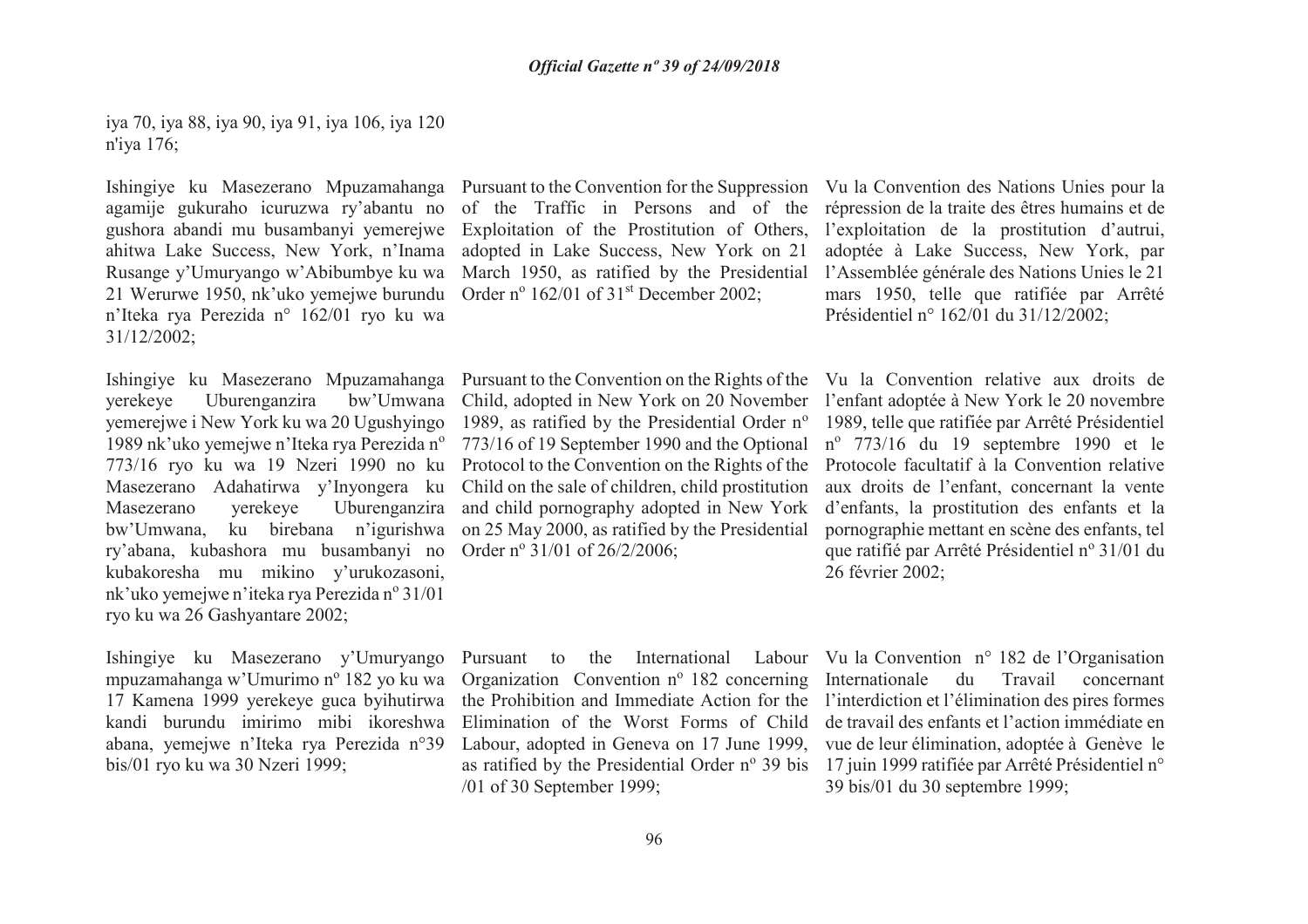Ishingiye ku Masezerano y'Umuryango Pursuant to the United Nations Convention Vu la Convention des Nations Unies contre la w'Abibumbye agamije kurwanya ubugizi bwa nabi mpuzamahanga buteguye yakorewe i New York ku wa 15 Ugushyingo 2000 akemezwa burundu n'Iteka rya Perezida n° 158/01 ryo ku wa 31Ukuboza 2002, no ku Masezerano y'inyongera yayo agamije Persons, especially Women and Children gukumira, kurwanya no guhana icuruzwa signed in Palermo, Italy, on 15 December Palerme en Italie, le 15 décembre 2000 et ry'abantu cyane cyane abagore n'abana 2000, as ratified by Presidential Order n° yashyiriweho umukono i Palerme mu 163/01 of 31 December 2002; Butaliyani, ku wa 15 Ukuboza 2000, nk'uko yemejwe n'Iteka rya Perezida n° 163/01 ryo ku wa 31 Ukuboza 2002;

 against Transnational Organized Crime adopted in New York on 15 November 2000 and ratified by the Presidential Order n° 158/01 of 31/12/2002, and its supplementary Protocol

 to Prevent, Suppress and Punish Trafficking in réprimer et punir la traite des personnes, en criminalité transnationale organisée adoptée à New York le 15 novembre 2000 et ratifiée par Arrêté Présidentiel n° 158/01 du 31/12/2002, et son Protocole additionnel visant à prévenir, particulier des femmes et des enfants, signé à ratifié par Arrêté Présidentiel n° 163/01 du 31 décembre 2002;

#### **YEMEJE:**

**ADOPTS:**

### **ADOPTE:**

### **UMUTWE WA MBERE: INGINGO RUSANGE**

### **Ingingo ya mbere: Icyo iri tegeko rigamije**

Iri tegeko rigamije gukumira, kurwanya no guhana icyaha cy'icuruzwa ry'abantu no gushakira inyungu mu bandi. Riteganya kandi ibyerekeye kurengera no gufasha abakorewe icyaha cy'icuruzwa ry'abantu.

### **PROVISIONS**

### **Article One: Purpose of this Law**

The purpose of this Law is to prevent, suppress and punish the offence of trafficking in persons and exploitation of others. It also provides for the protection of, and assistance to, the victims of trafficking in persons.

### **CHAPTER ONE: GENERAL CHAPITRE PREMIER: DISPOSITIONS GÉNÉRALES**

### **Article premier: Objet de la présente loi**

La présente loi a pour objet de prévenir, éliminer et réprimer l'infraction de traite des personnes et l'exploitation d'autrui. Elle porte également protection et assistance des victimes de la traite des personnes.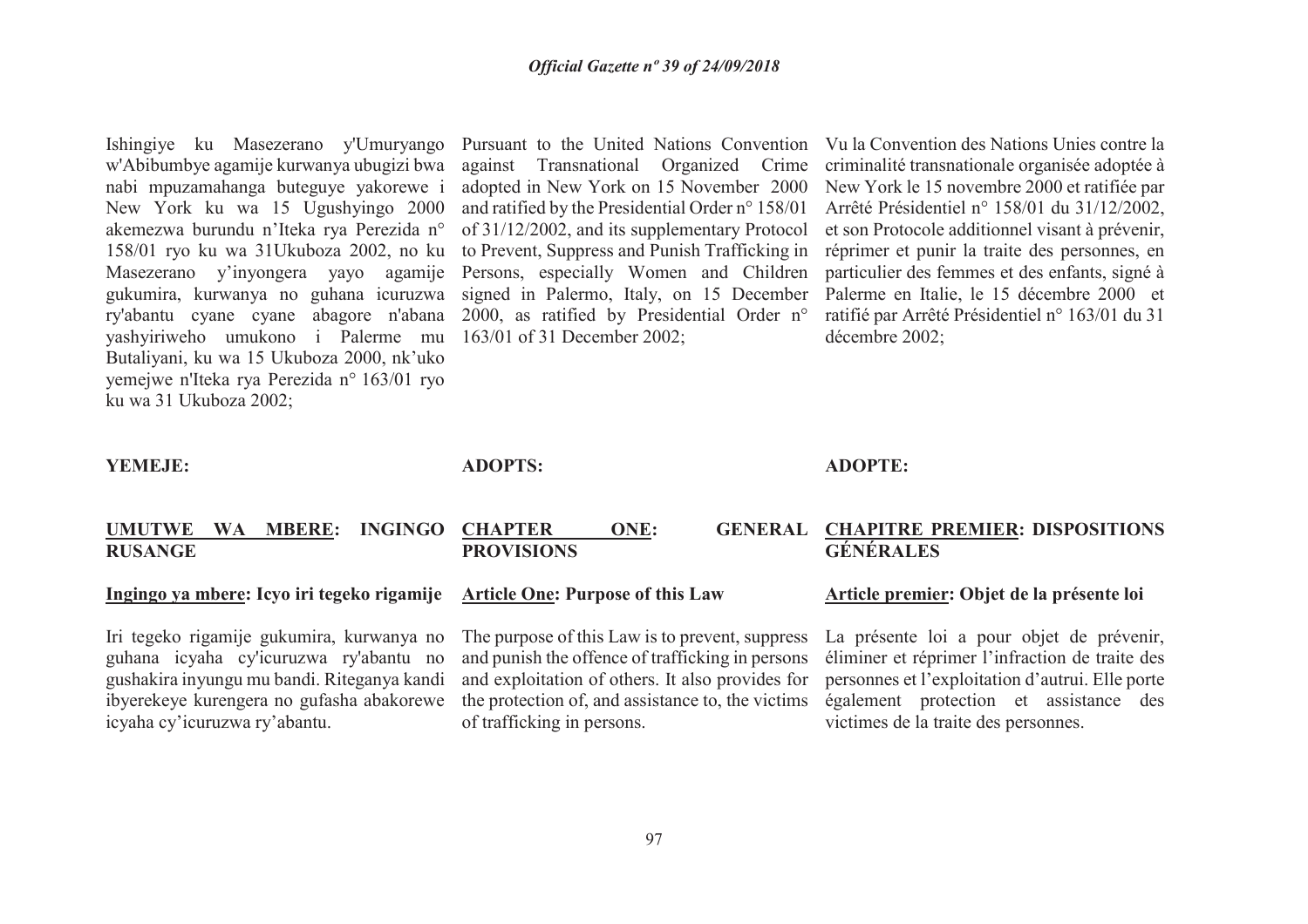#### **Ingingo ya 2***:* **Ibirebwa n'iri tegeko**

 riteganya, byaba bikozwe mu rwego rw'ubugizi bwa nabi buteguye cyangwa mu bundi buryo, bikorewe umuntu wese mu ifasi n'umuntu ufite ubwenegihugu nyarwanda, person or a foreign citizen residing in Rwanda umuntu udafite ubwenegihugu cyangwa at the time of the commission of the offence. umunyamahanga wabaga mu Rwanda igihe icyaha cyakorwaga.

cyangwa gikozwe n'umuntu udafite ubwenegihugu Umunyarwanda.

### **Ingingo ya 3: Ibisobanuro by'amagambo**

Muri iri tegeko amagambo asobanurwa ku buryo bukurikira:

**1° agahato:** gukoresha imbaraga, gukangisha ikoreshwa ry'imbaraga,

### **Article 2: Scope of this Law**

organized crime, when the offence is

Iri tegeko rireba kandi icyaha cyose This Law also applies to any offence provided La présente loi s'applique également à toute giteganywa n'iri tegeko iyo gikorewe hanze for herein where the offence is committed infraction qu'elle prévoit, lorsque cette y'ifasi ya Repubulika y'u Rwanda gikozwe outside the territory of the Republic of Rwanda n'umuntu ufite ubwenegihugu nyarwanda by a Rwandan national or any other person cyangwa undi muntu wabaga mu Rwanda ku who permanently resides in Rwanda at the time buryo buhoraho igihe icyaha cyakorwaga, of the commission of the offence, and where the offence is committed by any person of any ubwenegihugu ubwo ari bwo bwose cyangwa nationality or any stateless person against a Rwandan national.

#### **Article 3: Definition of terms**

As used in this Law, the following terms have Aux fins de la présente loi, les termes repris the meanings ascribed to them below:

**1º coercion:** the use of force or threat thereof, and some forms of non-violent

### **Article 2: Champ d'application de la présente loi**

Iri tegeko rireba icuruzwa ry'abantu iryo ari This Law applies to all forms of trafficking in La présente loi s'applique à toutes les formes ryo ryose kimwe n'ikindi cyaha cyose persons and any other offence provided for de traite des personnes ainsi qu'à toute autre ya Repubulika y'u Rwanda gikozwe Rwanda by a Rwandan national, a stateless République du Rwanda par un Rwandais, un herein, whether or not connected with infraction qu'elle prévoit, qu'elle soit ou non committed on the territory of the Republic of l'infraction est commise sur le territoire de la liée à la criminalité organisée, lorsque apatride ou un citoyen étranger résidant au Rwanda au moment de la commission del'infraction.

> dernière est commise en dehors du territoire de la République du Rwanda par un Rwandais ou toute autre personne ayant une résidence permanente au Rwanda au moment de la commission de l'infraction, ou par un étranger, quelle que soit sa nationalité, ou un apatride contre un Rwandais.

### **Article 3: Définition des termes**

ci-après ont les significations suivantes:

**1° contrainte:** recours ou menace de recours à la force, et de certaines formes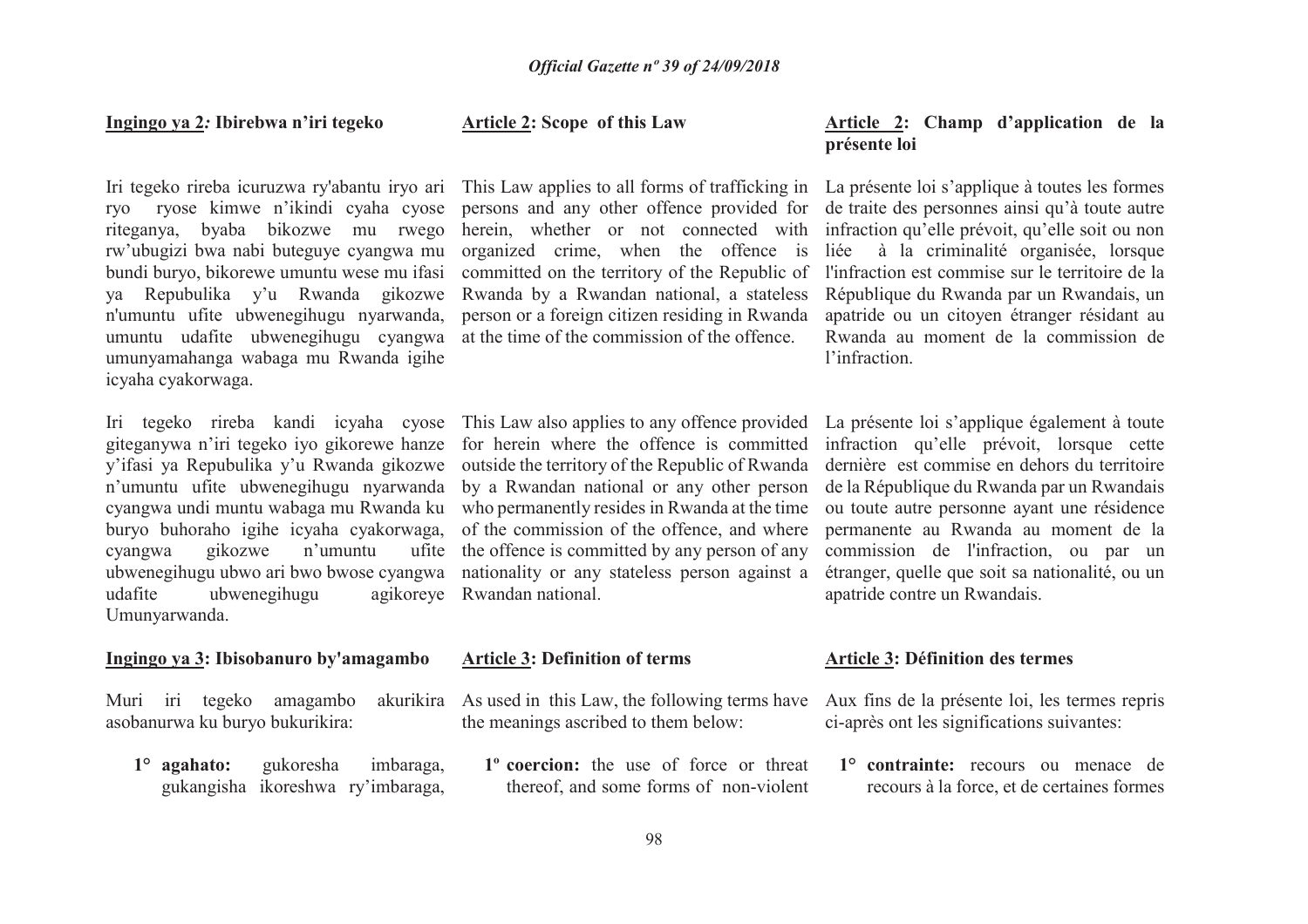cyangwa ubundi buryo butarimo imbaraga bushingiye ku mitekerereze harimo:

- a) gukangisha umuntu kumugirira nabi cyangwa kumubabaza;
- b) amayeri, imigambi cyangwa imigenzereze bigamije gutuma umuntu yiyumvisha ko aramutse adakoze ikintu runaka, we ubwe cyangwa undi muntu, byamuviramo kugirirwa nabi cyangwa kubabazwa;
- c) ihohoterwa ryose cyangwa ibikangisho byibasira umuntu hashingiwe ku buryo afatwa mu rwego rw'amategeko;
- d) gutotezwa;
	- **2° gushakira inyungu mu mibonano mpuzabitsina y'undi:** kubona indonke y'amafaranga cyangwa indi nyungu binyuze mu gukoresha imibonano mpuzabitsina undi muntu cyangwa ibindi bikorwa bishingiye ku gitsina, harimo imikino cyangwa amashusho by'urukozasoni bishingiye ku gitsina;

or psychological use of force or threat thereof, including:

- a) threats of harm or physical restraint of any person;
- b) any scheme, plan or pattern intended to cause a person to believe that failure to perform an act would result in serious harm to or a physical restraint against any person;
- c) abuse or any threat linked to the legal status of a person;
- d) psychological pressure;
- **2º sexual exploitation:** the obtaining of financial or other benefits through the involvement of another person in prostitution, sexual servitude or other kinds of sexual services, including pornographic acts or the production of pornographic materials;

psychologiques ou non violentes de recours ou de menace de recours à la force y compris :

- a) les menaces de préjudice ou de contrainte physique contre une personne;
- b) tout stratagème, plan ou manœuvre visant à convaincre une personne que, si elle n'accomplit pas un acte donné, il en découlera un préjudice grave ou une contrainte physique;
- c) toute pratique abusive ou toute menace en rapport avec le statut juridique d'une personne;
- d) les pressions psychologiques ;
- **2° exploitation sexuelle:** obtention d'avantages financiers ou autres au moyen de la réduction d'une personne à la prostitution, à la servitude sexuelle ou à d'autres types de services sexuels, notamment la pornographie ou la production de matériel pornographique;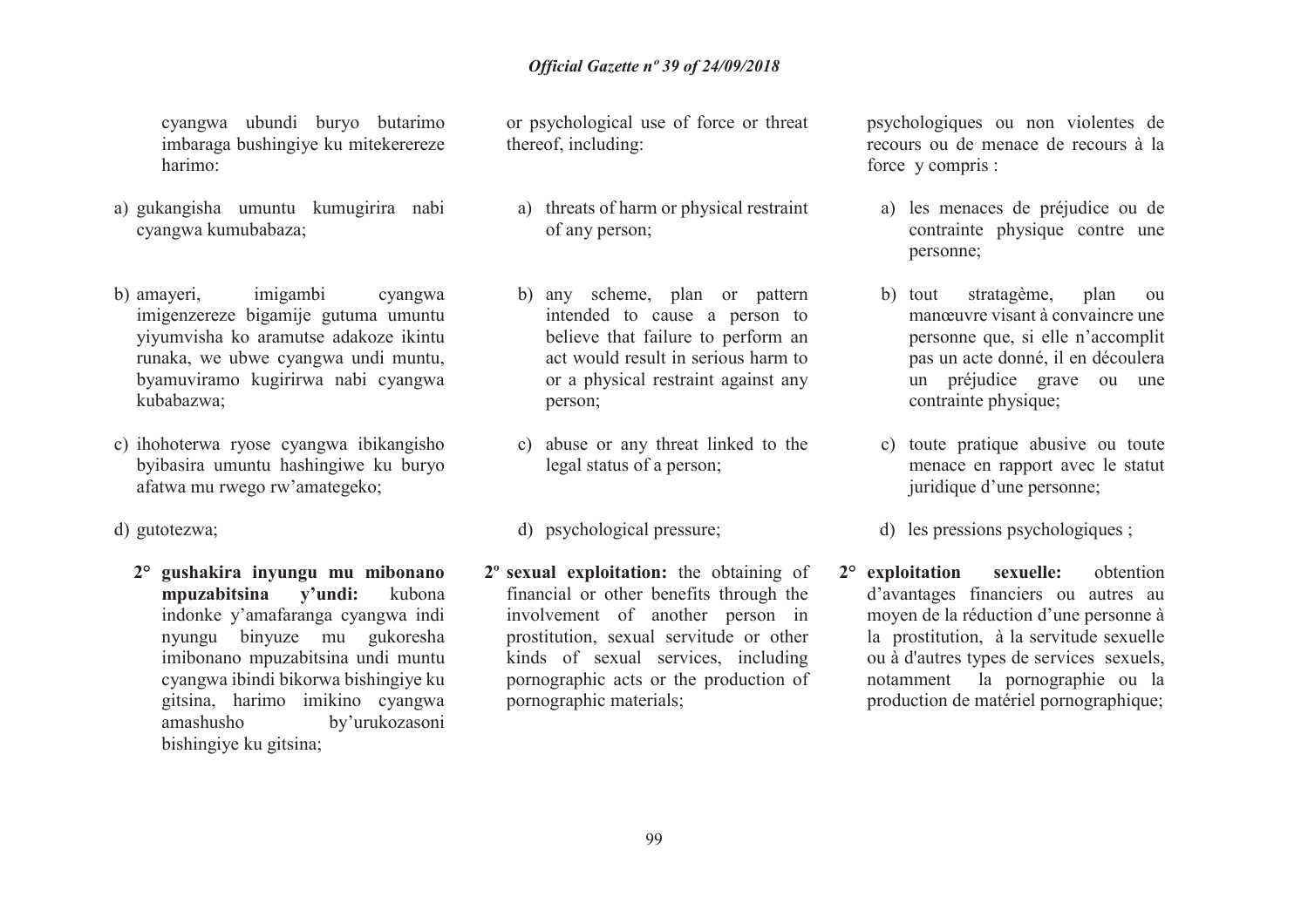- **3° gukoreshwa bugwate:** imibereho ituruka ku kuba uhawe umwenda imirimo yemera gukoreshwa nk'ingwate y'uwo mwenda cyangwa gutanga uwo afiteho ububasha ngo akoreshwe iyo mirimo iyo :
- a) bigaragara ko agaciro k'iyo mirimo katagenewe kwishyura uwo mwenda kandi uwo muntu adategereje igihembo;
- b) igihe iyo mirimo izamara kitagenwe n'imiterere yayo itasobanuwe mbere y'igihe;

### **4° gushakira inyungu mu wundi:**

- a) gukoresha undi imirimo y'agahato**,**  ubucakara n'ibindi bikorwa bifitanye isano n'ubucakara, haba mu Rwanda cyangwa mu mahanga;
- b) gukoresha umuntu mu gusabiriza;
- c) kubera umubyeyi umwana utabyaye, kumwakira mu muryango cyangwa kumwishingira hagamijwe kumugira umucakara, kumukoresha mu gusabiriza cyangwa ubundi buryo bwose bwo kumushakiramo inyungu;
- **3º debt bondage:** the status or condition arising from a pledge by a debtor of his/her personal services or those of a person under his/or her control as security for a debt, if:
- a) the value of those services as reasonably assessed is not applied towards the liquidation of the debt and the person is not expecting a reward;
- b) the length and nature of those services are not respectively limited and defined;

### **4º exploitation of another:**

- a) forced or coerced labour, slavery and or any other practices similar to slavery intended to be performed in Rwanda or abroad;
- b) forced or coerced begging;
- c) offering adoption, fostering or guardianship of a child for the purposes of slavery, begging or other forms of exploitation;
- **3° servitude pour dettes:** état ou condition résultant du fait qu'un débiteur s'est engagé à fournir en garantie d'une dette ses services personnels ou ceux de quelqu'un sur lequel il a autorité, si :
	- a) la valeur équitable de ces services n'est pas affectée à la liquidation de la dette et cette personne n'attend pas de récompense;
	- b) la durée de ces services n'est pas limitée ni leur caractère défini;

### **4° exploitation d'autrui:**

- a) travail ou services forcés, esclavage ou toutes autres pratiques analogues à l'esclavage destinés à être effectués au Rwanda ou à l'étranger;
- b) mendicité forcée ou servile;
- c) offre d'adoption, d'accueil en famille ou de tutelle d'un enfant aux fins d'esclavage, de mendicité ou autres formes d'exploitation;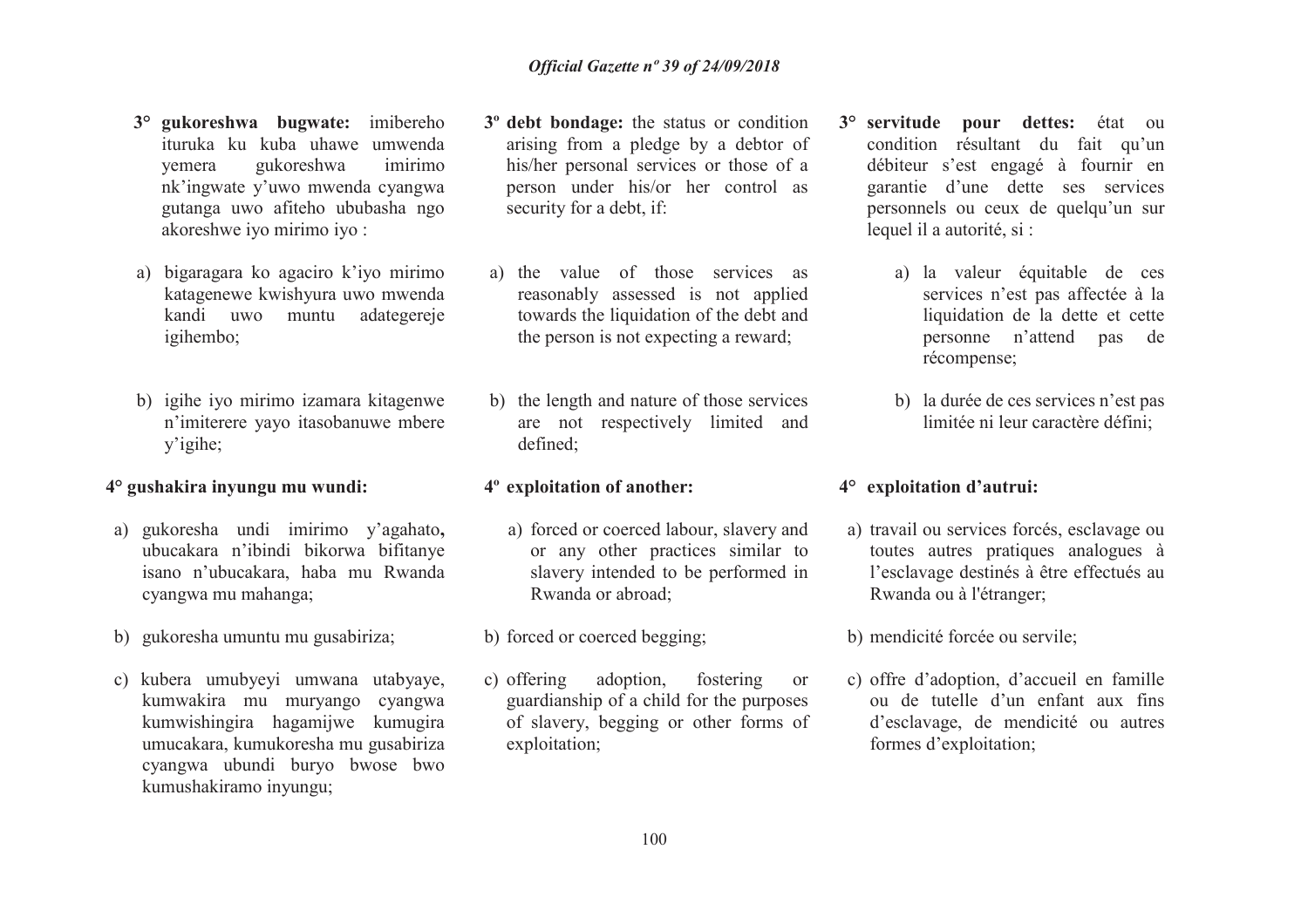- d) guha umwana umuntu utaramubyaye ngo amugire umwana we, amwakire mu muryango cyangwa amwishingire hagamijwe inyungu;
- e) gukoresha umwana cyangwa kumutanga ngo akoreshwe imirimo inyuranyije n'amategeko;
- f) guca ingingo z'umubiri cyangwa ibice by'umubiri w'undi hagamijwe gushakira inyungu mu wundi;
- g) ibindi bikorwa byose byo gushakira inyungu mu wundi muntu biteganywa n'amategeko;
- **5° Ibikorwa bifitanye isano n'ubucakara:** gukoresha umuntu bugwate mu kwishyura umwenda, kumukoresha nk'umuja cyangwa umugaragu, kumubanisha ku gahato nk'umugabo n'umugore, kumuhatira gutwara inda cyangwa kuyitwarira undi;

### **6° icuruzwa ry'abantu:**

a) igikorwa cyose gikozwe n'umuntu hagamijwe gushaka inyungu, uha cyangwa ushakira undi akazi, utwara, wimura, uhisha cyangwa wakira undi muntu; hakoreshejwe ibikangisho, imbaraga cyangwa ubundi buryo bwose

- d) offering of a child for adoption, fostering or guardianship for the purposes of gaining profit;
- e) use or offering of a child for illicit activities;
- f) removal of organs or body parts for the purpose of exploiting another person;
- g) other forms of exploitation provided for by law;
- **5º practices similar to slavery:** debt bondage, serfdom, forced or servile marriage, forced pregnancy or forced surrogacy;

### **6º trafficking in persons**:

a) any act committed by a person who, for the purpose of exploitation, hires or recruits, transports, transfers, harbours, or receives another person; by means of threat or use of force, or other forms of coercion, of

- d) don d'un enfant pour adoption, placement en famille d'accueil ou mise sous tutelle pour en tirer profit;
- e) utilisation ou offre d'un enfant aux fins des activités illicites ;
- f) prélèvement d'organes ou de parties du corps aux fins de l'exploitation d'autrui;
- g) autres formes d'exploitation d'autrui prévues par la loi ;
- **5° pratiques analogues à l'esclavage:** servitude pour dettes, servage, mariage forcé ou servile, grossesse forcée ou utilisation forcée comme mère porteuse;

### **6° traite des personnes:**

a) tout acte commis par une personne qui, à des fins d'exploitation, engage ou recrute, transporte, transfère, héberge ou accueille une autre personne, par la menace de recours ou le recours à la force ou d'autres formes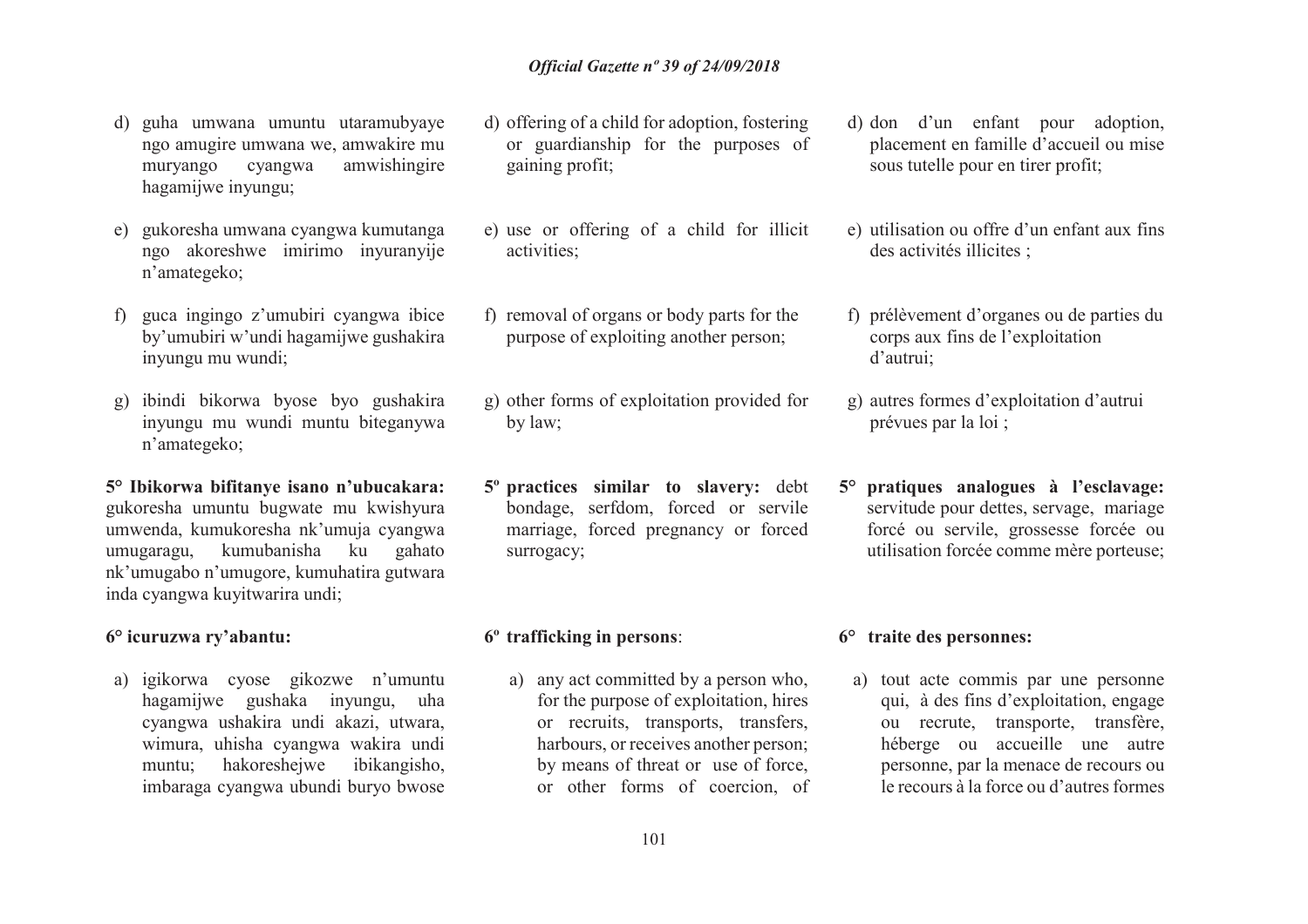bw'agahato, ishimuta, uburiganya, ubushukanyi, kumubonerana kubera ububasha umufiteho cyangwa kubera ko ari umunyantege nke, gutanga cyangwa kwakira ubwishyu cyangwa inyungu kugira ngo umuntu ufite ububasha ku wundi muntu yemere;

b) igikorwa cyose gikozwe n'umuntu wese uha akazi, utwara, wimura, ucumbikira cyangwa wakira umwana hagamijwe kumush**a**kiramo inyungu, niyo nta na bumwe mu buryo buvugwa mu gace ka (a) k'iki gika bwakoreshejwe;

**7° icuruzwa ry'abantu ryambukiranya imipaka:** icyaha cy'icuruzwa ry'abantu gikorewe:

- a) mu bihugu birenze kimwe;
- b) mu gihugu kimwe ariko iyo ibikorwa by'ingenzi byo kugitegura, gucura umugambi wo kugikora, kukiyobora no kukigenzura byakorewe mu kindi gihugu;
- c) mu gihugu kimwe ariko kigizwemo uruhare n'itsinda ry'abagizi ba nabi bagaragayeho gukorera ibyaha mu bihugu birenze kimwe;

abduction, of fraud, of deception, of the abuse of power or of a position of vulnerability, or of the giving or receiving of payments or benefits to achieve the consent of a person having control over another person, for the purpose of exploitation;

- b) any act of a person who recruits, transports, transfers, harbours or receives a child for the purpose of exploitation, even if this does not involve any of the means set out in item (a) of this Paragraph;
- **7º transnational trafficking in persons:**  an offence of trafficking in persons committed in:
	- a) more than one State;
	- b) one State but a substantial part of its preparation, planning, direction or control takes place in another State;
	- c) one State but involves an organized criminal group that engages in criminal activities in more than one State;

de contrainte, par enlèvement, fraude, tromperie, abus d'autorité ou d'une situation de vulnérabilité ou par l'offre ou l'acceptation de paiements ou d'avantages pour obtenir le consentement d'une personne ayant autorité sur une autre personne à des fins d'exploitation;

- b) tout acte d'une personne qui transporte, transfère, héberge ou reçoit un enfant à des fins d'exploitation même si cet acte ne fait appel à aucun des moyens énoncés au point (a) du présent alinéa;
- **7° traite des personnes de nature transnationale:** infraction de traite des personnes commise:
	- a) dans plus d'un État;
	- b) dans un État mais qu'une partie substantielle de sa préparation, de sa planification, de sa conduite ou de son contrôle a lieu dans un autre État;
	- c) dans un État mais implique un groupe criminel organisé qui se livre à des activités criminelles dans plus d'un État;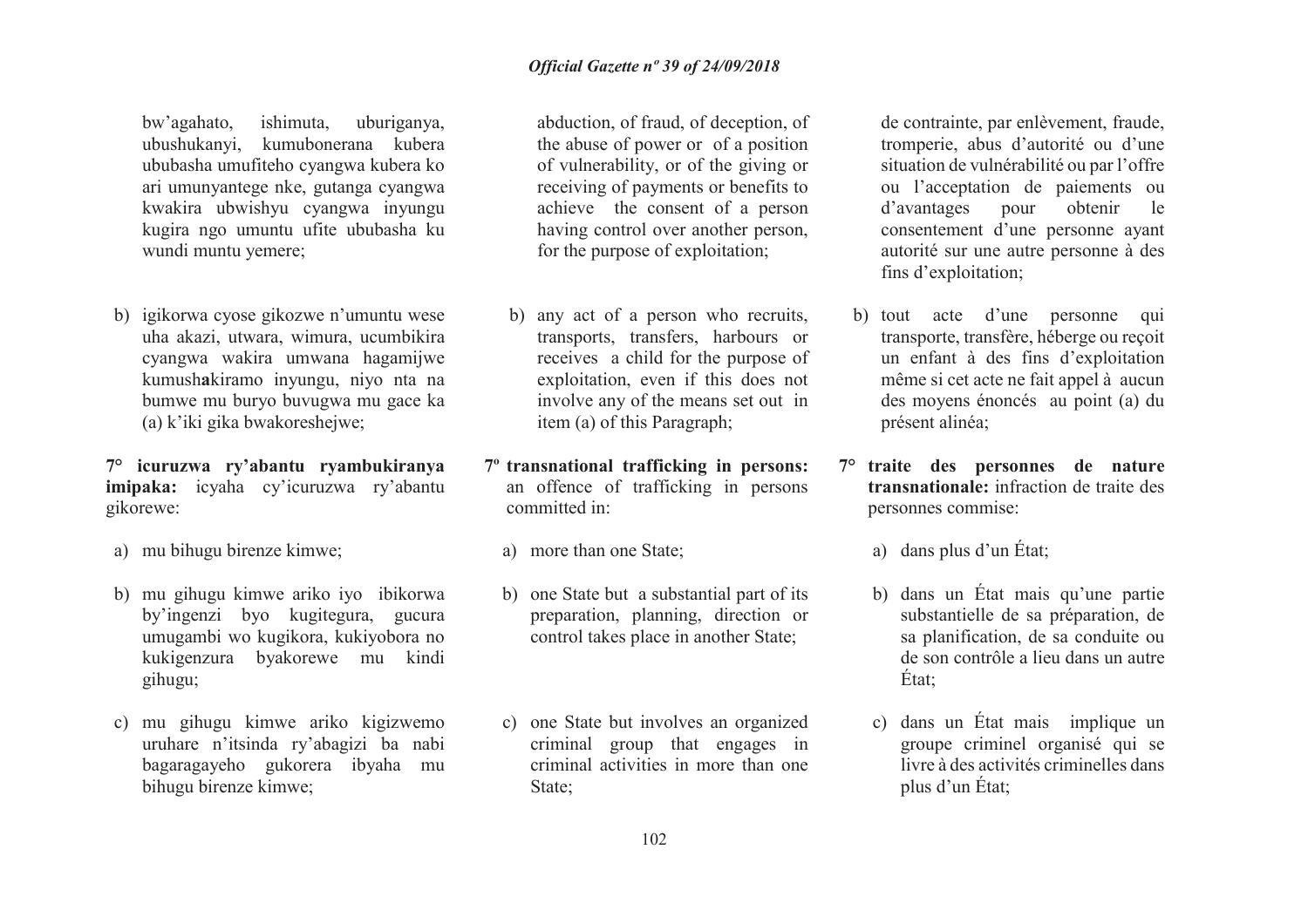d) mu gihugu kimwe ariko ingaruka zacyo zikagera mu kindi gihugu;

**8° imyitwarire ifatwa nk'imibonano mpuzabitsina:** ibikorwa by'imibonano mpuzabitsina nyayo cyangwa by'ibyiganano haba hakoreshejwe ibikoresho, byaba guhuza ibitsina ku bantu bahuje ibitsina cyangwa b'ibitsina bitandukanye, byaba bikorewe ku myanya myibarukiro, mu kibuno cyangwa mu kanwa, imibonano mpuzabitsina ikorewe ku matungo, gukinisha undi bishingiye ku gitsina, gushimishwa no kubabaza undi kimwe no gushimishwa no kubabaza umubiri;

**9°indonke:** umutungo uwo ari wo wose ukomoka, ku buryo buziguye cyangwa butaziguye, ku ikorwa ry'icyaha;

**10°kubonerana umunyantege nke:** gukoresha umuntu ibyo ushaka kubera ko yumva nta yandi mahitamo ashoboka uretse kuba yakwemera ibyo asabwa;

**11°kwemera:** kwemeranya ku bigiye gukorwa hashingiwe ku ihitamo bwite ry'umuntu, nta terabwoba cyangwa agahato ubwisanzure bikozwe <sup>n</sup>'umuntu ufite ubwisanzure n'ubushobozi bwo guhitamo;

- d) one State but has substantial effects in another State;
- **8º sexually explicit conduct:** actual or simulated sexual intercourse, including genital-genital, oral-genital, analgenital, or oral-anal, whether between persons of the same or opposite sex, bestiality, masturbation, sadistic or masochistic abuse;

- **9º proceeds of crime:** any property derived from or obtained, directly or indirectly, through the commission of an offence;
- **10º abuse of a position of vulnerability:**  any situation in which the person involved believes he/she has no real and acceptable alternative but to submit;
- **11º consent:** agreement by free choice, without duress or coercion, made by a person with the freedom and capacity to make that choice;
- d) dans un État mais a des effets substantiels dans un autre État ;
- **8° comportement sexuel explicite:** relation sexuelle réelle ou simulée, y compris génito-génitale, oro-génitale ou oro-anale entre personnes du même sexe ou de sexes opposés, la bestialité, la masturbation, la violence sadique ou masochiste;

- **9° produit du crime:** tout bien provenant directement ou indirectement de la commission d'une infraction ou obtenu directement ou indirectement en la commettant;
- **10° abus d'une situation de vulnérabilité:** abus de toute situation dans laquelle la personne concernée estime qu'elle n'a d'autre choix réel ni acceptable que de se soumettre;
- **11° consentement:** accord par le libre choix, sans contrainte ou coercition, donné par une personne qui a la liberté et la capacité de faire ce choix;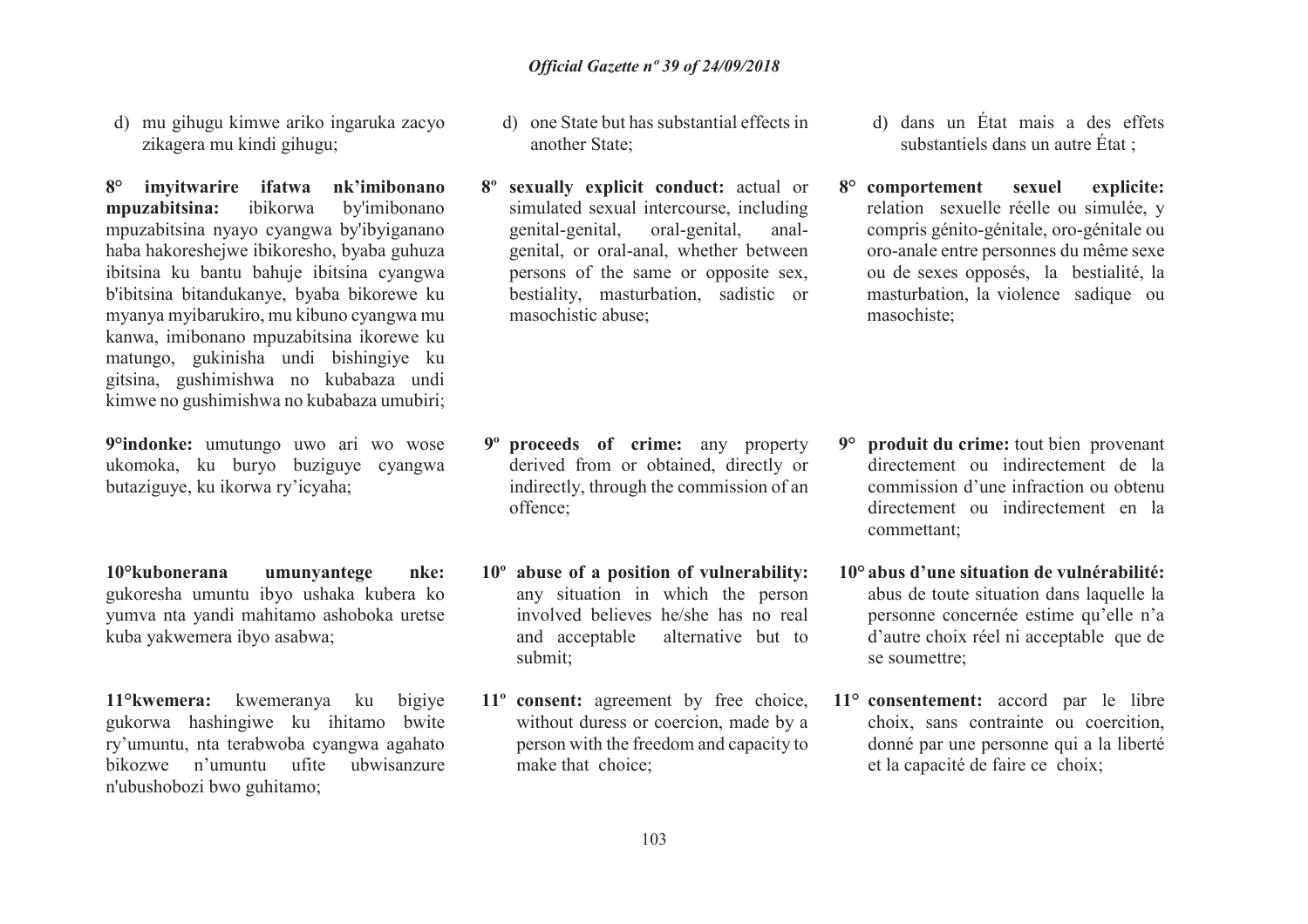**12°Minisiteri:** Minisiteri ifite ubutabera mu nshingano zayo;

**13°Minisitiri:** Minisitiri ufite ubutabera mu nshingano ze;

**14°ubucakara:** imimerere cyangwa imibereho y'umuntu mu gihe bumwe mu burenganzira bwe cyangwa uburenganzira bwe bwose, bumwe mu bubasha cyangwa ububasha bwose umuntu agira ku mutungo we bwite bifitwe n'undi muntu;

**15°uburetwa:** umurimo ukoreshwa umuntu mu gihe uwo muntu adashobora kugira aho awuhungira cyangwa ngo agire icyo awuhinduraho;

**16°ubushukanyi:** igikorwa cyose kigamije kubeshya umuntu ku byerekeye:

- a) imiterere y'umurimo;
- b) uko akazi kazakorwa;
- cyangwa akorera;
- d) <sup>n</sup>'ibindi byose bifitanye isano no kumushakamo inyungu;
- **12º Ministry:** the Ministry in charge of justice;
- **13º Minister:** the Minister in charge of justice:
- **14º slavery:** the status or condition of a person over whom all or any of the powers attaching to the right of ownership are exercised by another;
- **15º serfdom:** a work where the working individual cannot get rid of such a work or cause a change to it;
- **16º deception:** any conduct that is intended to deceive a person on the following:
- a) the nature of work;
- b) the conditions of work;
- c) ubwisanzure afite bwo kuva aho atuye c) the extent to which the person is free to leave c) la mesure dans laquelle la personne est libre his/her place of residence or work;
	- d) other circumstances involving exploitation d) d'autres circonstances en rapport avec of the person; l'exploitation de la personne ;
		- 104
- **12° Ministère:** Ministère ayant la justice dans ses attributions;
- **13° Ministre:** Ministre ayant la justice dans ses attributions;
- **14° esclavage:** état ou condition d'une personne sur laquelle l'autre exerce en tout ou en partie les attributs du droit de propriété ;
- **15° servage :** travail dont le travailleur ne peut ni se débarrasser ni y occasionner un changement;
- **16° tromperie:** tout comportement visant à tromper une personne sur ce qui suit :
- a) la nature du travail;
- b) les conditions de travail;
- de quitter son lieu de résidence ou de travail;
-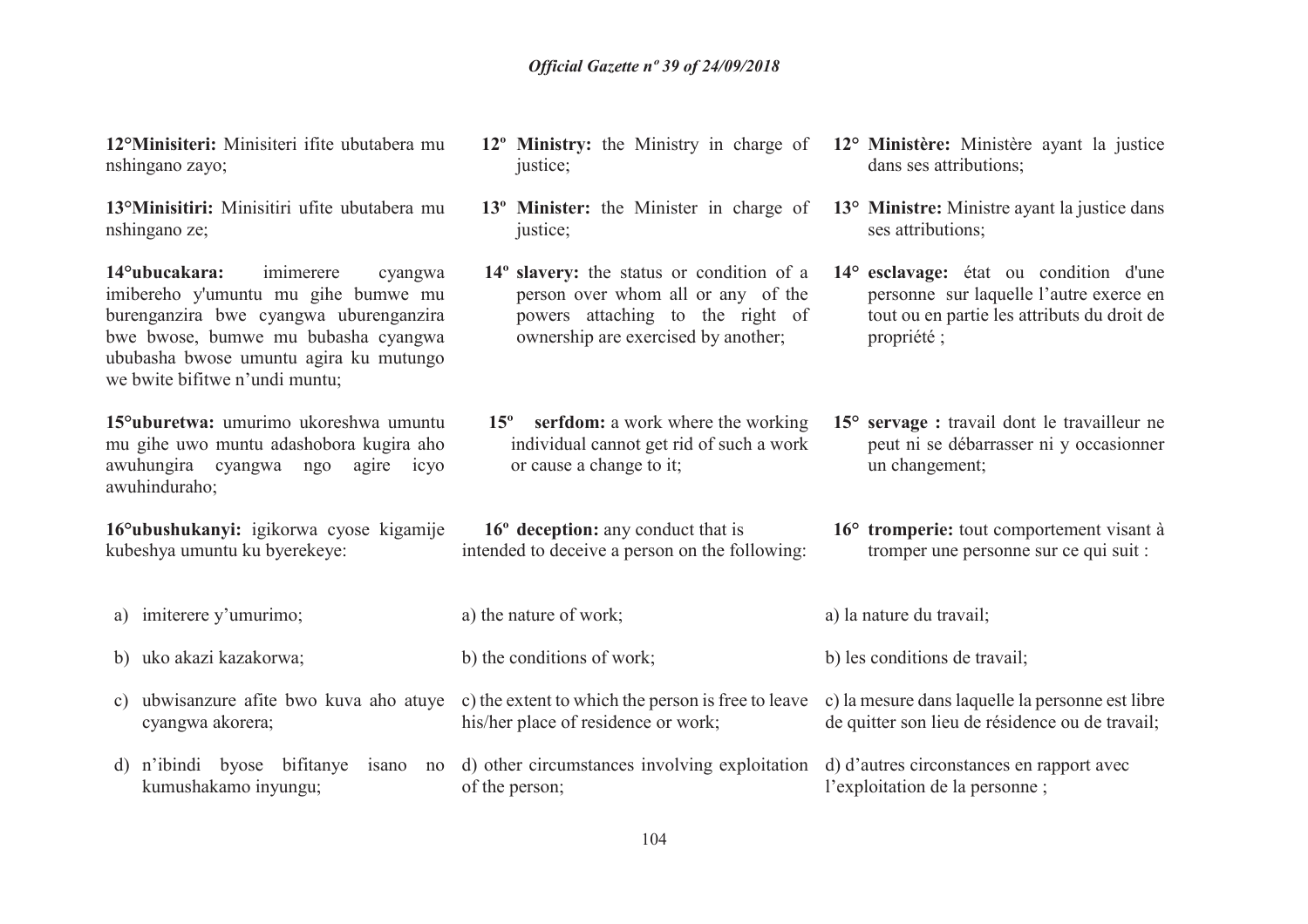**17°kubanisha abantu nk'umugabo n'umugore ku gahato:** imikorere cyangwa imigirire mu gihe:

- a) umuntu ahatiwe kubana n'undi nk'umugabo n'umugore kandi nta bubasha afite bwo kubyanga;
- b) uwashyingiranywe n'undi cyangwa umuryango we bamweguriye undi muntu hatanzwe ikiguzi cyangwa ku bundi buryo;
- c) umugore cyangwa umugabo ategetswe kubana n'undi muntu nk'umugabo n'umugore iyo uwo bari barashyingiranywe apfuye;

**18°umuntu uwakorewe icyaha ashinzwe kwitaho:** umuntu wese uwakorewe icyaha cy'icuruzwa afiteho inshingano bari kumwe mu gihe icyaha cy'icuruzwa cyakorwaga kimwe n'umwana wavutse muri icyo gihe cyangwa nyuma yaho;

**19°umutwe w'abagizi ba nabi:** itsinda ry'abantu bakorana ku buryo buteguye bagamije gukora icyaha kimwe cyangwa

- **17º forced or servile marriage:** any institution or practice in which:
	- a) a person is forced to live with someone as husband and wife and has no right to refuse it;
	- b) one spouse or spouse's family has transferred the other spouse to another person for a value received or otherwise;
	- c) a spouse is forced to live with someone else as husband and wife upon his/her former spouse's death;
- **18º victim's accompanying dependent:** any family member whom the victim is legally obligated to provide support, and was present with the victim at the time of the offence, as well as any child born during or after the time of the offence;
- **19º organized criminal group:** <sup>a</sup> structured group acting in concert with the aim of committing one or more
- **17° mariage forcé ou servile:** toute pratique en vertu de laquelle:
	- a) une personne est forcée de vivre avec autrui comme mari et femme et n'a pas le droit de le refuser ;
	- b) l'un des époux ou la famille de celui-ci cède l'autre époux à un tiers, à titre onéreux ou autrement;
	- c) l'un des deux époux est forcé de vivre avec autrui comme mari et femme après à la mort de son exépoux ;
- **18° personne à charge accompagnant la victime:** tout membre de famille dont la victime est légalement tenue d'assurer la subsistance et qui était aux côtés de la victime au moment de la commission de l'infraction, ainsi que tout enfant né pendant ou après la commission de l'infraction;
- **19° groupe criminel organisé:** groupe structuré agissant de concert dans le but de commettre une ou plusieurs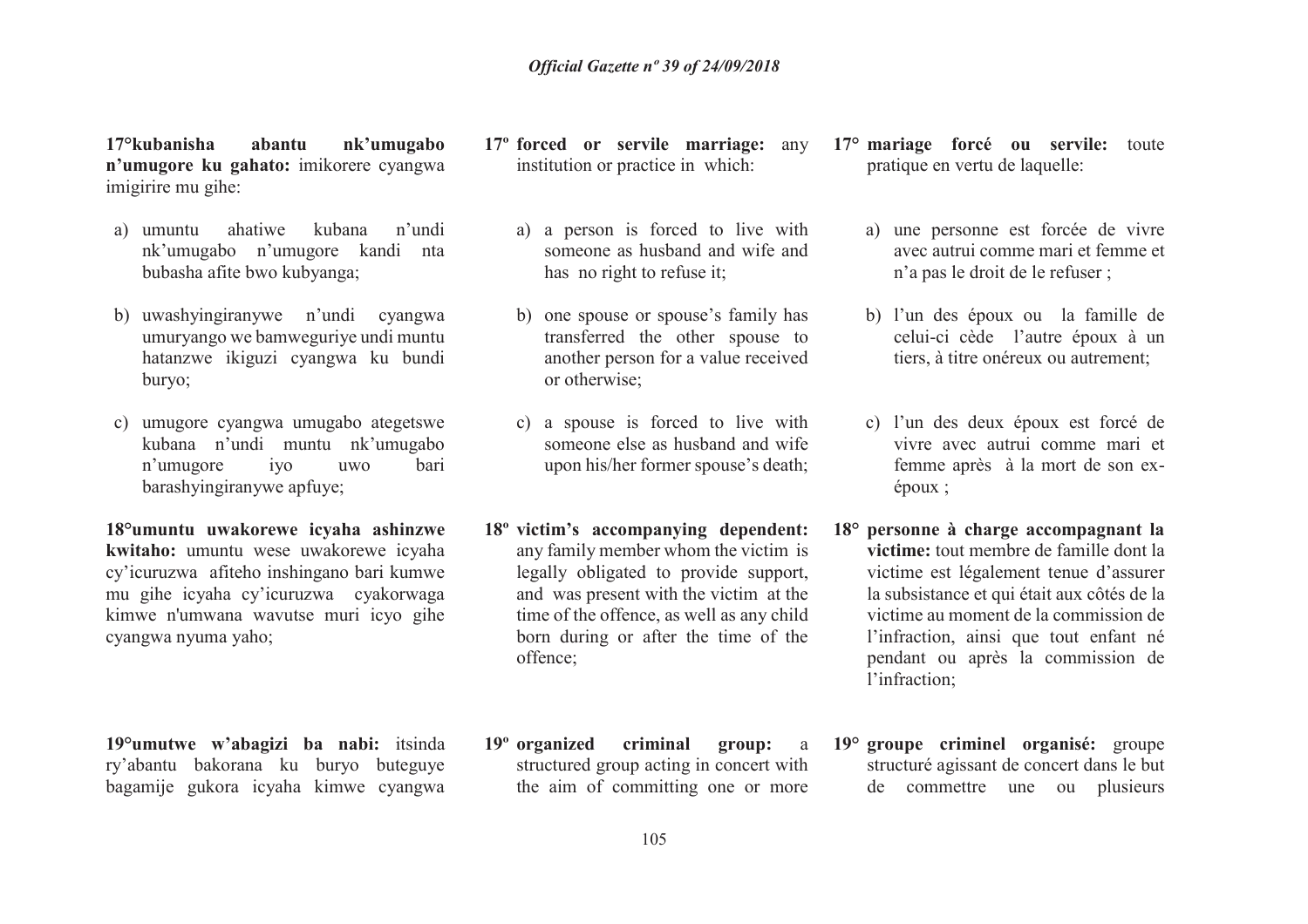byinshi mu biteganywa n'iri tegeko, hagamijwe inyungu;

**20°umuyobozi ubifitiye ububasha:** umuntu, itsinda ry'abantu, urwego cyangwa ikigo bafite ububasha bahabwa n'amategeko;

**21°umwana:** umuntu wese ufite munsi y'imyaka cumi n'umunani (18) <sup>y</sup>'amavuko;

**22°umwikorezi:** umuntu wese, yaba umuntu ku giti cye cyangwa ishyirahamwe rifite ubuzima gatozi, ukora imirimo yo gutwara ibintu cyangwa abantu ava mu gihugu kimwe ajya mu kindi, agamije inyungu;

### **23°uwakorewe icyaha cy'icuruzwa:**

- a) umuntu ku giti cye wakorewe icyaha cy'icuruzwa ry'abantu;
- b) umuntu ubuyobozi bubifitiye ububasha burimo imiryango itari iya Leta, bubona ko hari impamvu zumvikana zo kwemeza ko yakorewe icyaha cy'icuruzwa, hatitawe ko uwagikoze yatahuwe, yafashwe, yakurikiranywe cyangwa cyamuhamye.

offences referred to in this Law, in order to obtain benefit;

- **20º competent authority:** a person, group of people, institution or agency entitled to exercise powers by virtue of law;
- **21º child:** any person under eighteen (18) years of age;
- **22º commercial carrier:** any legal or natural person who engages in the international transportation of goods or people for commercial gain;

### **23º victim:**

- a) an individual against whom the offence of trafficking in persons has been committed;
- b) an individual whom the competent authorities, including nongovernmental organizations reasonably believe is the victim, regardless of whether the perpetrator is identified, apprehended, prosecuted or convicted.

infractions prévues par la présente loi pour en tirer un avantage;

- **20° autorité compétente:** personne, groupe de personnes, institution ou établissement auxquels la loi confère des pouvoirs ;
- **21° enfant:** toute personne âgée de moins de dix-huit (18) ans;
- **22° transporteur commercial:** toute personne morale ou physique qui assure le transport international de biens ou de passagers à des fins lucratives;

### **23° victime:**

- a) personne physique contre laquelle l'infraction de traite des personnes est commise;
- b) personne physique dont les autorités compétentes, y compris les organisations non gouvernementales ont des motifs raisonnables de croire qu'elle est victime, que l'auteur soit ou non identifié, arrêté, poursuivi ou reconnu coupable.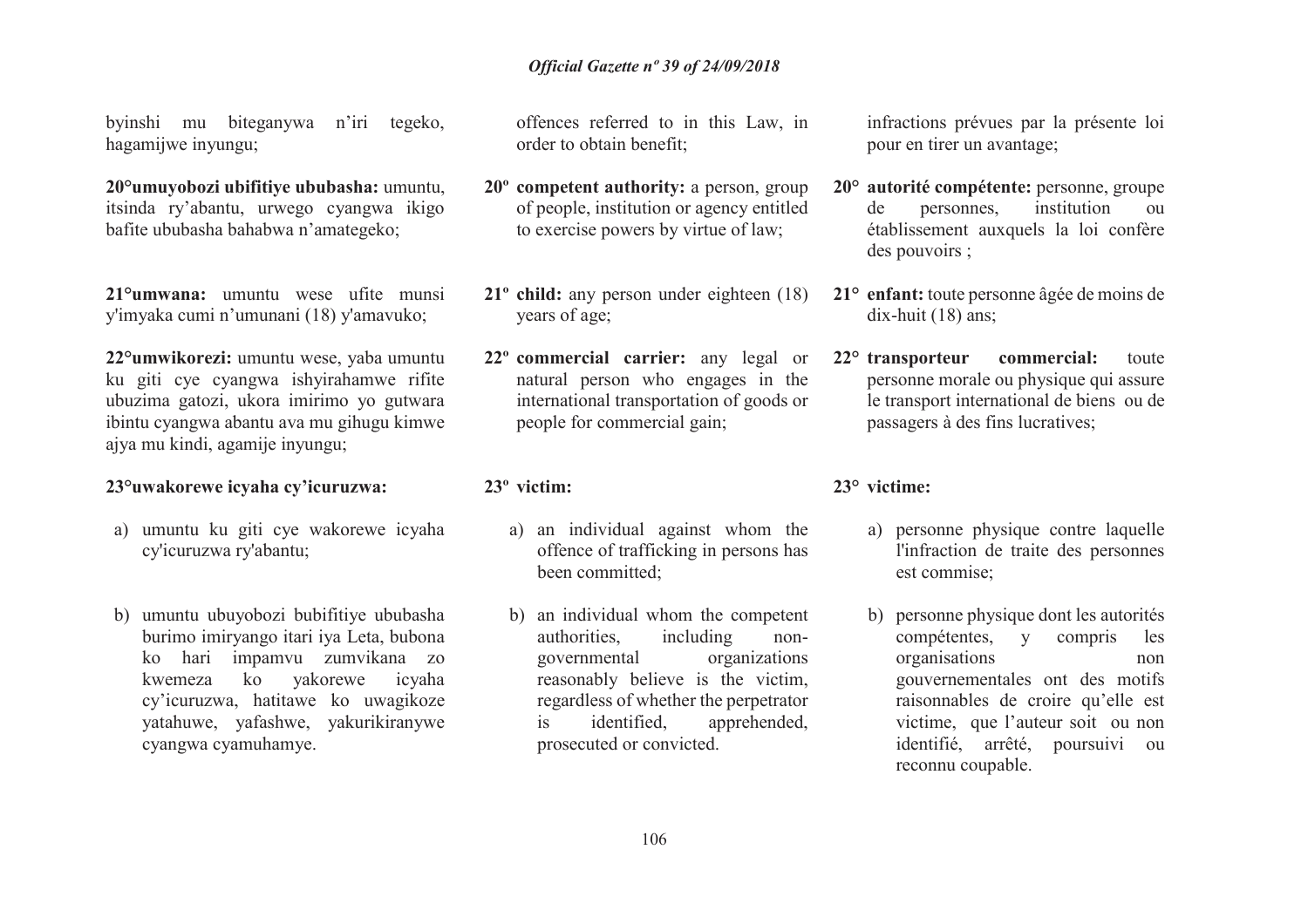| UMUTWE WA II: GUKUMIRA CHAPTER II: PREVENTION OF CHAPITRE II: PRÉVENTION DE LA          |                      |                |  |
|-----------------------------------------------------------------------------------------|----------------------|----------------|--|
| ICURUZWA RY'ABANTU, KURINDA TRAFFICKING   IN   PERSONS, TRAITE   DES   PERSONNES,       |                      |                |  |
| NO GUFASHA UWAKOREWE ICYAHA PROTECTION OF AND ASSISTANCE PROTECTION ET ASSISTANCE DE LA |                      |                |  |
| <b>CY'ICURUZWA RY'ABANTU</b>                                                            | <b>TO THE VICTIM</b> | <b>VICTIME</b> |  |

| ry'abantu                                                                                                                                                                                                                                                                                       | <u>Icyiciro cya mbere:</u> Gukumira icuruzwa Section One: Prevention of trafficking in<br>persons                                                                                                                                                                               | Section première: Prévention de la traite<br>des personnes                                                                                                                                                                                                                                                                       |
|-------------------------------------------------------------------------------------------------------------------------------------------------------------------------------------------------------------------------------------------------------------------------------------------------|---------------------------------------------------------------------------------------------------------------------------------------------------------------------------------------------------------------------------------------------------------------------------------|----------------------------------------------------------------------------------------------------------------------------------------------------------------------------------------------------------------------------------------------------------------------------------------------------------------------------------|
| Ingingo ya 4: Politiki n'ingamba<br>Z <sub>0</sub><br>gukumira icuruzwa ry'abantu                                                                                                                                                                                                               | Article 4: Policies and strategies for the Article 4: Politiques et stratégies de<br>prevention of trafficking in persons                                                                                                                                                       | prévention de la traite des personnes                                                                                                                                                                                                                                                                                            |
| Minisiteri ishyiraho politiki n'ingamba mu<br>bijyanye no gukumira icuruzwa ry'abantu.                                                                                                                                                                                                          | The Ministry puts in place policies and Le Ministère met en place des politiques et<br>strategies for the prevention of trafficking in des stratégies de prévention de la traite des<br>persons.                                                                                | personnes.                                                                                                                                                                                                                                                                                                                       |
| Icyakora, Minisiteri ifatanya n'inzego za<br>Leta, iz'abikora, sosiyete sivile n'imiryango<br>mpuzamahanga mu gukumira icuruzwa<br>ry'abantu.                                                                                                                                                   | However, the Ministry cooperates with public<br>and private institutions, civil society and<br>international organizations for the prevention<br>of trafficking in persons.                                                                                                     | Toutefois, le Ministère collabore avec les<br>institutions publiques et privées, la société<br>civile et les organisations internationales pour<br>la prévention de la traite des personnes.                                                                                                                                     |
| amakuru ku cyaha cy'icuruzwa ry'abantu trafficking in persons                                                                                                                                                                                                                                   | Ingingo ya 5: Inshingano yo gutanga Article 5: Duty to report the offence of Article 5: Obligation                                                                                                                                                                              | de<br>signaler<br>l'infraction de traite des personnes                                                                                                                                                                                                                                                                           |
| Umuntu wese umenye amakuru ku muntu<br>wakorewe icyaha cy'icuruzwa ry'abantu, ku<br>ikorwa ry'icyo cyaha cyangwa ku mugambi<br>wo kugikora agomba kubimenyesha Urwego<br>rufite ubugenzacyaha mu nshingano zarwo<br>ubundi buyobozi bubifitiye<br>cyangwa<br>ububasha kugira ngo bikurikiranwe. | Any person who obtains information about the<br>victim, the commission of or the intention to<br>commit the offence of trafficking in persons<br>must report it to the organ in charge of<br>criminal investigation or any other competent<br>authority for appropriate action. | Toute personne qui obtient des informations<br>sur la victime, sur la commission ou<br>l'intention de la commission de l'infraction de<br>traite des personnes, doit en informer l'organe<br>ayant les enquêtes judiciaires dans ses<br>attributions ou toute autre autorité compétente<br>pour prendre des mesures appropriées. |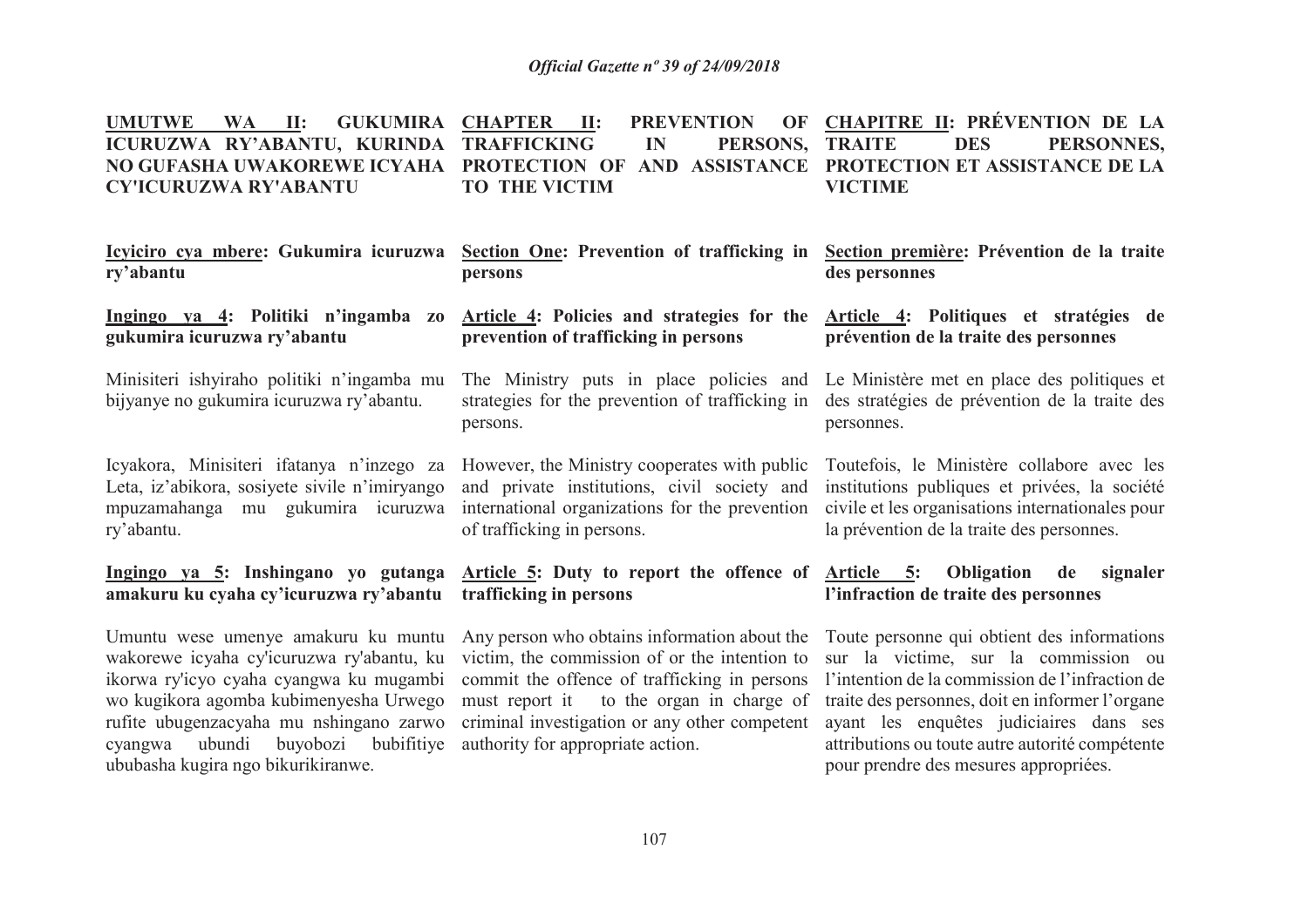**Ingingo ya 6: Inshingano z'umwikorezi** 

**Article 6: Duties of carrier** 

 mu rwego rw'ubucuruzi afite inshingano duties:zikurikira:

- 1 º kugenzura ko buri mugenzi afite ibyangombwa bimuranga cyangwa ibyangombwa by'inzira bimwemerera kwinjira mu gihugu agiyemo cyangwa mu kindi gihugu cyose anyuramo;
- 2 º kumenyesha ubuyobozi bubifitiye ububasha ko hari umuntu washatse gukora urugendo cyangwa warukoze, yifashishije serivisi y'uwo mwikorezi, adafite ibyangombwa bimuranga cyangwa ibyangombwa by'inzira bimwemerera kwinjira mu gihugu yerekejemo cyangwa igihugu cyose anyuramo.

Umuntu wese ukora imirimo y'ubwikorezi Any commercial carrier has the following Tout transporteur commercial a les

- 1º to verify that each passenger possesses the identity or travel documents required to enter the destination country or any transit country;
- 2º to report to the competent authority that a person has attempted to or has travelled on that carrier without the identity or travel documents required to enter the destination country or any transit country.

### **Article 6: Obligations du transporteur**

obligations suivantes :

- 1 º vérifier que chaque passager est en possession des documents d'identité ou de voyage requis pour l'entrée dans le pays de destination ou dans tout pays de transit;
- 2 º signaler aux autorités compétentes qu'une personne a tenté de voyager ou a voyagé grâce à ses services sans les documents d'identité ou de voyage requis pour l'entrée dans le pays de destination ou dans tout pays de transit.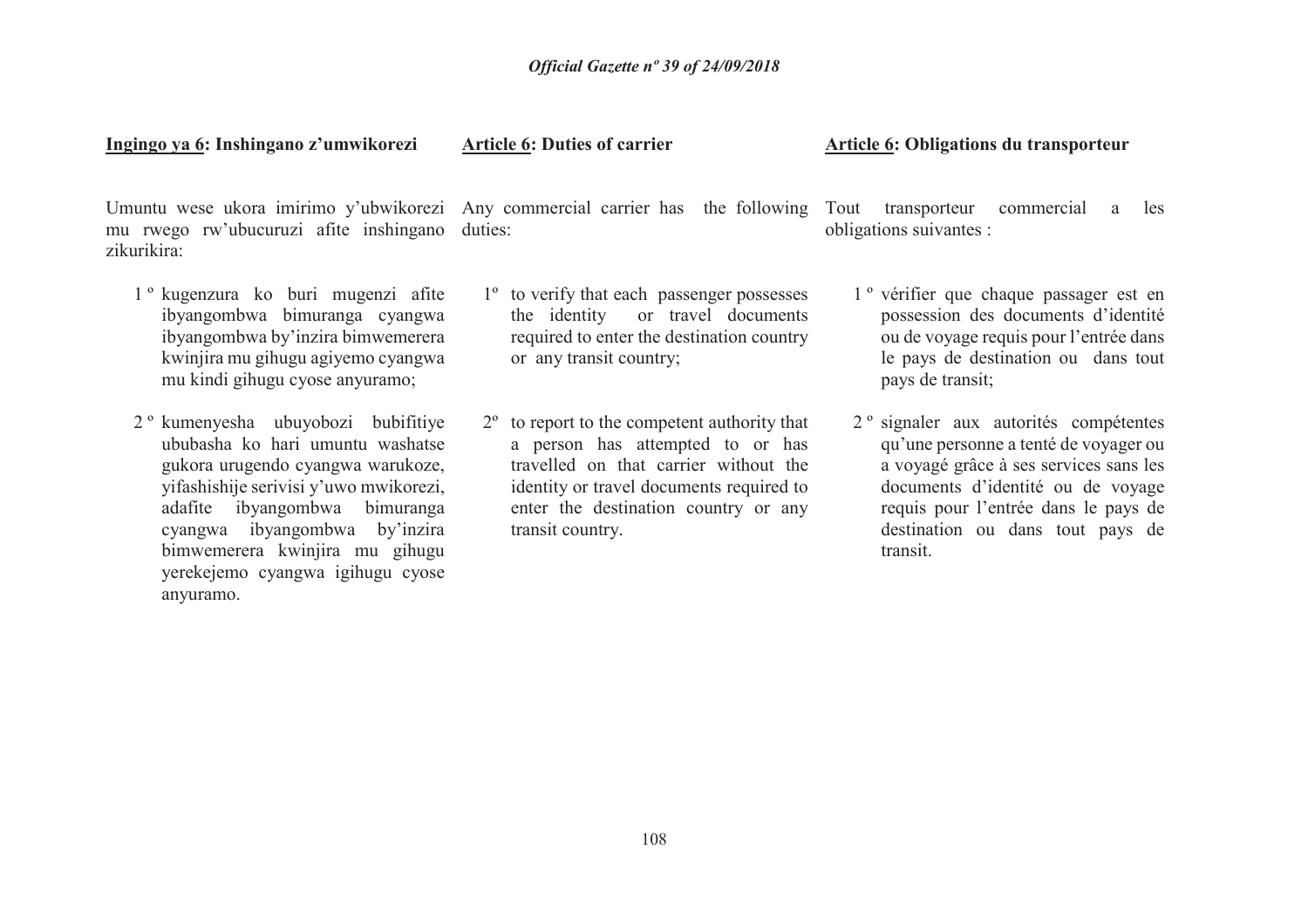| Icyliciro cya 2: Kurinda uwakorewe icyaha Section 2: Protection of the victim<br>cy'icuruzwa ry'abantu                                                                                                     |                                                                                                                                                                                                                                          | Section 2: Protection de la victime                                                                                                                                                                                    |
|------------------------------------------------------------------------------------------------------------------------------------------------------------------------------------------------------------|------------------------------------------------------------------------------------------------------------------------------------------------------------------------------------------------------------------------------------------|------------------------------------------------------------------------------------------------------------------------------------------------------------------------------------------------------------------------|
| Ingingo ya 7: Ukutavangura uwakorewe<br>icyaha cy'icuruzwa ry'abantu                                                                                                                                       | Article 7: Non-discrimination against the Article 7: Non-discrimination à l'égard de<br>victim                                                                                                                                           | la victime                                                                                                                                                                                                             |
| Kurengera,<br>gufasha<br>gushyigikira<br>no<br>uwakorewe icyaha cy'icuruzwa ry'abantu<br>bikorwa nta vangura iryo ari ryo ryose.                                                                           | The protection of and assistance and support to<br>the victim are carried out without any<br>discrimination.                                                                                                                             | La protection, l'assistance et le soutien en<br>faveur de la victime sont assurés sans aucune<br>discrimination.                                                                                                       |
| ry'abantu<br>cy'icuruzwa<br>uwakorewe icyaha ashinzwe bari kumwe<br>na we                                                                                                                                  | Ingingo ya 8: Kurinda uwakorewe icyaha Article 8: Protection of the victim and the<br>n'abantu victim's accompanying dependants                                                                                                          | Article 8: Protection de la victime et des<br>personnes à charge accompagnant la<br>victime                                                                                                                            |
| gufatwa kugira ngo uwakorewe icyaha<br>cy'icuruzwa ry'abantu kimwe n'abantu<br>uwakorewe icyaha ashinzwe bari kumwe na<br>we barengerwe ku buryo bukwiye mu gihe<br>umutekano wabo ushobora guhungabanywa. | Minisiteri ishyiraho ingamba zose zigomba The Ministry takes all appropriate measures to<br>ensure that the victim and the victim's<br>accompanying dependents, have access to<br>adequate protection if their safety is at risk.        | Le Ministère prend toutes les mesures<br>appropriées pour que la victime ainsi que les<br>personnes à charge accompagnant la victime<br>reçoivent une protection suffisante au cas où<br>leur sécurité serait menacée. |
| w'uwakorewe<br>icyaha<br>ry'abantu mu rukiko                                                                                                                                                               | Ingingo ya 9: Kurinda umwirondoro Article 9: Protection of the identity of the<br>cy'icuruzwa victim during court proceedings                                                                                                            | Article 9: Protection de l'identité de la<br>victime pendant l'audience                                                                                                                                                |
| Mu iburanisha, umucamanza abisabwe<br>n'uwakorewe icyaha cy'icuruzwa ry'abantu<br>cyangwa igihe abona ari ngombwa mu<br>nyungu z'ubutabera, ashobora gutegeka ko:                                          | During the court proceedings, a judge may Pendant l'audience, un juge peut,<br>order upon the request of the victim, or where<br>he/she deems it necessary in the interest of nécessaire dans l'intérêt de la justice,<br>justice, that: | sur<br>demande de la victime ou lorsqu'il l'estime<br>ordonner que:                                                                                                                                                    |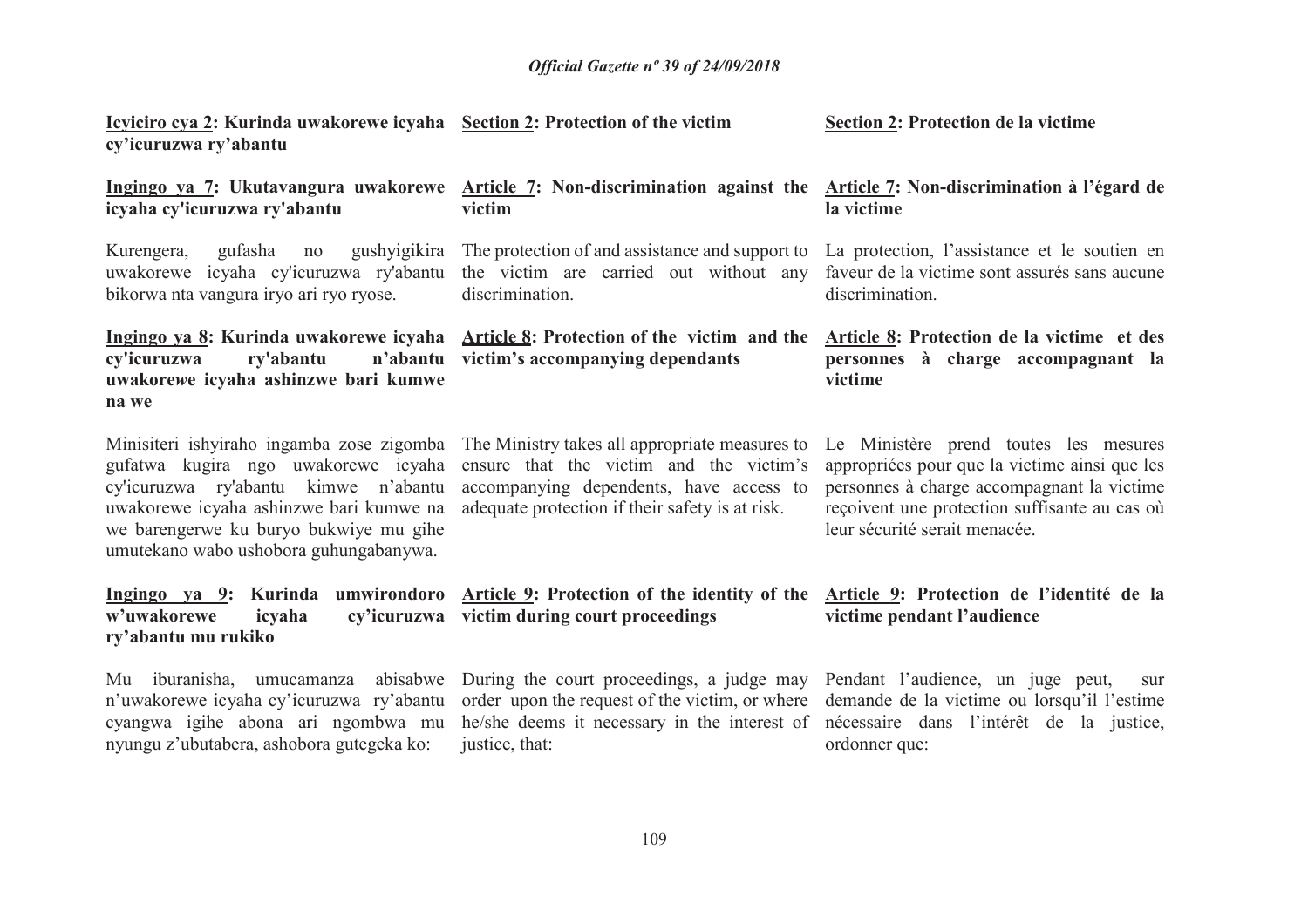- 1º iburanisha ribera mu muhezo;
- 2º inyandikomvugo z'iburanisha zishyirwaho igifungisho cy'urukiko;
- 3<sup>°</sup> ubuhamva bw'uwakorewe icyaha<br>ry'abantu bwakirwa cy'icuruzwa bwakirwa hakoreshejwe uburyo bw'iyakure mu isakazamashusho cyangwa ubundi buryo itumanaho bw'ikoranabuhanga mu bukwiriye;
- 4º uwakorewe icyaha cy'icuruzwa ry'abantu akoresha amazina y'amahimbano;
- 5º ubuhamya uwakorewe icyaha cy'icuruzwa ry'abantu yatanze imbere y'iburanisha mu bikorwa ntegurarubanza bwemerwa nk'ikimenyetso.

**Icyiciro cya 3: Gufasha uwakorewe icyaha Section 3: Assistance to the victim cy'icuruzwa ry'abantu**

**uwakorewe icyaha cy'icuruzwa ry'abantu** 

Minisiteri ikorana n'izindi nzego za Leta, The Ministry cooperates with other public Le Ministère coopère avec d'autres

- 1º the court proceedings be conducted in camera;
- 2º records of the court proceedings be sealed;
- 3º evidence of the victim be heard through a video link or the use of other adequate communications technology;
- 4º the victim use a pseudonym;
- 5º the statement of the victim made during the pre-trial phase be admitted as evidence.
- 

**Ingingo ya 10:Imirimo y'ibanze yo gufasha Article 10: Basic assistance services to the Article 10: Services de base d'assistance à victim** 

iz'abikorera, sosiyete sivile n'imiryango institutions, private institutions, civil society institutions étatiques, les institutions privées,

- 1° l'audience se déroule à huis-clos;
- 2° les procès-verbaux d'audience soient scellés;
- 3° la déposition de la victime soit entendue par liaison vidéo ou à l'aide d'autres techniques de communication adéquates;
- 4° la victime utilise un pseudonyme;
- 5° la déposition que la victime a faite au cours de la phase précédant le procès soit admise comme élément de preuve.
- **Section 3: Assistance à la victime**

## **la victime**

mpuzamahanga kugira ngo imirimo y'ibanze and international organizations to ensure that la société civile et les organisations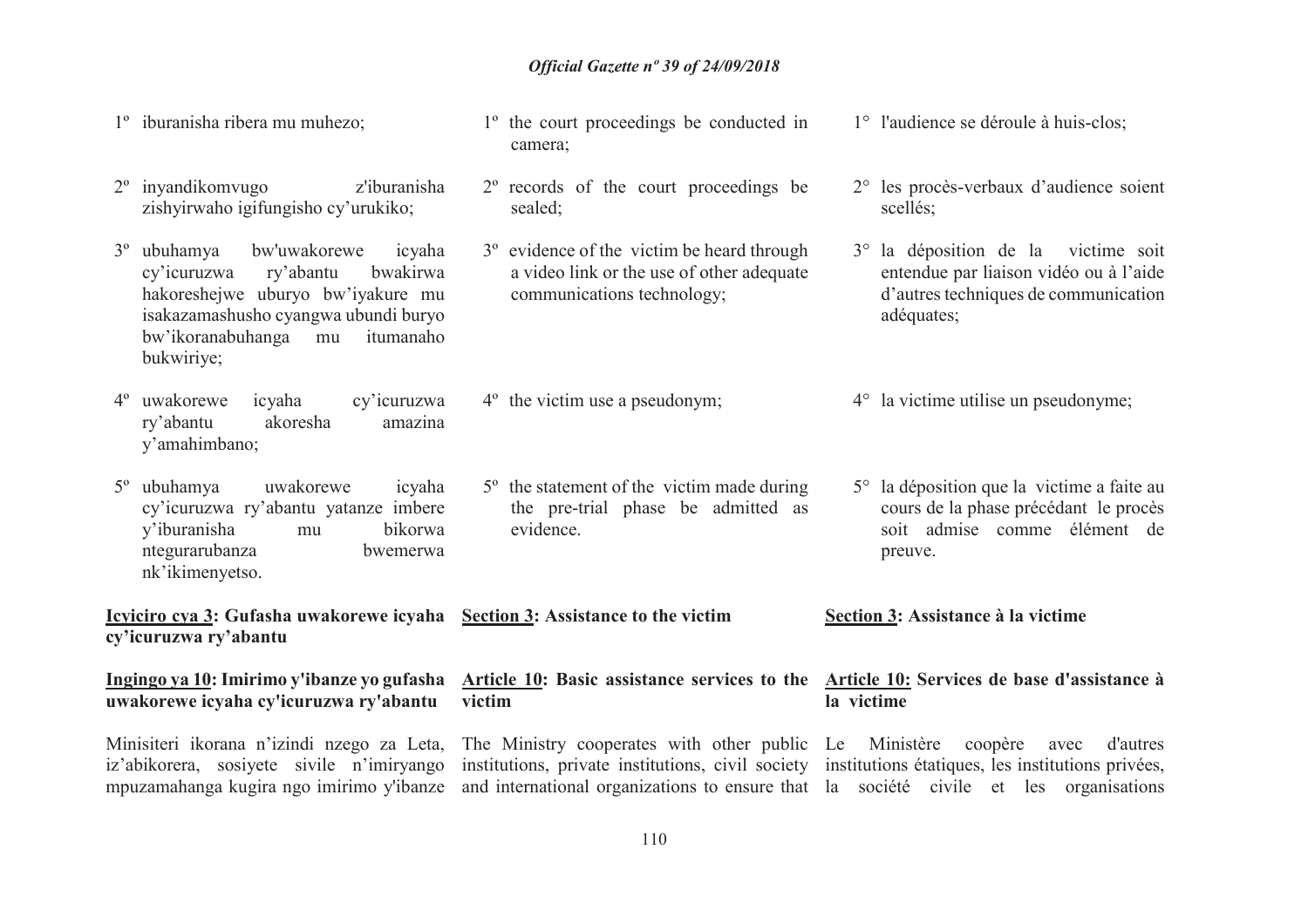ry'abantu ikorwe, hatitawe ku buryo yinjiye victim, without regard to the immigration services de base d'assistance aux victimes, mu gihugu cyangwa ku bushobozi n'ubushake uwakorewe icyaha afite bwo kugira uruhare willingness of the victim to participate in the la victime, ou de la capacité ou la volonté de mu iperereza n'ikurikiranwa ry'ukekwaho investigation or prosecution of his/her alleged la victime à participer à l'enquête ou aux icyaha cyo kumucuruza.

Ubufasha buvugwa mu gika cya mbere cy'iyi The assistance services referred to in Les services d'assistance visés à l'alinéa ugaruwe mu Gihugu.

### **k'uwakorewe icyaha cy'icuruzwa victim ry'abantu**

Uwakorewe icyaha cy'icuruzwa ry'abantu The victim benefits from the following special La victime bénéficie du traitement spécial yitabwaho by'umwihariko ku bukurikira:buryo treatment:

1º ahabwa amakuru ku byerekeye uburyo bwose bwo kumurengera, kumugoboka no kumushyigikira afitiye uburenganzira kimwe n'inkunga n'ubufasha bishobora gutangwa n'imiryango itari iya Leta cyangwa iyita k'uwakorewe icyo cyaha, kandi akamenyeshwa aho ikurikirana ry'ikibazo cye mu rwego rw'amategeko rigeze, byose bigakorwa mu rurimi yumva neza;

trafficker.

 ngingo buhabwa kandi uwakorewe icyaha Paragraph One of this Article are also provided premier du présent article sont également to a victim who is repatriated from another offerts à la victime rapatriée en provenance State.

1º he/she is provided, in a language he/she understands, with information on the nature of protection, assistance, and support to which he/she is entitled and the possibilities of assistance and support by non-governmental organizations or victim assistance agencies, as well as updated information on any ongoing legal proceedings related to him/her;

yo gufasha uwakorewe icyaha cy'icuruzwa basic assistance services are provided to the internationales, pour assurer la fourniture des status of the victim, or the ability or indépendamment du statut d'immigration de poursuites visant l'auteur présumé de la traite.

d'un autre pays.

#### **Ingingo ya 11: Kwitabwaho byihariye Article 11: Special treatment granted to the Article 11: Traitement spécial accordé à la victime**

suivant:

1 º elle reçoit, dans une langue qu'elle comprend, des informations sur la nature de la protection, de l'assistance et de l'appui auxquels elle a droit et les possibilités d'assistance et d'appui offertes par des organisations non gouvernementales et d'autres organismes d'aide aux victimes, ainsi que des informations actualisées sur les procédures judiciaires la concernant ;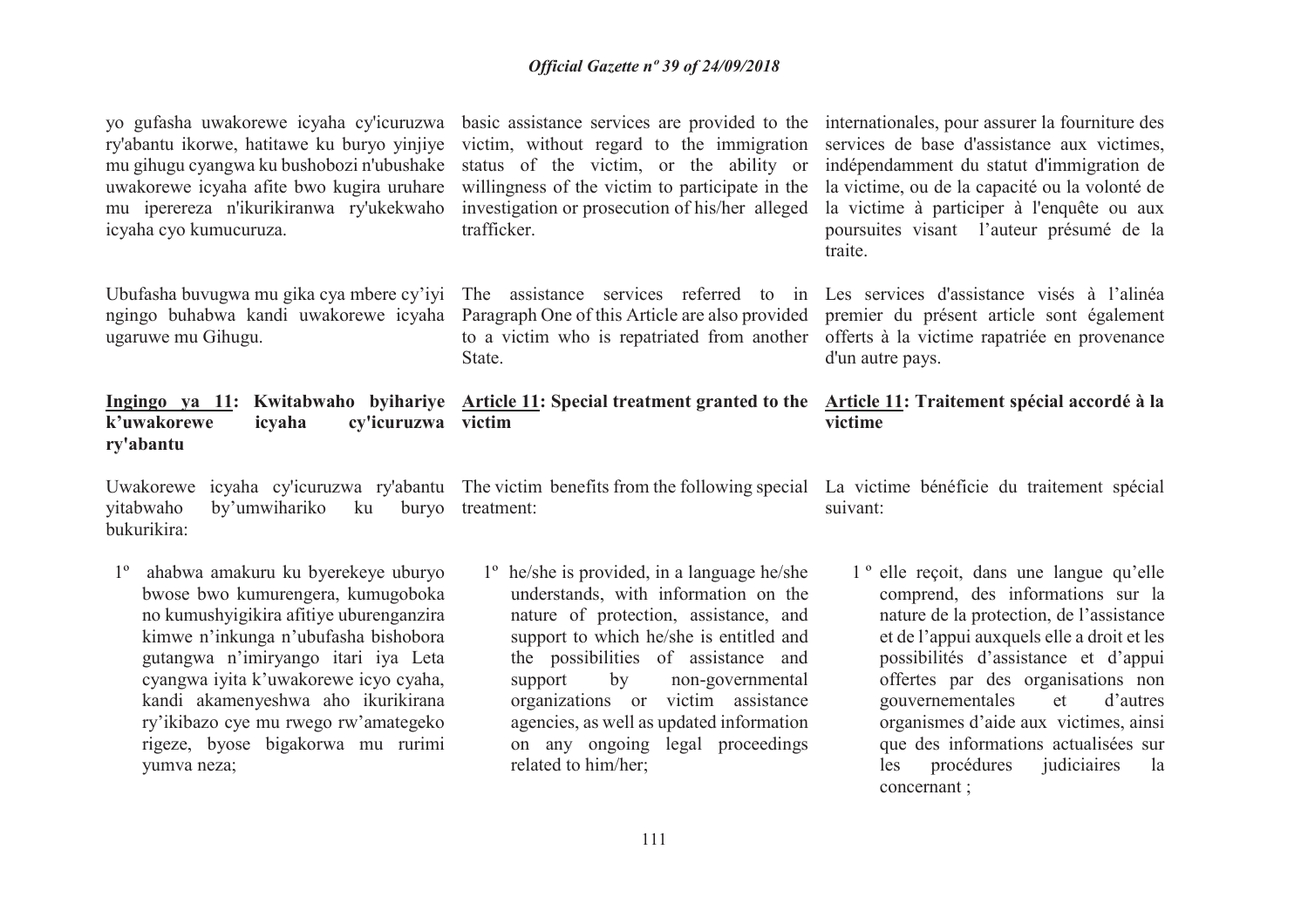- 2º afite uburenganzira bwo kugira uruhare mu ikurikiranwa ry'uwamukoreye icuruzwa no kunganirwa kugira ngo ashobore kugaragaza ibitekerezo n'ibibazo bye, kugira ngo byitabweho mu gihe gikwiye cy'ikurikiranwa ry'icyaha;
- 3º ahabwa ubufasha mu by'amategeko mu gihe cyose cy'ikurikiranacyaha;
- 4º asonerwa kwishyura amagarama ayo ari yo yose ateganywa n'amategeko agenga imanza z'imbonezamubano iyo atanga ikirego cy'indishyi z'akababaro gaturuka ku cyaha cy'icuruzwa yakorewe;
- 5º <sup>y</sup>itabwaho mu bijyanye n'imibereho myiza, ubuzima n'umutekano.

cy'icuruzwa ry'abantu na serivisi ahabwa.

- 2º he/she has the right to participate in the proceedings against the perpetrator of trafficking in persons, and is assisted to present his/her views and concerns for consideration at appropriate stages of the proceedings relating to the offence;
- 3º he/she is provided with the legal assistance throughout the entire proceedings;
- 4º he/she is exempted from payment of any filing fees required under civil procedure laws when bringing a civil suit in compensation for damages caused by the crime of trafficking in persons committed against him/her;
- 5º he/she receives social services, health care and security.

services made available to him/her.

- 2 º elle a le droit de participer à la procédure contre l'auteur de la traite des personnes et bénéficie d'une assistance lui permettant de présenter ses avis et préoccupations afin qu'ils soient pris en compte aux étapes appropriées de la procédure relative à l'infraction;
- 3 º elle bénéficie d'une assistance juridique tout au long des poursuites judiciaires;
- 4 ºelle est dispensée du paiement de tout frais de justice requis par les lois de procédure civile lorsqu'elle intente une action civile en compensation des dommages causés par le crime de traite des personnes commis à son encontre;
- 5 ºelle bénéficie des services sociaux, des soins de santé et de la sécurité.

Iteka rya Minisitiri riteganya ubundi buryo An Order of the Minister provides for other Un Arrêté du Ministre prévoit d'autres bwihariye bwo kwita ku wakorewe icyaha particular means for support to the victim and moyens particuliers de prise en charge de la victime et des services mis à sa disposition.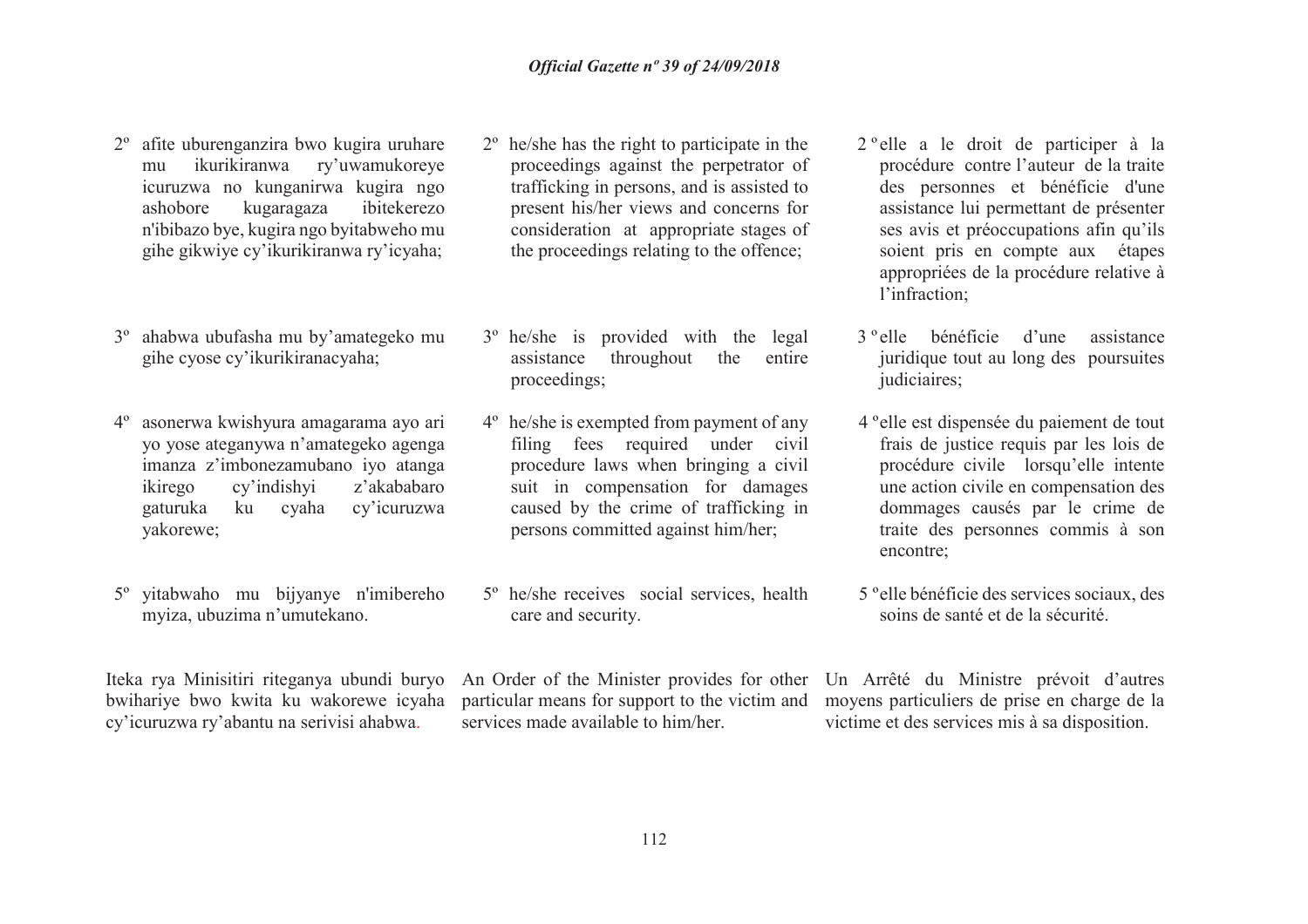### **Article 12: Ubufasha bwihariye ku mwana wakorewe icyaha cy'icuruzwa ry'abantu**

Uretse ubundi buryo bwo kurengera buteganywa muri iri tegeko, umwana wakorewe icyaha cy'icuruzwa ry'abantu yitabwaho bidasanzwe ku buryo bukurikira:

- 1º iyo imyaka y'uwakorewe icyaha ishidikanywaho kandi hari impamvu zatuma umuntu avuga ko uwakorewe icyaha ashobora kuba ari umwana, afatwa kandi akitabwaho nk'umwana mu gihe hategerejwe ko hakorwa isuzumwa ry'imyaka ye;
- 2º gufasha umwana wakorewe icyaha cy'icuruzwa bikorwa n'abakozi b'umwuga babihuguwemo ku buryo bwihariye, kandi hitawe ku bintu byihariye abana bakenera;
- 3º mu gihe uwakorewe icyaha ari umwana udafite uwo bari kumwe, agenerwa umwishingizi, hakurikijwe ibiteganywa n'amategeko;
- 4º urwego rufite inshingano zo kurengera umwana rukora ku buryo hamenyekana umwirondoro cyangwa ubwenegihugu by'umwana kandi rugakora ibikenewe

### **Article 12: Special assistance to the child Article 12: Assistance spéciale à l'enfant victim**

In addition to any other protection provided for Outre toute autre protection prévue par la under this Law, the child victim is accorded special treatment as follows:

- 1° where the age of the victim is uncertain and there are reasons to believe that the victim may be a child, the victim is presumed to be a child and is treated as such, pending verification of his/her age;
- 2° assistance to the child victim is provided by specially trained professionals and in accordance with the children's special needs;
- 3° if the victim is an unaccompanied child, he/she is provided with a legal guardian, in accordance with the provision of Law;
- 4° the organ in charge of child protection ensures that the child's identity or nationality is established, and makes every effort to locate his/her family if it

### **victime**

 présente loi, l'enfant victime bénéficie du traitement spécial suivant:

- 1° en cas d'incertitude sur l'âge de la victime et lorsqu'il existe des raisons de croire que la victime est un enfant, elle est présumée être un enfant et est traitée comme tel dans l'attente de la vérification de son âge;
- 2° l'assistance à l'enfant victime est fournie par les professionnels spécialement formés, en tenant compte des besoins spécifiques des enfants;
- 3° lorsque la victime est un enfant non accompagné, il doit être pourvu d'un tuteur, conformément aux dispositions de la loi;
- 4° l'organe chargé de la protection de l'enfant veille à ce que l'identité ou la nationalité de l'enfant soit établie, et met tout en œuvre pour retrouver sa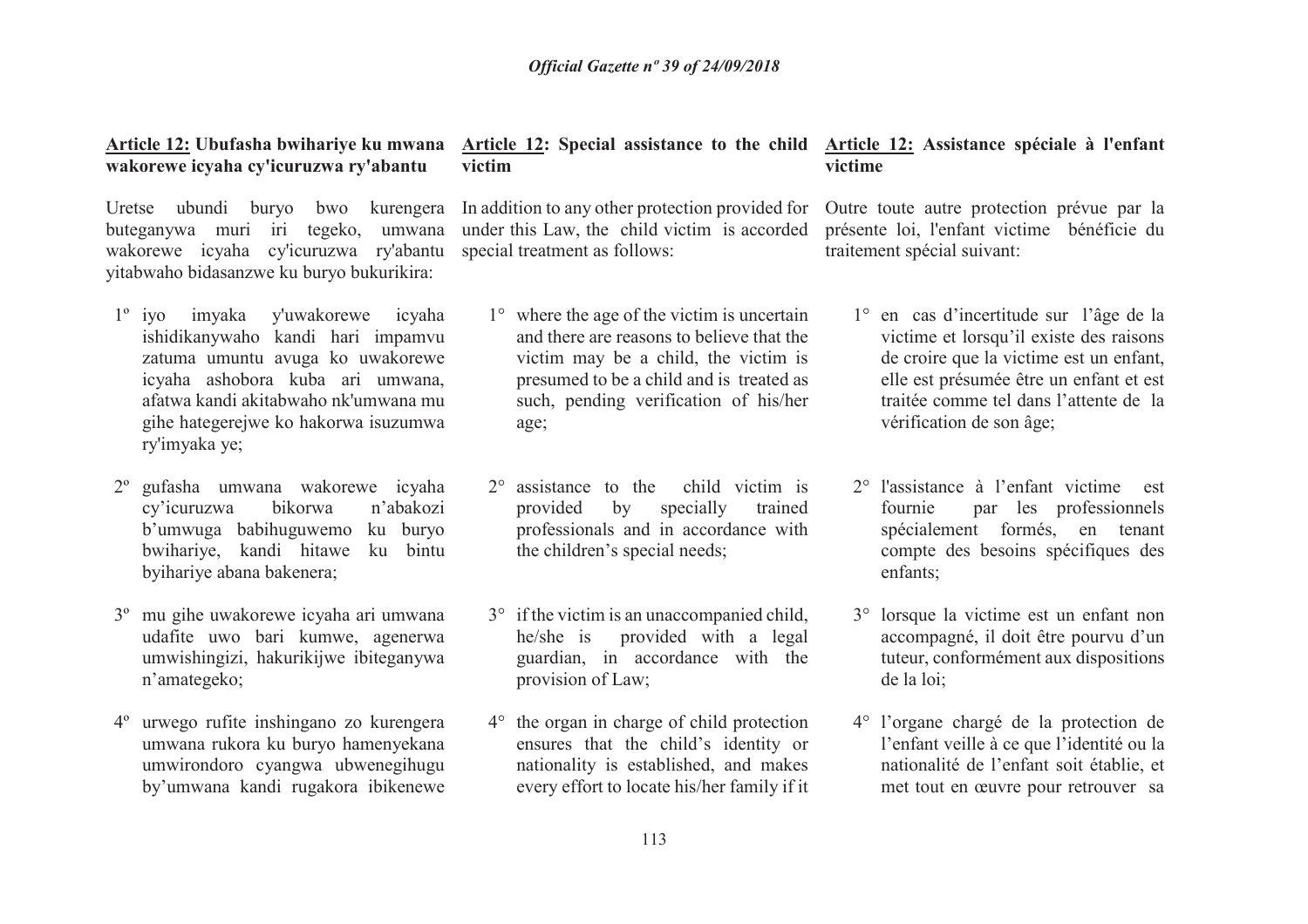byose kugira ngo hamenyekane aho umuryango we uherereye iyo ari byo biri mu nyungu z'umwana.

is in the best interest of the child to do so.

famille, lorsque cela est dans l'intérêt supérieur de l'enfant.

| 13:<br><b>Ingingo</b><br>Kwemerera<br>va<br>umunyamahanga<br>wakorewe<br>cy'icuruzwa<br>ry'abantu<br>kuguma<br>mu<br>Rwanda                                                                               | Article 13: Permission for a non-Rwandan Article 13: Permission pour une victime<br>icyaha victim to remain in Rwanda                                                                                                                                    | non rwandaise de rester au Rwanda                                                                                                                                                                               |
|-----------------------------------------------------------------------------------------------------------------------------------------------------------------------------------------------------------|----------------------------------------------------------------------------------------------------------------------------------------------------------------------------------------------------------------------------------------------------------|-----------------------------------------------------------------------------------------------------------------------------------------------------------------------------------------------------------------|
| Uwakorewe icyaha cy'icuruzwa ry'abantu<br>ntashobora kuvanwa mu Rwanda igihe cyose<br>urwego rubifitiye ububasha rutararangiza<br>igikorwa cyo kugaragaza umwirondoro we.                                 | The victim is not removed from the territory of<br>Rwanda until the identification process has<br>been completed by the competent authority.                                                                                                             | La victime n'est pas éloignée du territoire du<br>Rwanda tant que l'autorité compétente n'a<br>pas achevé le processus d'identification.                                                                        |
| Bitabangamiye ibiteganywa n'andi mategeko,<br>uwakorewe icyaha cy'icuruzwa ry'abantu<br>yemerewe kuguma mu Rwanda mu gihe<br>cy'amezi atandatu (6) nibura, n'igihe cyose<br>ikurikiranacyaha ritarasozwa. | Without prejudice to the provisions of other<br>laws, the victim is permitted to remain in<br>Rwanda for a minimum of six (6) months, and<br>until the legal proceedings are concluded.                                                                  | Sans préjudice des dispositions d'autres lois,<br>la victime est autorisée à rester au Rwanda<br>pour une période de six (6) mois au minimum,<br>et jusqu'à la fin des procédures judiciaires la<br>concernant. |
| wakorewe icyaha cy'icuruzwa ry'abantu to his/her country<br>mu gihugu cye                                                                                                                                 | Ingingo 14: Gusubiza umunyamahanga Article 14: Repatriation of a foreign victim                                                                                                                                                                          | Article 14: Rapatriement d'une victime<br>étrangère dans son pays                                                                                                                                               |
| Bitabangamiye ibiteganywa n'andi mategeko,<br>Minisiteri, ifatanyije n'ubuyobozi bushinzwe<br>abinjira n'abasohoka ishobora gusubiza<br>uwakorewe icyaha cy'icuruzwa ry'abantu mu<br>gihugu akomokamo.    | Without prejudice to other legal provisions, the<br>Ministry, in collaboration with the authority in<br>charge of immigration and emigration, may<br>repatriate the victim to his/her country of l'émigration, peut rapatrier la victime dans<br>origin. | Sans préjudice des autres dispositions légales,<br>le Ministère, en collaboration avec la<br>direction chargée de l'immigration et de<br>son pays d'origine.                                                    |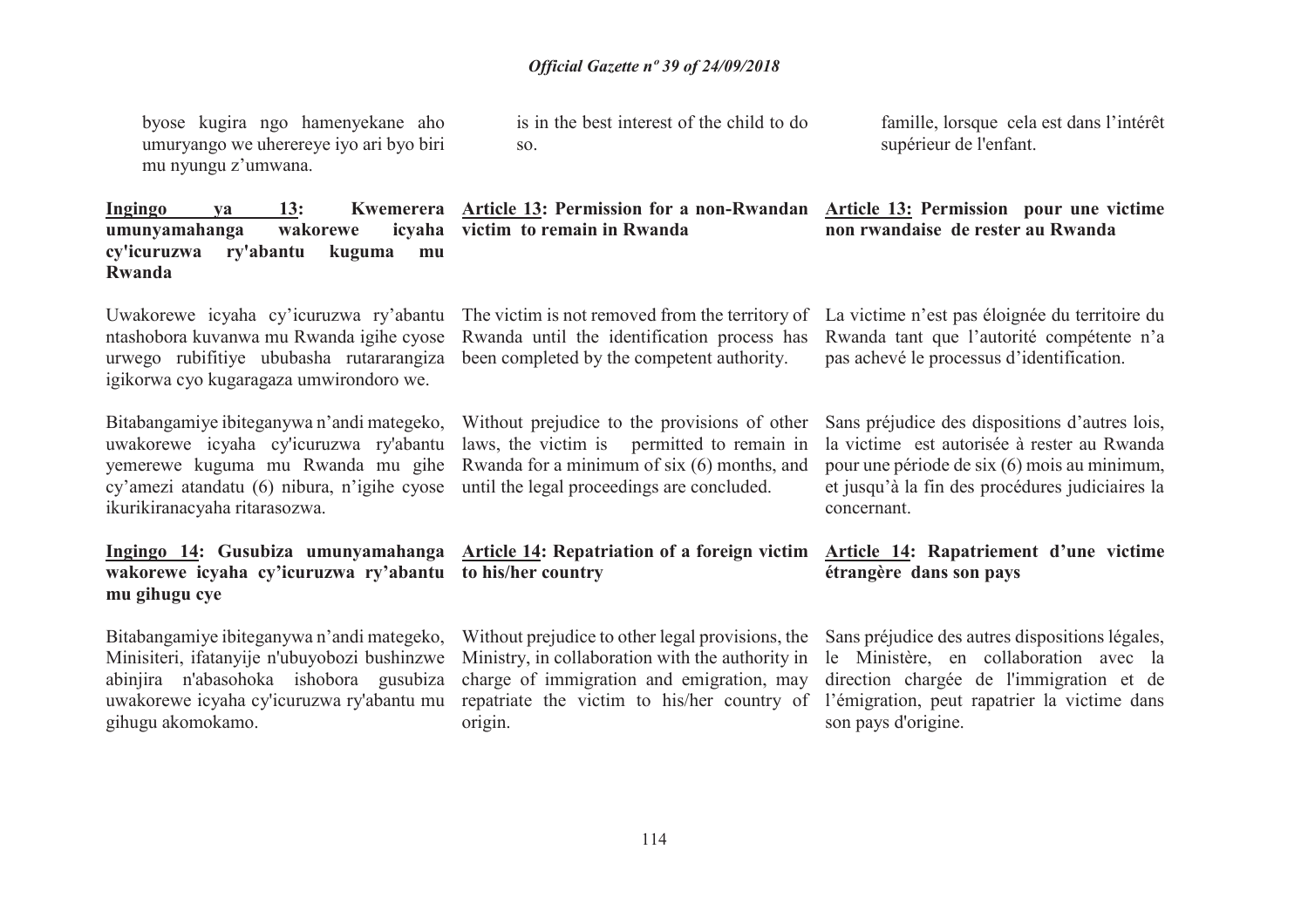### **Ingingo ya 15: Ukugaruka mu Rwanda Article 15: Return of the victim to Rwanda Article 15: Retour de la victime au Rwanda k'uwakorewe icyaha cy'icuruzwa ry'abantu**

Iyo uwakorewe icyaha cy'icuruzwa ry'abantu Where the victim is a Rwandan or had the right Lorsque la victime est un Rwandais ou avait ari Umunyarwanda cyangwa uwari ufite uburenganzira bwo gutura mu Rwanda ku buryo buhoraho igihe yacuruzwaga, kandi bukemerera uwakorewe icyaha cy'icuruzwa kugaruka mu Gihugu, bigakorwa privacy, dignity and health. vuba uko bishoboka kandi hitabwa uko bikwiye ku burenganzira n'umutekano bye, no ku iyubahirizwa ry'ubuzima bwite bwe, agaciro ke n'ubuzima bwe.

Iyo uwakorewe icyaha cy'icuruzwa ari Umunyarwanda udafite urwandiko rw'inzira mu gihe yambuka imipaka, ubuyobozi bubifitiye ububasha mu Rwanda butanga inzandiko z'inzira za ngombwa zituma enable the victim to be repatriated.uwakorewe icyaha cy'icuruzwa ashobora kugarurwa mu Gihugu.

 rutanga ibikoreshwa mu kwishyura ingendo n'ibindi bikenerwa mu gufasha uwakorewe n'uburyo bitangwa.

ubuyobozi bubifitiye ububasha bworohereza of the victim without unreasonable delay and retour au pays de la victime, sans retard of permanent residence in Rwanda at the time he/she was trafficked, the competent authority facilitates and accepts the return to the country with due regard for his/her rights and safety,

 le droit de résider au Rwanda à titre permanent au moment où elle a été victime, l'autorité compétente facilite et accepte le injustifié et en tenant dûment compte de ses droits et de sa sécurité, du respect de sa vie privée, de sa dignité et de sa santé.

Where the victim is a Rwandan national across the borders who does not have proper travel documents, the competent authority in Rwanda issues the necessary travel documents to

Iteka rya Minisitiri w'Intebe rigena urwego A Prime Minister's Order determines an organ Un arrêté du Premier Ministre détermine icyaha cy'icuruzwa kugaruka mu Gihugu repatriation to Rwanda of the victim and responsible for providing necessary means to cover the cost of transportation and modalities for their allocation.

Si la victime est un Rwandais qui, lors du passage aux frontières, n'a pas de documents de voyage voulus, l'autorité compétente au Rwanda délivre les documents de voyage nécessaires permettant à la victime d'être rapatriée.

l'organe chargé de fournir les moyens nécessaires pour couvrir les coûts de transport et de rapatriement au Rwanda de la victime et les modalités de leur allocation.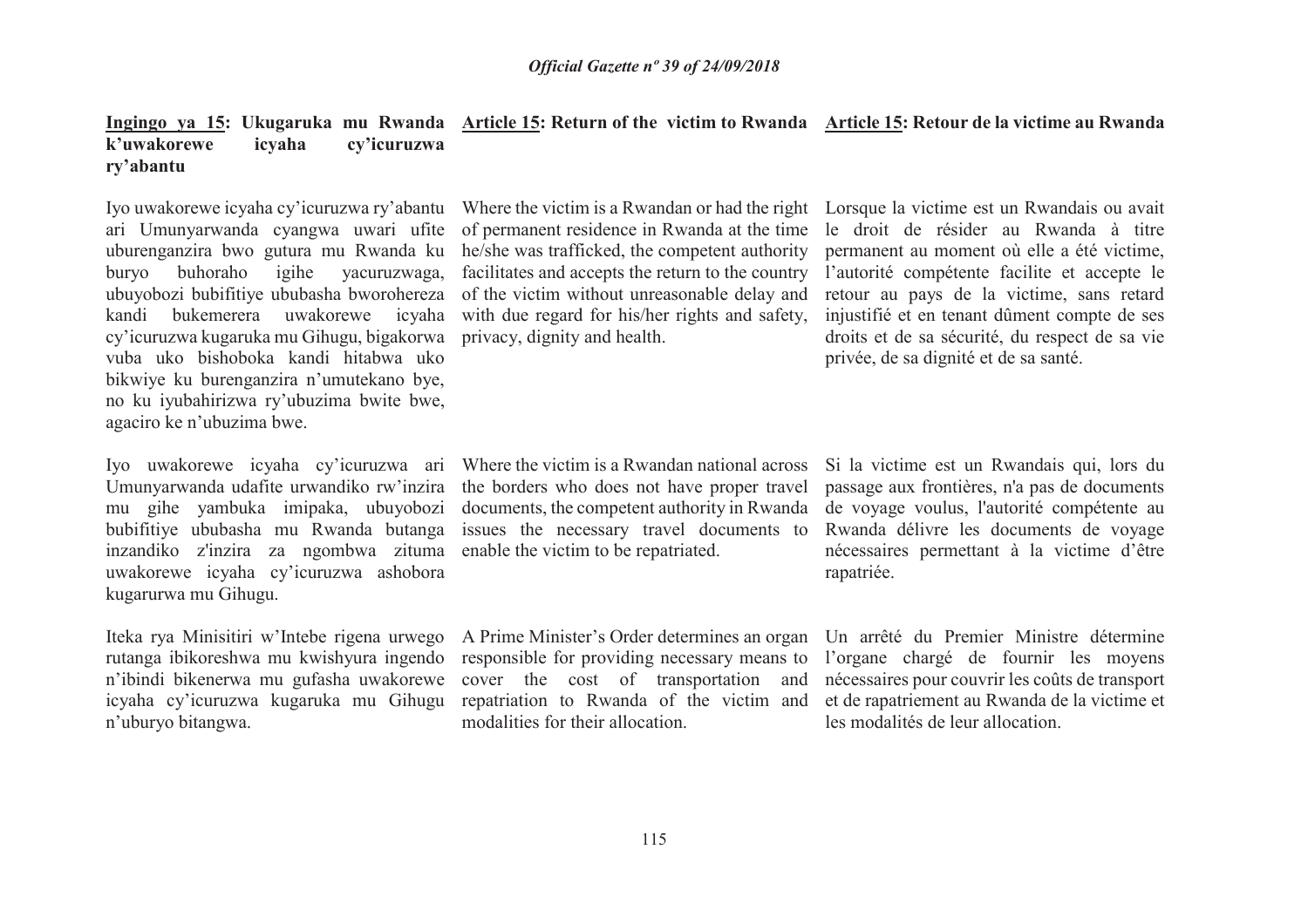#### **UMUTWE WA III: IBIHANO KU CHAPTER III: PENALTIES FOR BYAHA BY'ICURUZWA RY'ABANTU NO GUSHAKIRA INYUNGU MU BANDI PERSONS AND EXPLOITATION OF PERSONNES ET DE L'EXPLOITATION OFFENCES OF TRAFFICKING IN INFRACTIONS DE TRAITE DES OTHERSCHAPITRE III: PEINES POUR LES D'AUTRUI**

**Ingingo ya 16: Ukwemera k'uwakorewe Article 16: Consent of the victimicyaha cy'icuruzwa**

 mu myiregurire y'ukurikiranyweho icyaha trafficking in persons.cy'icuruzwa ry'abantu.

### **Ingingo ya 17: Ukutaryozwa icyaha k'uwakorewe icuruzwa ry'abantu**

gufungwa by'agateganyo, kugira uruhare mu gikorwa icyo ari cyo cyose trafficked person.kinyuranyije n'amategeko, iyo gukora icyo gikorwa yabitewe ku buryo butaziguye no kuba yaracurujwe.

### Kuba uwakorewe icyaha cy'icuruzwa The consent of the victim is not relevant to the Le consentement de la victime n'est pas yaremeraga ibyo yakorewe nta gaciro bigira defense of the person prosecuted for pertinent dans la défense d'une personne

| <b>Article 17: Non-liability of the victim</b> | Article |
|------------------------------------------------|---------|

Uwakorewe icyaha cy'icuruzwa ntashobora The victim shall not be detained, charged, or La victime ne peut pas être détenue, inculpée prosecuted for his/her illegal entry into or ou poursuivie au motif qu'elle est entrée ou cyangwa gukurikiranwa kubera kwinjira residence in Rwanda, or for his/her réside-de-manière-illégale-au-Rwanda, ou-pour cyangwa kuba mu Rwanda mu buryo involvement in any unlawful activity that was avoir pris part à une quelconque activité bunyuranyije n'amategeko, cyangwa kubera a direct consequence of his/her situation as a illicite lorsqu'elle y est réduite par sa

poursuivie pour traite des personnes.

**Article 16: Consentement de la victime**

### **Article 17: Non-responsabilité de la victime**

condition de victime.

#### **Ingingo ya 18: Icyaha cy'icuruzwa Article 18: Offence of trafficking in persons Article 18: Infraction de traite des ry'abantupersonnes**

Umuntu wese uhamijwe n'urukiko gukora Any person convicted of trafficking in persons Toute personne reconnue coupable de la traite

 icyaha cy'icuruzwa ry'abantu ahanishwa is liable to imprisonment for a term of not less igifungo kitari munsi y'imyaka icumi (10) than ten (10) years and not more than fifteen l'emprisonnement d'au moins dix (10) ans

des personnes est passible de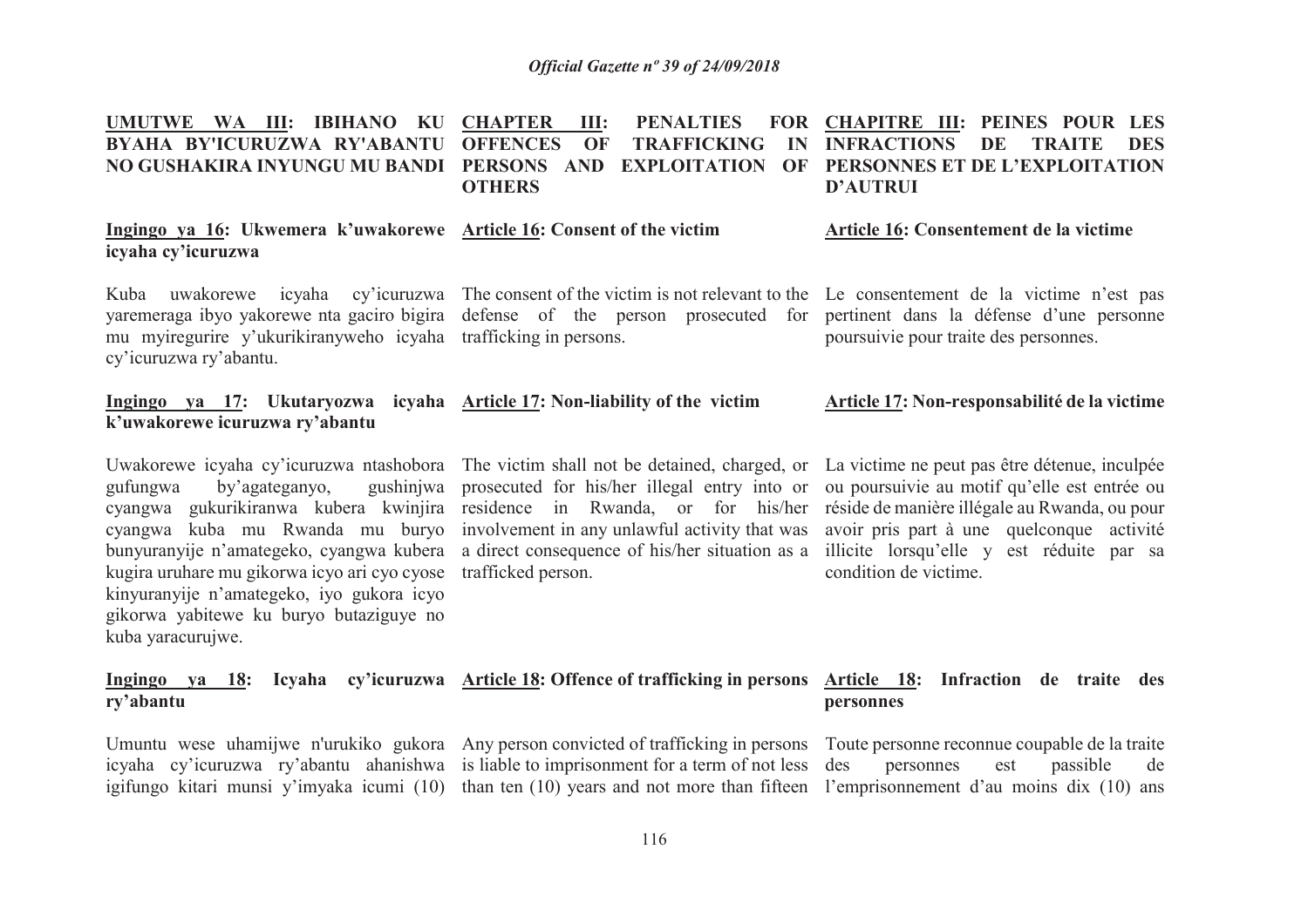n'ihazabu y'amafaranga y'u Rwanda atari (10,000,000) and not more than fifteen million amende d'au moins dix millions (10.000.000) munsi ya miliyoni icumi (10.000.000 Frw ) (15,000,000) Rwandan francs. ariko atarenze miliyoni cumi n'eshanu (15.000.000 Frw).

 y'imyaka makumyabiri (20) ariko kitarenze than twenty (20) years and not more than l'emprisonnement d'au moins vingt (20) ans y'amafaranga y'u Rwanda atari munsi ya than twenty million ( 20,000,000) and not une amende d'au moins vingt millions miliyoni makumyabiri (20.000.000 Frw) more than twenty five million (25,000,000) (20.000.000) mais n'excédant pas vingt-cinq ariko atarenze miliyoni makumyabiri Rwandan francs.n'eshanu (25.000.000 Frw).

### **korohereza undi gukora icuruzwa trafficking in personsry'abantu**

 aba akoze icyaha cyo guteza imbere no korohereza undi gukora icuruzwa ry'abantu:

- 1 º gukodesha abizi inyubako ye cyangwa iy'undi akodesha cyangwa iyo ashinzwe gucunga agamije guteza imbere icuruzwa ry'abantu;
- 2 º gukoresha cyangwa kureka inyubako ye cyangwa ahandi hantu aba cyangwa ashinzwe, hakoreshwa

Iyo icyaha gikozwe ku buryo cyambukiranya If the offence is transnational in nature, the Lorsque l'infraction est de nature imipaka, igihano kiba igifungo kitari munsi penalty is imprisonment for a term of not less transnationale, la peine est portée à imyaka makumyabiri n'itanu (25) n'ihazabu twenty five (25) years and a fine of not less mais n'excédant pas vingt-cinq (25) ans et à

# **Ingingo ya 19: Guteza imbere no Article 19: Promoting and facilitating Article 19: Promotion et facilitation de la**

Umuntu ukora kimwe mu bikorwa bikurikira A person who commits any of the following Une personne qui commet l'un des actes acts commits an offence of promoting and suivants commet l'infraction de promouvoir facilitating trafficking in persons:

- 1º knowingly lease his/her own building, sublease a building or lease a building under his/her management for the purpose of promoting trafficking in persons;
- $2^{\circ}$  use or allow the use of his/her own building or his/her residence or other premises under his/her responsibility

ariko kitarenze imyaka cumi n'itanu (15) (15) years and a fine of not less than ten million mais n'excédant pas quinze (15) ans et d'une mais n'excédant pas quinze millions (15.000.000) de francs rwandais.

millions (25.000.000) de francs rwandais.

## **traite des personnes**

et de faciliter la traite des personnes:

- 1 º sciemment louer son propre bâtiment, sous-louer un bâtiment ou mettre en location un bâtiment placé sous sa gestion aux fins de la promotion de la traite des personnes;
- 2 º utiliser ou permettre l'utilisation de son propre bâtiment ou de sa résidence ou d'autres locaux sous sa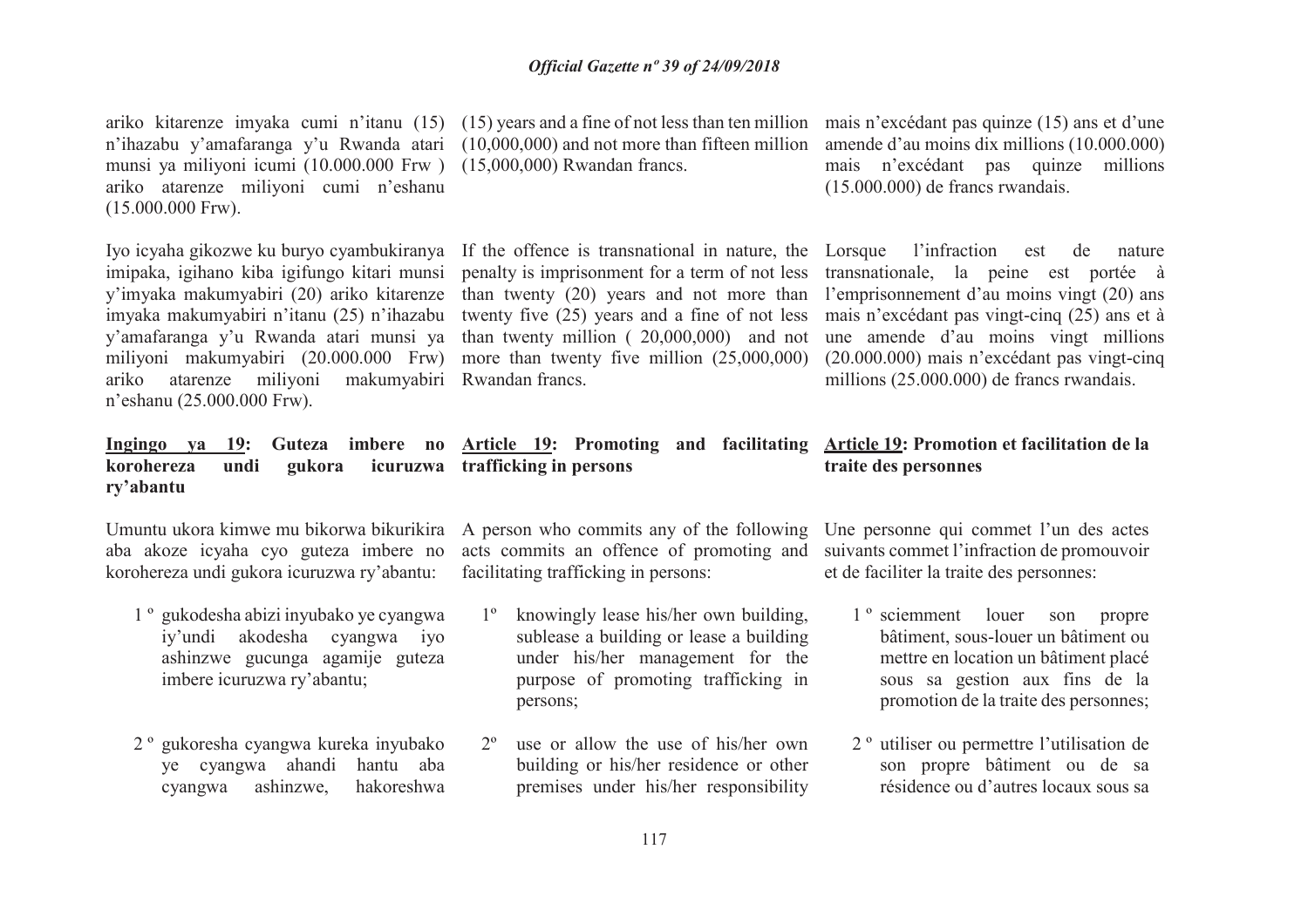hagamijwe guteza imbere icuruzwa ry'abantu;

- 3 º kwamamaza, gutangaza, gukwirakwiza akoresheje uburyo ubwo ari bwo bwose, kohereza cyangwa gutumiza mu mahanga ikintu cyose kigamije guteza imbere icuruzwa ry'abantu;
- 4 º guhindura cyangwa guhimba inyandiko hagamijwe gukora cyangwa koroshya icuruzwa ry'abantu;
- 5 º gucunga, kuyobora cyangwa gutera inkunga ikigo gishinzwe gushaka abakozi hagamijwe guteza imbere icuruzwa ry'abantu;
- 6 º kwambura, guhisha cyangwa kwangiza ibyangombwa by'inzira cyangwa izindi nyandiko bwite by'umuntu agamije kumucuruza;
- 7 º korohereza cyangwa gufasha umuntu ufite ibyangombwa by'inzira bitatanzwe n'urwego rubifitiye cyangwa ububasha, byangijwe by'ibihimbano, kwinjira cyangwa

for the purpose of promoting trafficking in persons;

- 3º advertise, publish, distribute by any means, export or import any material that is aimed at promoting the trafficking in persons;
- 4º tamper with or falsify a document for the purpose of committing or facilitating trafficking in persons;
- 5º manage, run or finance any job recruitment agency for the purpose of promoting trafficking in persons;
- 6º confiscate, conceal or destroy traveling documents or other personal documents of a person for the purpose of trafficking him/her;
- 7º facilitate or assist, in the exit from or entry into Rwanda, a person who is in possession of traveling documents unissued by the relevant organ, tampered or fraudulent, for the purpose of trafficking him/her;

responsabilité aux fins de la promotion de la traite des personnes;

- 3 º promouvoir, publier, distribuer par tout moyen, exporter ou importer tout élément visant la promotion de la traite des personnes;
- 4 º altérer ou falsifier un document dans le but de commettre ou de faciliter la traite des personnes;
- 5 º gérer, diriger ou financer une agence de recrutement dans le but de promouvoir la traite des personnes;
- 6 º confisquer, dissimuler ou détruire les documents de voyage ou les documents personnels d'une personne aux fins de la subjuguer à la traite des personnes;
- 7 º faciliter ou aider une personne en possession de documents de voyage non émis par l'organe compétent, falsifiés ou frauduleux à sortir du Rwanda ou à entrer au Rwanda, aux fins de la subjuguer à la traite des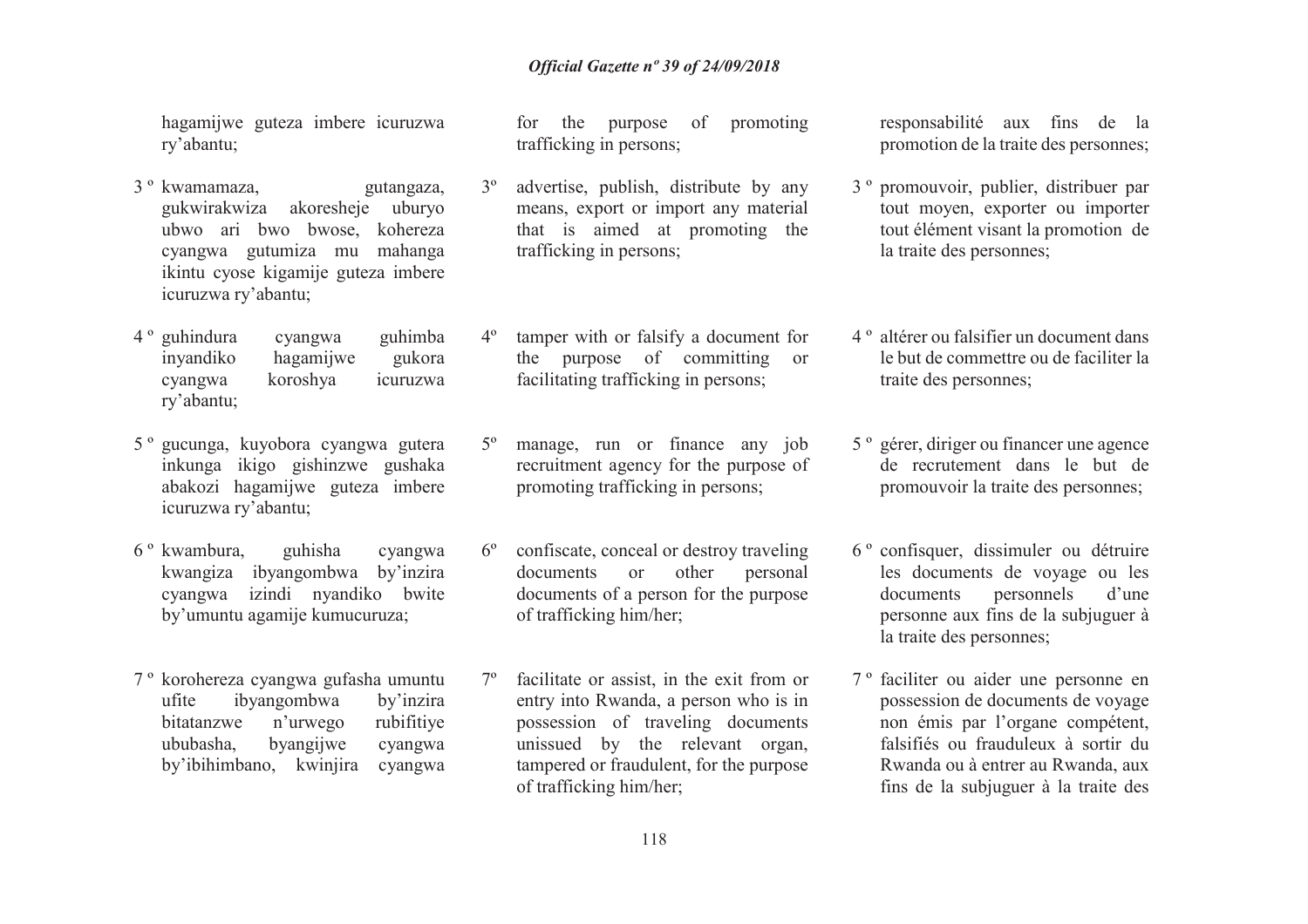gusohoka mu Rwanda hagamijwe kumucuruza;

8 º **<sup>g</sup>**ukoresha ubundi buryo bwose agamije guteza imbere icuruzwa ry'abantu;

Iyo abihamijwe n'urukiko, ahanishwa Upon conviction, he/she is liable to Lorsqu'elle en est reconnue coupable, elle igifungo kitari munsi y'imyaka irindwi (7) ariko kitarenze imyaka icumi (10) n'ihazabu y'amafaranga y'u Rwanda atari munsi ya a fine of not less than seven million (10) ans et d'une amende d'au moins sept miliyoni zirindwi (7.000.000 Frw) ariko atarenze miliyoni icumi (10.000.000 Frw).

## **impamvu nkomezacyaha**

Uwakoze ibyaha bivugwa mu ngingo ya 18 n'iya 19 z'iri tegeko ahanishwa igifungo cya zikurikira:

- 1º iyo icyaha cyaviriyemo uwagikorewe gukomereka bikabije, ubumuga, indwara idakira, urupfu cyangwa kwiyahura;
- 2º iyo icyaha cyakorewe ku muntu uri mu cyiciro cy'abantu bakwibasirwa ku

8º promote by any other means trafficking in persons.

 imprisonment for a term of not less than seven est passible de l'emprisonnement d'au (7) years and not more than ten (10) years and moins sept (7) ans mais n'excédant pas dix (7,000,000) and not more than ten million millions (7.000.000) mais n'excédant pas (10,000,000) Rwandan francs.

### **Ingingo ya 20: Ibihano biremereye iyo hari Article 20: Stiffening of penalties in case of Article 20: Alourdissement des peines en aggravating circumstances**

 burundu iyo hari impamvu nkomezacyaha life imprisonment if any of the following Any person who commits the offences referred Toute personne qui commet les infractions to in Articles 18 and 19 of this Law is liable to aggravating circumstances are present:

- 1º where the offence involves serious injury, disability, incurable disease, death or suicide of the victim;
- 2º where the offence is committed against a person who is particularly vulnerable,

personnes;

8 º promouvoir par tout autre moyen la traite des personnes.

 dix millions (10.000.000) de francs rwandais.

### **cas de circonstances aggravantes**

 visées aux articles 18 et 19 de la présente loi est passible d'un emprisonnement à perpétuité lorsque ces infractions sont accompagnées de l'une quelconque des circonstances aggravantes suivantes:

- 1 º lorsque l'infraction entraîne une blessure grave, un handicap, une maladie incurable, la mort ou le suicide de la victime ;
- 2 º lorsque l'infraction est commise à l'encontre d'une personne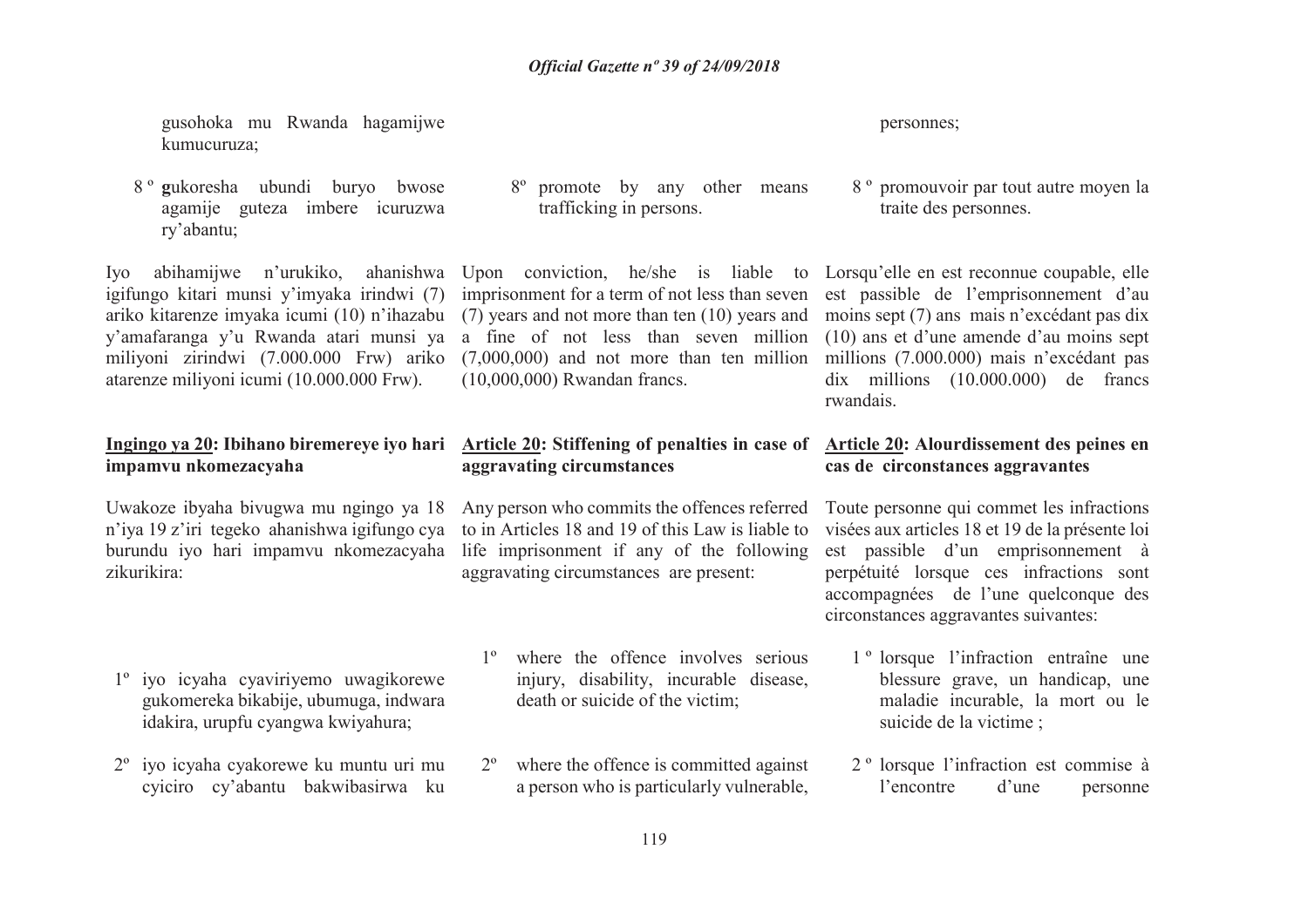buryo bworoshye, harimo umugore utwite, umuntu ufite ubumuga bw'umubiri cyangwa uburwayi bwo mu mutwe;

- 3º iyo icyaha cyakorewe abantu benshi icyarimwe;
- 4º iyo icyaha gikozwe n'umuntu wabigize umwuga cyangwa mu rwego rw'ishyirahamwe ry'abagizi ba nabi babigize umwuga;
- 5<sup>°</sup> iyo uwakoze icyaha yifashishije ibiyobyabwenge, imiti cyangwa intwaro mu kugikora;
- 6º iyo uwakoze icyaha yigeze gukatirwa kuri icyo cyaha cyangwa ku bindi byaha bifitanye isano na cyo;
- 7º iyo uwakoze icyaha yagikoreye uwo bashyingiranywe cyangwa uwo babanaga nk'umugabo n'umugore batashyingiranywe;
- 8º iyo uwakoze icyaha yari umuyobozi cyangwa umuntu ufite ububasha ku wo yagikoreye;

including a pregnant woman and a physically or mentally handicapped person;

- 3ºwhere the offence involves more than one victim;
- 4º where the offence was committed by a person engaging in it as a profession or within the framework of the activity of an organized criminal association;
- 5º where drugs, medications or weapons were used in the commission of the crime;
- 6º where the offender has been previously convicted for the same or similar offences;
- 7º where the offender is a spouse or the conjugal partner of the victim;
	- 8ºwhere the offender is the leader of the victim or a person who exercises authority over the victim;

particulièrement vulnérable notamment une femme enceinte et une personne souffrant d'une déficience physique ou mentale;

- 3 º lorsque l'infraction est commise à l'encontre de plusieurs victimes;
- 4 º lorsque l'infraction est commise par une personne qui s'y engage en tant que profession ou dans le cadre des activités d'un groupe criminel organisé;
- 5 º lorsque des drogues, des médicaments ou des armes sont utilisés pour la commission de l'infraction;
- 6 º lorsque l'auteur de l'infraction a précédemment été condamné pour une infraction identique ou analogue;
- 7 º lorsque l'auteur de l'infraction est le conjoint ou le concubin de la victime;
- 8 º lorsque l'auteur de l'infraction est le supérieur de la victime ou une personne qui exerce son autorité sur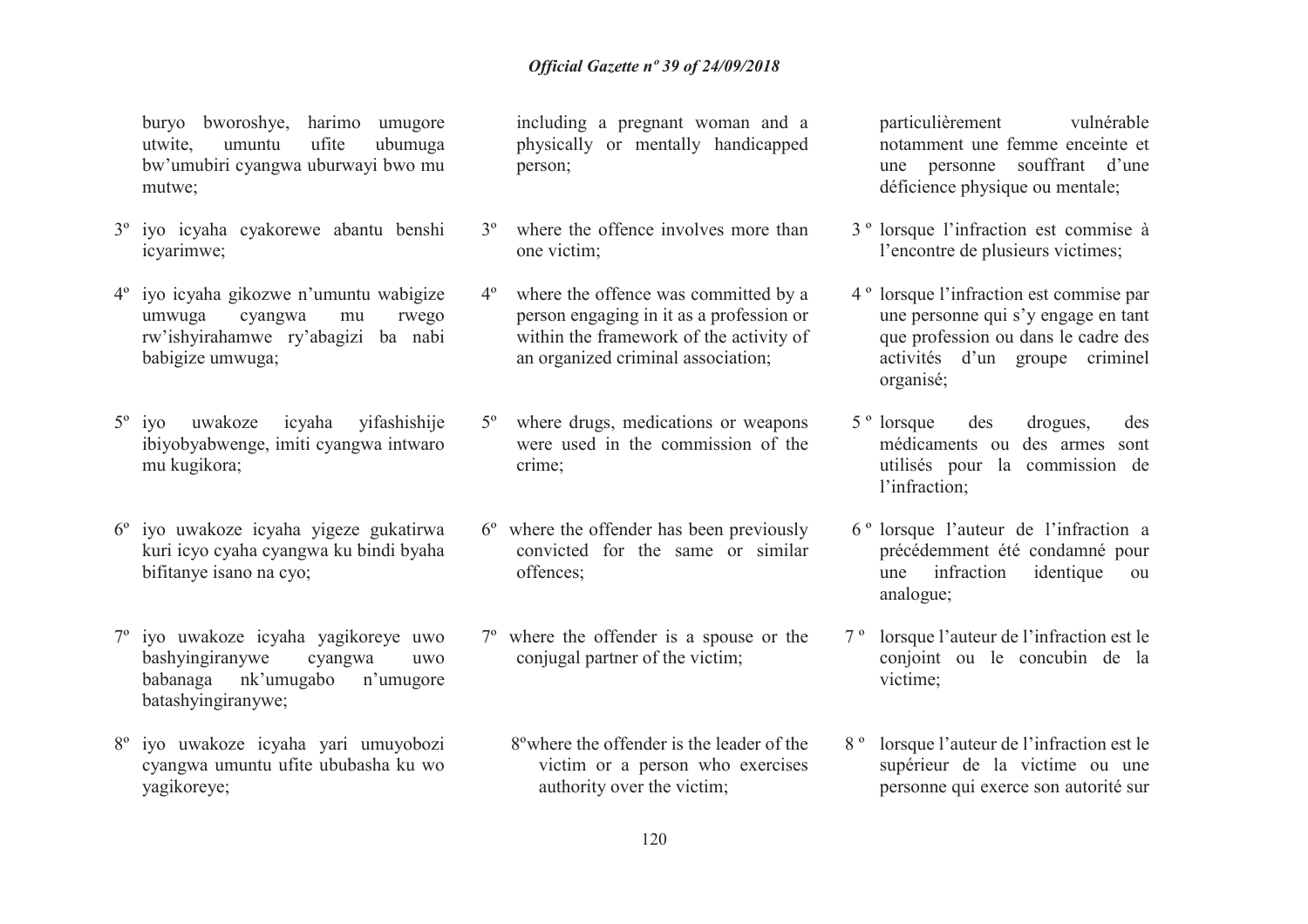#### la victime;

9 º lorsque l'auteur de l'infraction est en position de responsabilité ou de confiance par rapport à la victime.

 (15.000.000) mais n'excédant pas vingt millions (20.000.000) de francs rwandais.

# **utilisés dans la traite des personnes, des dans sa commission**

La juridiction ordonne la saisie et la confiscation des biens immobiliers, des la commission de la traite des personnes.

Sans préjudice d'autres peines qui peuvent être infligées, l'auteur de l'infraction est condamné à payer une somme d'argent correspondant à la valeur des produits du crime, des biens immeubles ou des objets en relation avec l'infraction si les produits du

9º iyo uwakoze icyaha ari umuntu wari ushinzwe kwita ku wo yagikoreye cyangwa wari ufitiwe icyizere n'uwo yagikoreye.

Iyo ibyaha bivugwa muri iyi ngingo Where the offences referred to under this Lorsque les infractions visées au présent n'ibivugwa mu ngingo ya 22 bikorewe ku Article and Article 22 are committed against a article et à l'article 22 sont commises contre mwana, igihano kiba igifungo cya burundu n'ihazabu y'amafaranga y'u Rwanda atari munsi ya miliyoni cumi n'eshanu (15.000.000 Frw) ariko atarenze miliyoni makumyabiri (20,000,000) Rwandan francs.(20,000,000 Frw).

### **Ingingo ya 21: Ifatira ry'agateganyo n'ubunyagwe bw'ahantu hakorerwa icuruzwa ry'abantu, ubw'ibikomoka ku cyaha n'ibintu byakoreshejwe mu cyaha**

Urukiko rutegeka ifatira n'ubunyagwe bw'imitungo itimukanwa, indonke zikomoka ku cyaha n'ibintu byifashishijwe mu gukora icyaha cy'icuruzwa ry'abantu.

Bitabangamiye ibindi bihano gutangwa,kwishyura amafaranga angana n'agaciro k'indonke, imitungo itimukanwa cyangwa iyo ndonke, imitungo itimukanwa cyangwa property or objects associated with the offence:

9º where the offender is in a position of responsibility or trust in relation to the victim.

child, the penalty is life imprisonment and a un enfant, la peine est portée à fine of not less than fifteen million l'emprisonnement à perpétuité et à une (15,000,000) and not more than twenty million amende d'au moins quinze millions

**Article 21: Seizure and confiscation of Article 21: Saisie et confiscation des lieux places used for trafficking in persons, proceeds of crime and objects used for the produits du crime et des objets utilisés commission of the offence**

The court orders the seizure and confiscation of immovable property, proceeds of the crime and objects used for the commission of the produits du crime et des objets utilisés dans offence of trafficking in persons.

 uwakoze icyaha ategekwa be imposed, the offender is ordered to pay the ibikoresho bifitanye isano n'icyaha mu gihe the offence if the proceeds, immovable bishobora Without prejudice to other penalties that may amount equal to the value of the proceeds, immovable property or objects associated with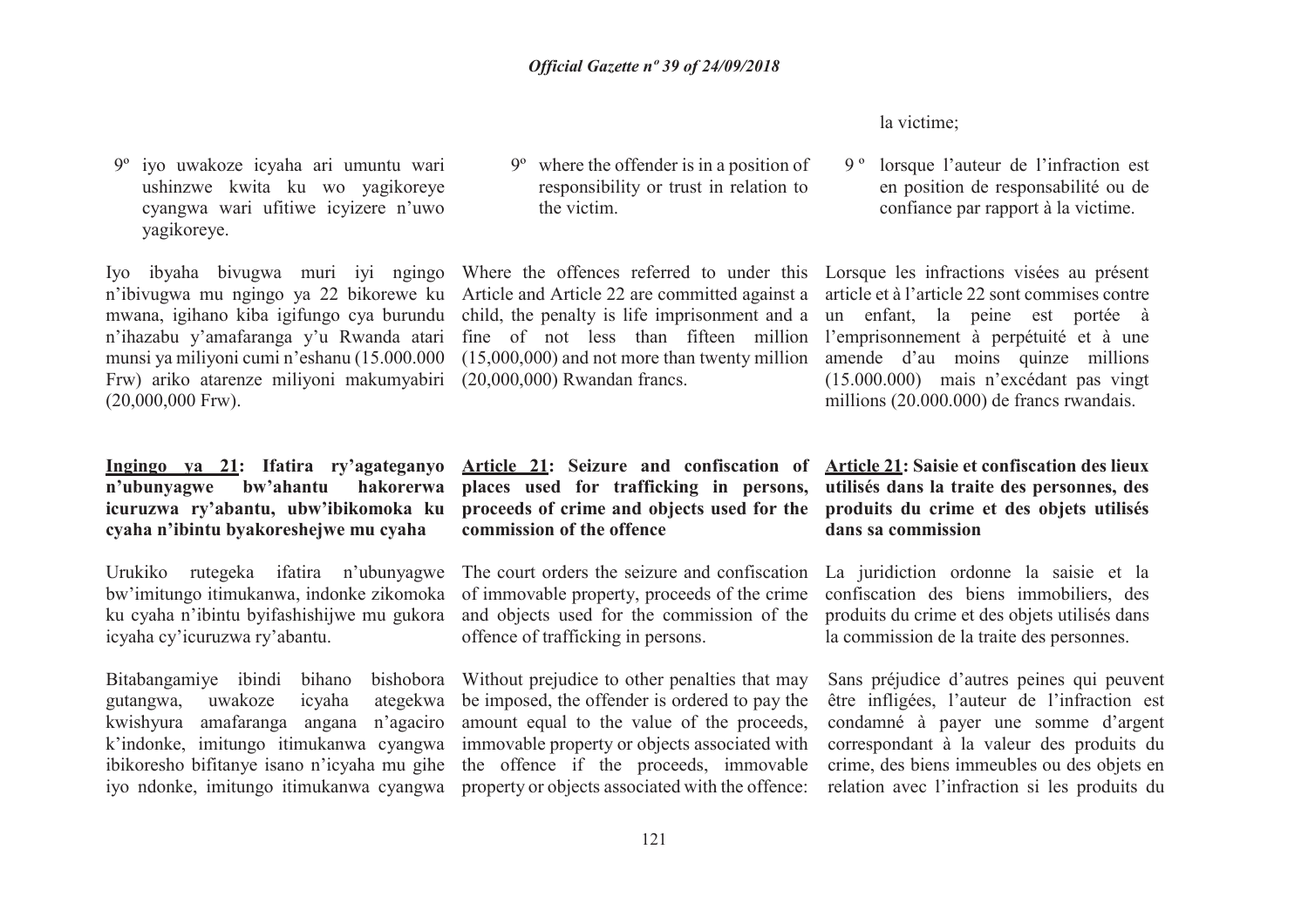ibikoresho bifitanye isano n'icyaha:

- 1º byangiritse, byagabanutse mu gaciro cyangwa nta kamaro bigifite, biturutse mu buryo buziguye cyangwa butaziguye, ku gikorwa cy'uwakoze icyaha cyangwa ku kuba hari icyo atakoze;
- 2º byahishwe, byakuweho, byahinduwemo ibindi cyangwa byimuwe kugira ngo bitagerwaho cyangwa bidafatirwa.

### **y'agahato, ubucakara cyangwa indi related servicesmirimo ifitanye isano na byo**

 y'agahato, ubucakara cyangwa indi mirimo ifitanye isano nabyo mu buryo ubwo ari bwo bwose, aba akoze icyaha. Iyo abihamijwe n'urukiko, ahanishwa igifungo kitari munsi atari munsi ya miliyoni imwe (1.000.000 Frw) Rwandan francs. ariko atarenze miliyoni eshatu (3.000.000 Frw).

igifungo kitari munsi y'imyaka itanu (5) ariko imprisonment for a term of not less than five emprisonnement d'au moins cinq (5) ans

- 1° are destroyed, diminished in value or otherwise rendered worthless by any direct or indirect act or omission of the offender;
- 2° have been concealed, removed, converted or transferred to prevent the same from being found or to avoid their being confiscated.

### **Ingingo ya 22: Gukoresha imirimo Article 22: Forced labor, slavery or other Article 22: Travail forcé, esclavage ou**

Umuntu wese ukoresha undi imirimo Any person who makes use of forced labor, Toute personne qui recourt au travail forcé, y'umwaka umwe (1) ariko kitarenze imyaka a fine of not less than one million (1,000,000) itatu (3) n'ihazabu y'amafaranga y'u Rwanda and not more than three million (3,000,000) slavery or any other related services commits à l'esclavage ou à tous autres services an offence. Upon conviction, he/she is liable to imprisonment for a term of not less than one (1) year and not more than three (3) years and

Iyo gukoresha imirimo y'agahato bikorewe When the use of forced labor is committed Lorsque le recours au travail forcé est uwakorewe icyaha cy'icuruzwa, igihano kiba against the victim, the penalty is commis contre la victime, la peine est un

crime, les biens immeubles ou les objets en relation avec l'infraction:

- 1 º ont été détruits, diminués de la valeur ou autrement rendus inutilisables par tout acte ou omission dont l'auteur est directement ou indirectement responsable;
- 2 º ont été dissimulés, enlevés, convertis ou transférés en vue d'empêcher qu'ils ne soient trouvés ou pour en éviter la confiscation.

### **autres services connexes**

connexes commet une infraction. Lorsqu'elle en est reconnue coupable, elle est passible d'une peine d'emprisonnement d'au moins un (1) an mais n'excédant pas trois (3) ans et d'une amende d'au moins un million (1.000.000) mais n'excédant pas trois millions (3.000.000) de francs rwandais.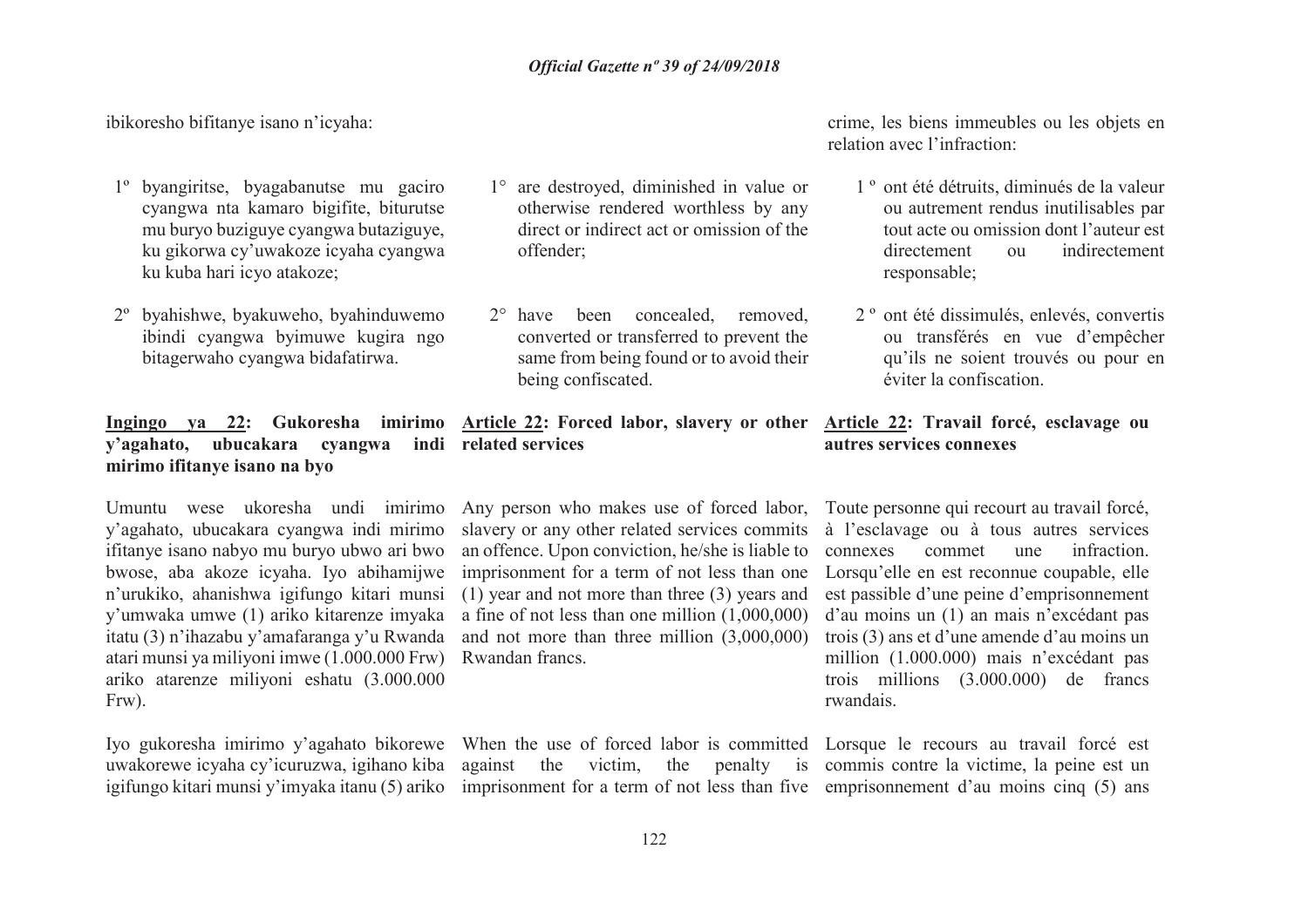kitarenze imyaka icumi (10) n'ihazabu (5) years and not more than ten (10) years and mais n'excédant pas dix (10) ans et une miliyoni eshanu (5.000.000 Frw) ariko atarenze miliyoni icumi (10.000.000 Frw).

 wese udafite ubushobozi bwo kwirwanaho nk'umugore utwite cyangwa umuntu ufite munsi y'imyaka icumi (10) ariko kitarenze imyaka cumi n'itanu (15) n'ihazabu miliyoni icumi (10.000.000 Frw) ariko million (15,000,000) Rwandan francs. atarenze miliyoni cumi n'eshanu (15.000.000 Frw).

# **mu muryango cyangwa kumwishingira purpose of exploitationhagamijwe inyungu**

 umubyeyi umwana atabyaye, umwakira mu muryango, umwishingira cyangwa umutanze aba akoze icyaha.

Iyo ahamijwe n'urukiko kimwe mu bikorwa Any person convicted of any of the acts y'amafaranga y'u Rwanda atari munsi ya

 y'amafaranga y'u Rwanda atari munsi ya a fine of not less than five million (5,000,000) and not more than ten million (10,000,000) Rwandan francs.

Iyo icyaha gikorewe umwana, undi muntu Where the offence is committed against a child Lorsque l'infraction est commise contre un ubumuga, ugikoze ahanishwa igifungo kitari the offender is imprisonment for a term of not personne handicapée, l'auteur est passible y'amafaranga y'u Rwanda atari munsi ya million (10,000,000) and not more than fifteen (15) ans et d'une amende d'au moins dix or any other vulnerable person such as a enfant ou toute autre personne vulnérable pregnant woman or a person with disability, telle qu'une femme enceinte ou une less than ten (10) years and not more than d'une peine d'emprisonnement d'au moins fifteen (15) years and a fine of not less than ten

### **Ingingo ya 23: Kugira uruhare mu kubera Article 23: Participating in the adoption, Article 23: Participation dans l'adoption, umubyeyi umwana utabyaye, kumwakira fostering, or guardianship of a child for the l'accueil en famille ou l'offre de tutelle d'un**

 exploitation, adopts a child, fosters him/her, adopte un enfant, l'accueille en famille, acts as his/her guardian or offers him/her to assure sa tutelle ou l'offre à autrui commet another person, commits an offence

 bivugwa mu gika cya mbere cy'iyi ngingo referred to under Paragraph One of this Article francs.

 amende d'au moins cinq millions (5.000.000) mais n'excédant pas dix millions (10.000.000) de francs rwandais.

 dix (10) ans mais n'excédant pas quinze millions (10.000.000) mais n'excédant pas quinze millions (15.000.000) de francs rwandais.

# **enfant aux fins d'exploitation**

Umuntu wese, agamije inyungu, ubera Any person who, for the purpose of Toute personne qui, aux fins d'exploitation, une infraction.

ahanishwa igifungo cya burundu n'ihazabu is liable to life imprisonment and a fine of not article est passible de l'emprisonnement à miliyoni icumi (10.000.000 Frw) ariko than fifteen million (15,000,000) Rwandan millions (10.000.000) mais n'excédant pas less than ten million (10,000,000) and not more perpétuité et d'une amende d'au moins dix Toute personne reconnue coupable de l'un des actes visés à l'alinéa premier du présent quinze millions (15.000.000) de francs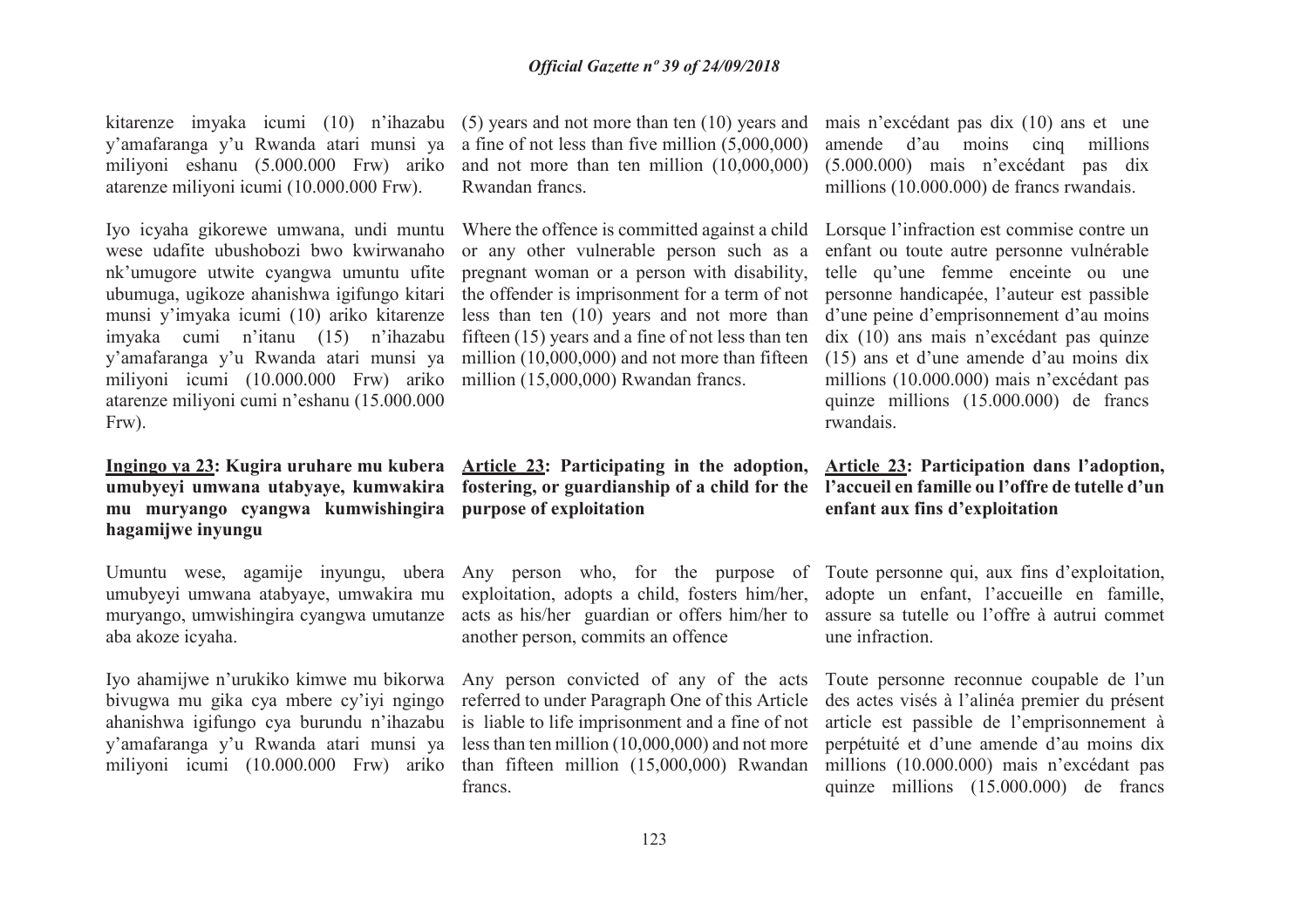### atarenze miliyoni cumi n'eshanu (15.000.000 Frw).

### **Ingingo ya 24: Gushakira inyungu mu Article 24: Sexual exploitation mibonano mpuzabitsina y'undi**

gushakira inyungu mpuzabitsina y'undi:

- 1º gushishikariza, koshya, kuyobya, kureshya, guhatira undi gukora imibonano mpuzabitsina cyangwa gukoresha ubundi buryo hagamijwe kuyimushoramo;
- 2º gutanga ikiguzi agamije ubwe gukora imibonano mpuzabitsina cyangwa kugitangira undi muntu ngo ayikore;
- 3º gucumbikira umuntu abizi neza ko aje gushakira inyungu mu mibonano mpuzabitsina;
- 4º gutangaza, ku buryo ubwo ari bwo bwose, ko afasha ushaka gukora imibonano mpuzabitsina;
- 5º gufasha, guhagarikira cyangwa kurengera abizi ushakira inyungu mu mibonano mpuzabitsina;

Umuntu, agamije inyungu, ukora kimwe mu An person who, for the purpose of exploitation, Toute personne qui, aux fins d'exploitation, bikorwa bikurikira aba akoze icyaha cyo commits any of the following acts commits the commet l'un quelconque des actes suivants, offence of sexual exploitation:

- 1º encourage, incite, mislead, manipulate or force a person to have sexual relations, or use any other means for the purpose of luring him/her into sexual relations;
- 2º pay for sexual intercourse on his/her own behalf or on behalf of another person;
	- 3º knowingly host another person for the purpose of sexual exploitation;
	- 4º announce, by whatever means, that he/she facilitates sexual relations;
		- 5º knowingly help, assist or protect a person engaged in sexual exploitation;

rwandais.

### **Article 24: Exploitation sexuelle**

commet l'infraction d'exploitation sexuelle:

- 1 º encourager, inciter, induire en erreur, manipuler ou forcer autrui en vue de faire des relations sexuelles ou user de tout autre moyen pour l'entraîner dans les relations sexuelles ;
- 2 º payer pour lui-même ou pour autrui afin de faire des relations sexuelles;
	- 3 º héberger sciemment une autre personne aux fins de l'exploitation sexuelle ;
	- 4 º annoncer, par quelque moyen que ce soit, qu'elle facilite les relations sexuelles;
	- 5 º aider, assister ou protéger sciemment une personne impliquée dans l'exploitation sexuelle;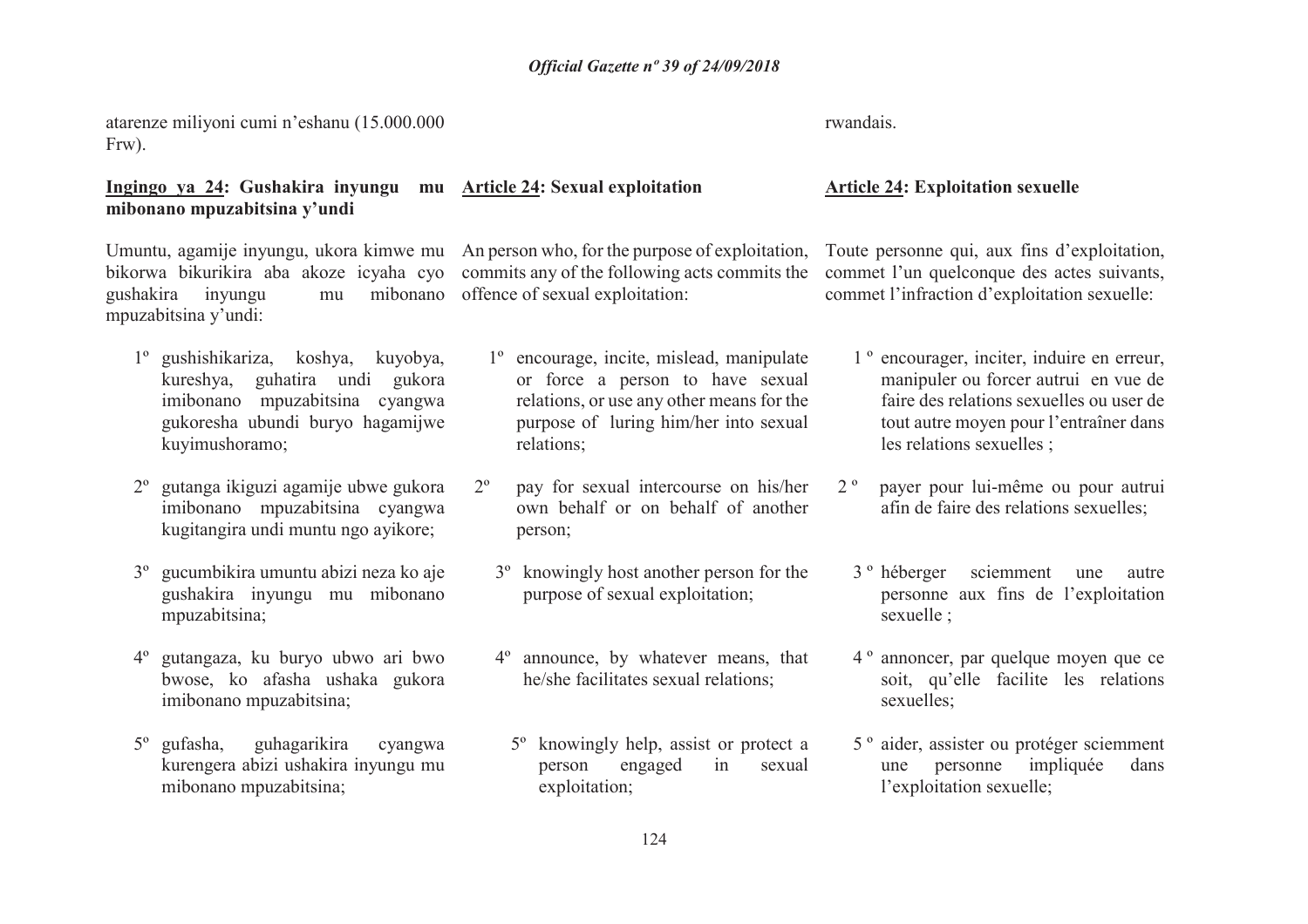- 6º kuyobora amazu akorerwamo ibikorwa byo gushakira inyungu mu mibonano mpuzabitsina y'undi, gushora imari muri bene ayo mazu cyangwa gucunga umutungo azi neza ko ukomoka kuri ayo mazu;
- 7º gutanga abizi ahantu ngo hakodeshwe kugira ngo hakorerwe ibikorwa byo gushakira inyungu mu mibonano mpuzabitsina y'undi;

 Frw) ariko atarenze miliyoni eshanu (5,000,000) Rwandan francs.(5.000.000 Frw).

Igihano cy'igifungo kivugwa mu gika cya 2 The penalty provided for under Paragraph 2 of La peine prévue à l'alinéa 2 du présent article ushakira inyungu mu mibonano mpuzabitsina commits a sexual exploitation offence, if: y'undi iyo:

- 1° icyaha gikozwe ku bantu benshi;
- 2° icyaha cyakozwe n'abantu benshi bafatanyije;
- 6º run houses of sexual exploitation, invest in such houses or knowingly manage property derived from such houses;
- 7º knowingly provide any place for rent for the purpose of sexual exploitation;

 bikorwa bivugwa mu gika cya mbere cy'iyi referred to under Paragraph One of this Article ngingo ahanishwa igifungo kitari munsi is liable to imprisonment for a term of not less article est passible d'un emprisonnement d'au y'imyaka itatu (3) ariko kitarenze imyaka than three (3) years and not more than five (5) moins trois (3) ans mais n'excédant pas cinq itanu (5) n'ihazabu y'amafaranga y'u Rwanda years and a fine of not less than three million (5) ans et d'une amende d'au moins trois atari munsi ya miliyoni eshatu (3.000.000 (3,000,000) and not more than five million millions (3.000.000) mais n'excédant pas cinq

cy'iyi ngingo cyikuba kabiri ku muntu this Article is doubled for any person who

- 1º the offence is committed against several persons;
- 2º the offence is committed by many cooffenders;
- 6 º diriger des maisons d'exploitation sexuelle, investir dans de telles maisons ou gérer sciemment les biens qui en proviennent;
- 7 º sciemment fournir un endroit quelconque à louer aux fins de l'exploitation sexuelle;

Umuntu wese uhamijwe n'urukiko kimwe mu Any person convicted of any of the acts Toute personne reconnue coupable de l'un des actes visés à l'alinéa premier du présent millions (5.000.000) de francs rwandais.

> est portée au double pour toute personne qui commet une infraction en rapport avec l'exploitation sexuelle si:

- 1 º l'infraction est commise sur plusieurs personnes;
- 2 º l'infraction est commise par plusieurs personnes œuvrant de concert;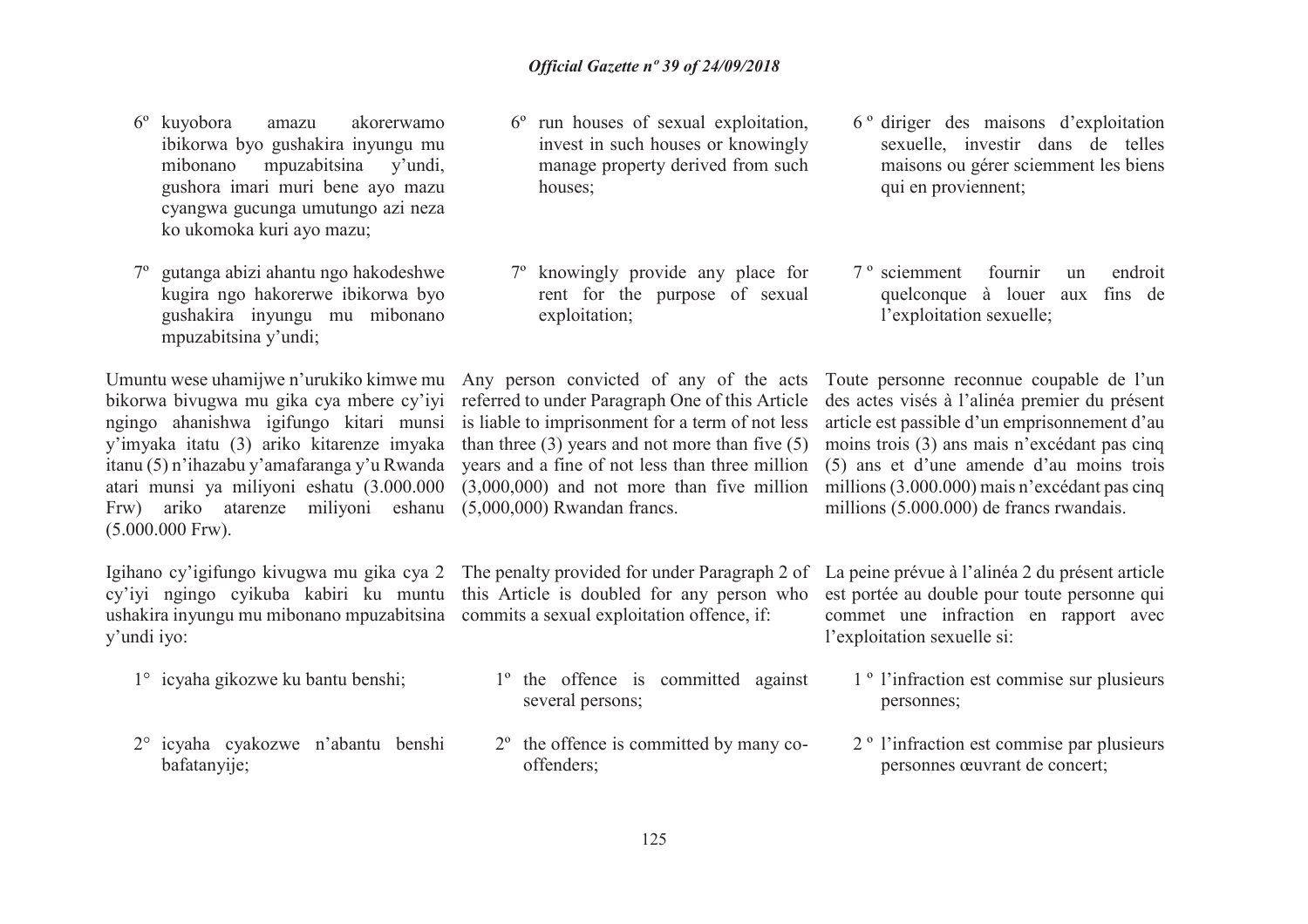- 3° uwakoze icyaha yifashishije intwaro;
- 4° icyaha gikozwe n'uwo uwagikorewe akomokaho cyangwa undi wese bafitanye isano;
- 5° icyaha cyakozwe n'umukozi wo mu rugo rw'uwo yagikoreyeho;
- 6° icyaha gikozwe n'umuntu uyobora uwagikorewe, ukora imirimo rusange umwarimu, igenewe abaturage,umurezi cyangwa ushinzwe imiryango ishingiye ku myemerere.

 cy'iyi ngingo bikorewe umwana, igihano kiba One of this Article are committed against a présent article sont commis contre un igifungo cya burunduy'amafaranga y'u Rwanda atari munsi ya imprisonment and a fine of not less than ten l'emprisonnement à perpétuité et à une miliyoni icumi (10.000.000 Frw) ariko million (10,000,000) and not more than fifteen amende d'au moins dix millions atarenze miliyoni cumi n'eshanu (15.000.000 million (15,000,000) Rwandan francs. Frw).

### **hakoreshwa mu gushakira inyungu mu intended for sexual exploitation mibonano mpuzabitsina y'undi**

- 3º the offender has used a weapon;
- 4º the offence is committed by an ascendant of the victim or any other relative;
- 5º the offence is committed by a domestic servant of the victim;
- 6º the offence is committed by a person having authority over the victim, a public servant, a teacher, an educator or a religious leader.

Iyo ibikorwa bivugwa mu gika cya mbere Where the acts referred to under Paragraph Lorsque les actes visés à l'alinéa premier du <sup>n</sup>'ihazabu child, the offender is liable to life

# **Ingingo ya 25: Ifatira n'ifungwa ry'ahantu Article 25: Seizure and closure of a place Article 25: Saisie et fermeture d'un lieu**

- 3 º l'auteur de l'infraction a utilisé une arme;
- 4 º l'infraction est commise par un ascendant de la victime ou toute autre personne ayant avec la victime un lien de parenté;
- 5 º l'infraction est commise par un employé domestique du ménage de la victime;
- 6 º l'infraction est commise par une personne qui a autorité sur la victime, un fonctionnaire public, un enseignant, un éducateur ou un ministre du culte.

 enfant, la peine est portée à (10.000.000) mais n'excédant pas quinze millions (15.000.000) de francs rwandais.

# **affecté à l'exploitation sexuelle**

Inyubako n'ahandi hantu hose hakorerwa The building and any other place used for Le bâtiment et tout autre lieu utilisés à des fins ibikorwa bigamijwe gushakira inyungu mu sexual exploitation may be closed or seized by d'exploitation sexuelle peuvent être fermés ou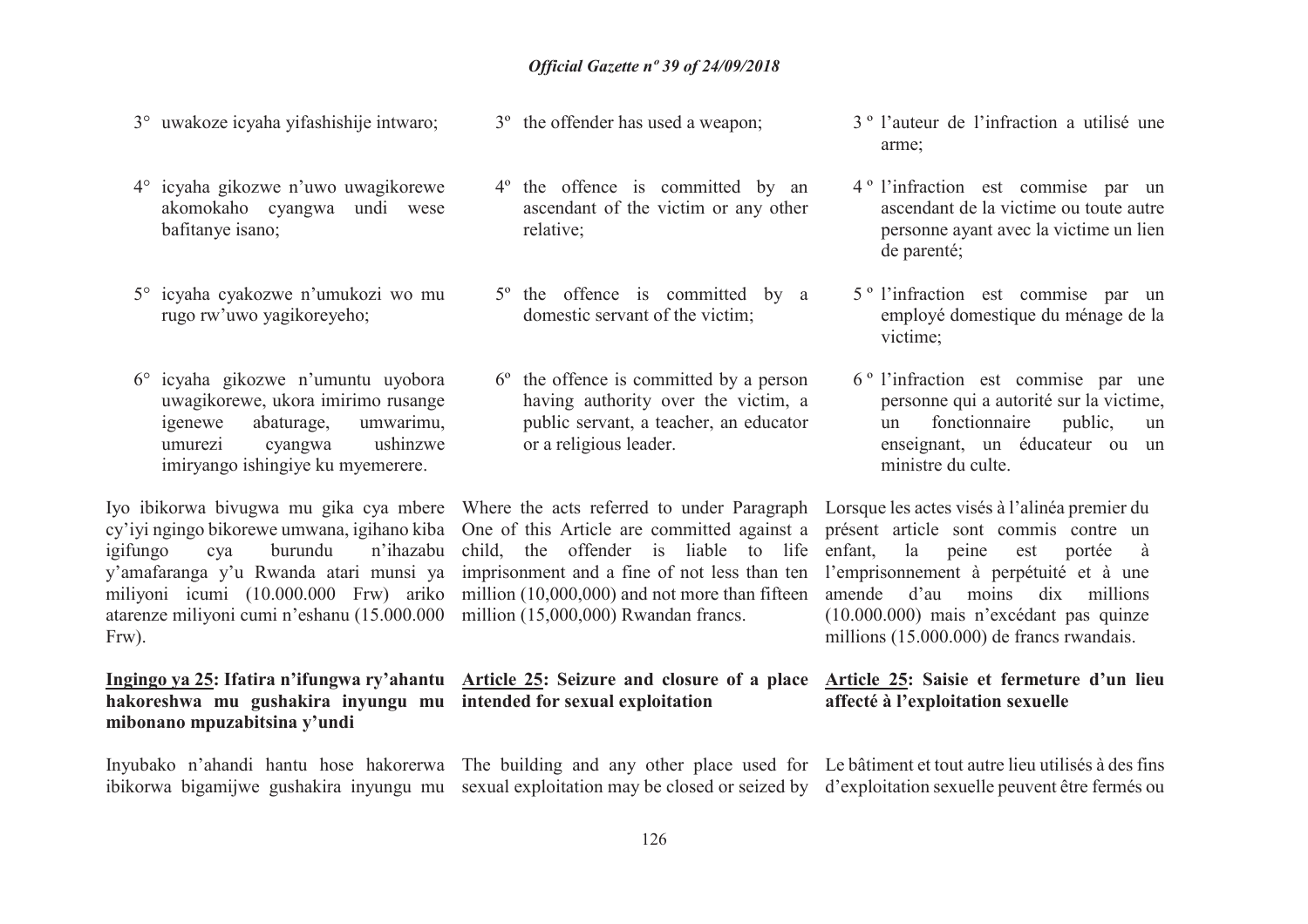bishobora gufungwa cyangwa gufatirwa relevant laws. n'urwego rubifitiye ububasha hakurikijwe amategeko abigenga.

### **igice cy'umubiri w'undi hagamijwe organ or body part for sale or other profitskurucuruza cyangwa izindi nyungu**

Umuntu wese uca, ugurisha, ubika, uhisha, utwara, wakira cyangwa ukoresha urugingo cyangwa igice cy'umubiri w'undi, cyangwa uhatira undi gucibwa urugingo cyangwa igice izindi nyungu zitemewe n'amategeko, aba akoze icyaha. Iyo abihamijwe n'urukiko, ahanishwa igifungo cya burundu**.**

 ngingo gikozwe ku rwego ndengamipaka, ahanishwa igifungo cya burundu n'ihazabu y'amafaranga y'u Rwanda arenze miliyoni makumyabiri (20.000.000 Frw) ariko atarenze miliyoni makumyabiri n'eshanu (25.000.000 Frw).

 ahanishwa igifungo cya burundu <sup>n</sup>'ihazabu y'amafaranga y'u Rwanda arenze miliyoni makumyabiri n'eshanu (25.000.000 Frw)

# **Ingingo ya 26: Guca urugingo cyangwa Article 26: Removing another person's**

cy'umubiri agamije kurucuruza cyangwa removed in order to sell it or for other illegal ou d'une partie du corps en vue de sa vente transports, receives or uses an organ or a part of the body of another person or forces another person to have his/her organ or body part interests, commits an offence. Upon ou d'autres intérêts illégaux, commet une conviction, he/she is liable to a term of life infraction. Lorsqu'elle en est reconnue, elle imprisonment.

Iyo icyaha kivugwa mu gika cya mbere cy'iyi If the offence referred to under Paragraph One Lorsque l'infraction visée à l'alinéa premier of this Article is committed at the transnational du présent article est commise au niveau level, he/she is liable to a term of life transnational, imprisonment and a fine of more than twenty l'emprisonnement à perpétuité et d'une million (20,000,000) and not more than amende de plus de vingt millions twenty-five million (25,000,000) Rwandan (20.000.000) mais n'excédant pas vingt-cinq francs.

Iyo icyo cyaha gikorewe umwana, uwagikoze If the offence is committed against a child, the Lorsque l'infraction est commise contre un and a fine of more than twenty-five million d'une peine d'emprisonnement à perpétuité et(30,000,000) Rwandan francs.

mibonano mpuzabitsina ikorewe ku wundi, a competent authority in accordance with saisis par l'autorité compétente conformément à la législation en la matière.

### **Article 26: Prélèvement d'un organe ou d'une partie du corps d'autrui en vue de sa vente ou d'autres intérêts**

Any person who removes, sells, keeps, hides, Toute personne qui prélève, vend, garde, cache, transporte, reçoit ou utilise un organe quelconque du corps d'autrui ou le contraint à se soumettre au prélèvement d'un organe est passible d'une peine d'emprisonnement à perpétuité.

> elle est passible de millions (25.000.000) de francs rwandais.

 offender is liable to a term of life imprisonment enfant, l'auteur de l'infraction est passible (25,000,000) and not more than thirty million d'une amende de plus de vingt-cinq millions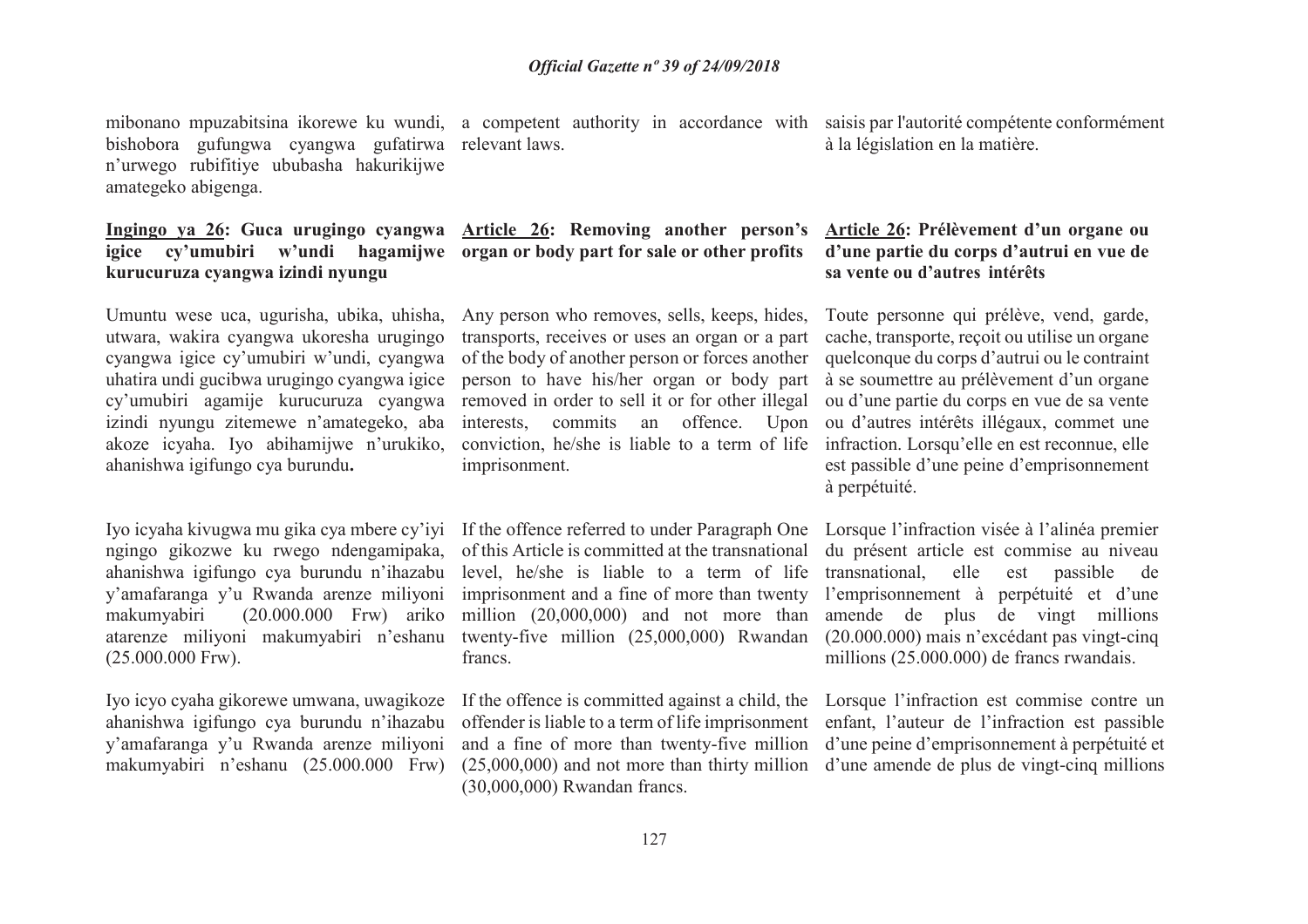ariko atarenze miliyoni mirongo itatu (30.000.000 Frw).

Umuntu wese ucuruza urugingo cyangwa Any person who sells an organ or a body part Toute personne qui vend un organe ou une w'umuntu, cyangwa ucuruza urugingo rw'umuntu muzima igihe gukura urwo rugingo ku muntu bishobora kumuviramo urupfu, ahanishwa igifungo cya burundu n'ihazabu y'amafaranga y'u Rwanda arenze miliyoni makumyabiri n'eshanu (25.000.000 Frw) ariko atarenze miliyoni mirongo itatu  $(30.000.000$  Frw $)$ .

# **icuruzwa ry'abantu**

cyangwa ibyangombwa miliyoni icumi (10.000.000 Frw) ariko Rwandan francs.atarenze miliyoni cumi n'eshanu (15.000.000 Frw).

 gucuruza ingingo cyangwa ibice by'umubiri trafficking of organs or human body parts, or who sells an organ of a living person, if the imprisonment and a fine of more than twenty five million (25,000,000) and not more than thirty million (30,000,000) Rwandan francs.

### **Ingingo ya 27: Kutubahiriza inshingano Article 27: Carrier's failure to comply with Article 27: Non-respect par le transporteur y'umwikorezi mu bijyanye no gukumira his/her obligations related to the prevention de ses obligations liées à la prévention de la of trafficking in persons**

 mugenzi afite ibyangombwa bimuranga passenger possesses the identity or travel bimwemerera kwinjira mu gihugu agiyemo country and any transit country, commits an n'icyo anyuramo, aba akoze icyaha. Iyo offence. Upon conviction, he/she is liable to a abihamijwe n'urukiko, ahanishwa ihazabu fine of not less than ten million (10,000,000) y'amafaranga y'u Rwanda atari munsi ya and not more than fifteen million (15,000,000) documents required to enter the destination

bubifitiye ububasha ko hari umugenzi authorities that a passenger has attempted to autorités compétentes qu'un passager a tenté

(25.000.000) mais n'excédant pas trente millions (30.000.000) de francs rwandais.

igice cy'umubiri w'umuntu yishe agamije of a person he/she has killed for the purpose of partie du corps d'une personne qu'elle a tuée removal of such organ may result in that personne vivante si le prélèvement de cet person's death, is liable to a term of life organe peut entraîner la mort de la victime, est à des fins de trafic des organes ou des parties du corps humain, ou qui vend un organe d'une passible d'une peine d'emprisonnement à perpétuité et d'une amende de plus de vingt cinq millions (25.000.000) mais n'excédant pas trente millions (30.000.000) de francs rwandais.

# **traite des personnes**

Umwikorezi wese utagenzura ko buri Any carrier that fails to verify that every Tout transporteur qui omet de vérifier que chaque passager est en possession des documents d'identité ou de voyage requis pour l'entrée dans le pays de destination et dans tout pays de transit commet une infraction. Lorsqu'il en est reconnu coupable, il est passible d'une amende d'au moins dix millions (10.000.000) mais n'excédant pas quinze millions (15.000.000) de francs rwandais.

Umwikorezi wese utamenyesha ubuyobozi Any carrier that fails to report to the competent Tout transporteur qui omet de signaler aux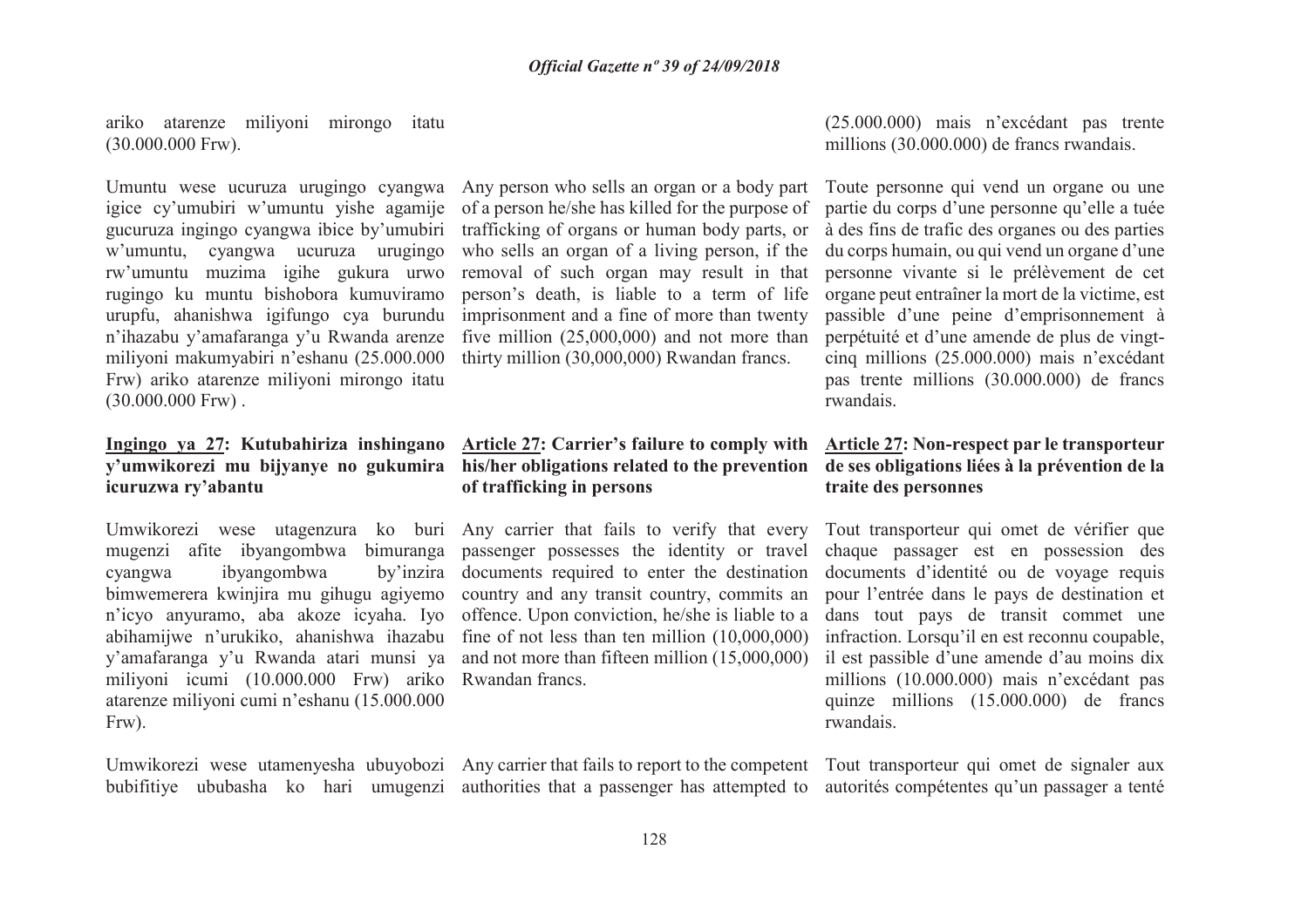serivisi z'ubwikorezi atanga, ibyangombwa bimuranga ahanishwa ihazabu y'amafaranga y'u Rwanda (20,000,000) Rwandan francs. atari munsi ya miliyoni cumi n'eshanu (15.000.000 Frw) ariko atarenze miliyoni makumyabiri (20.000.000 Frw).

## **Leta cyangwa byigenga bifite ubuzima associations with legal personalitygatozi**

amasosiyete, ibigo, (50.000.000 Frw) ariko itarengeje miliyoni Rwandan francs. ijana (100.000.000 Frw).

wagerageje gukoresha cyangwa wakoresheje travel or has travelled on that carrier without de voyager ou a voyagé grâce à ses services the identity or travel documents required to sans les documents d'identité ou de voyage enter the destination country or any transit requis pour l'entrée dans le pays de ibyangombwa by'inzira bimwemerera country, with knowledge or in disregard of the destination ou dans tout pays de transit, alors kwinjira mu gihugu agiyemo cyangwa icyo fact that the person was the victim, commits an qu'il a connaissance ou n'a pas tenu compte anyuramo, kandi yamenye ko uwo muntu offence. Upon conviction, he/she is liable to a du fait que cette personne était la victime, agiye gucuruzwa cyangwa atabyitayeho, aba fine of not less than fifteen million commet une infraction. Lorsqu'il en est akoze icyaha. Iyo abihamijwe n'urukiko, (15,000,000) and not more than twenty million reconnu coupable, il est passible d'une

**Ingingo ya 28: Ihanwa ry'amasosiyete, Article 28: Penalties for public or private ibigo, imiryango n'amashyirahamwe bya companies, institutions, organizations and** 

Bitabangamiye ibiteganywa <sup>n</sup>'andi mategeko, Without prejudice to the provisions of any n'amashyirahamwe bya Leta cyangwa institutions, organizations and associations byigenga bifite ubuzimagatozi bihamijwe with legal personality which are convicted of n'urukiko icyaha cy'icuruzwa ry'abantu the offence of trafficking in persons or cyangwa icyo gushakira inyungu mu bandi exploitation of others, is liable to a fine of not traite des personnes ou de l'exploitation bihanishwa ihazabu y'amafaranga y'u less than fifty million (50,000,000) and not Rwanda itari munsi ya miliyoni mirongo itanu more than one hundred million (100,000,000) other law, public or private companies, les sociétés, les établissements, les

 amende d'au moins quinze millions (15.000.000) mais n'excédant pas vingt millions (20.000.000) de francs rwandais.

### **Article 28: Peines pour les sociétés, les établissements, les organisations et les associations de droit public ou privé dotés de personnalité juridique**

Sans préjudice des dispositions d'autres lois, organisations et les associations de droit public ou privé dotés de personnalité juridique qui sont reconnus coupables de la d'autrui sont passibles d'une amende d'au moins cinquante millions (50.000.000) mais n'excédant pas cent millions (100.000.000) de francs rwandais.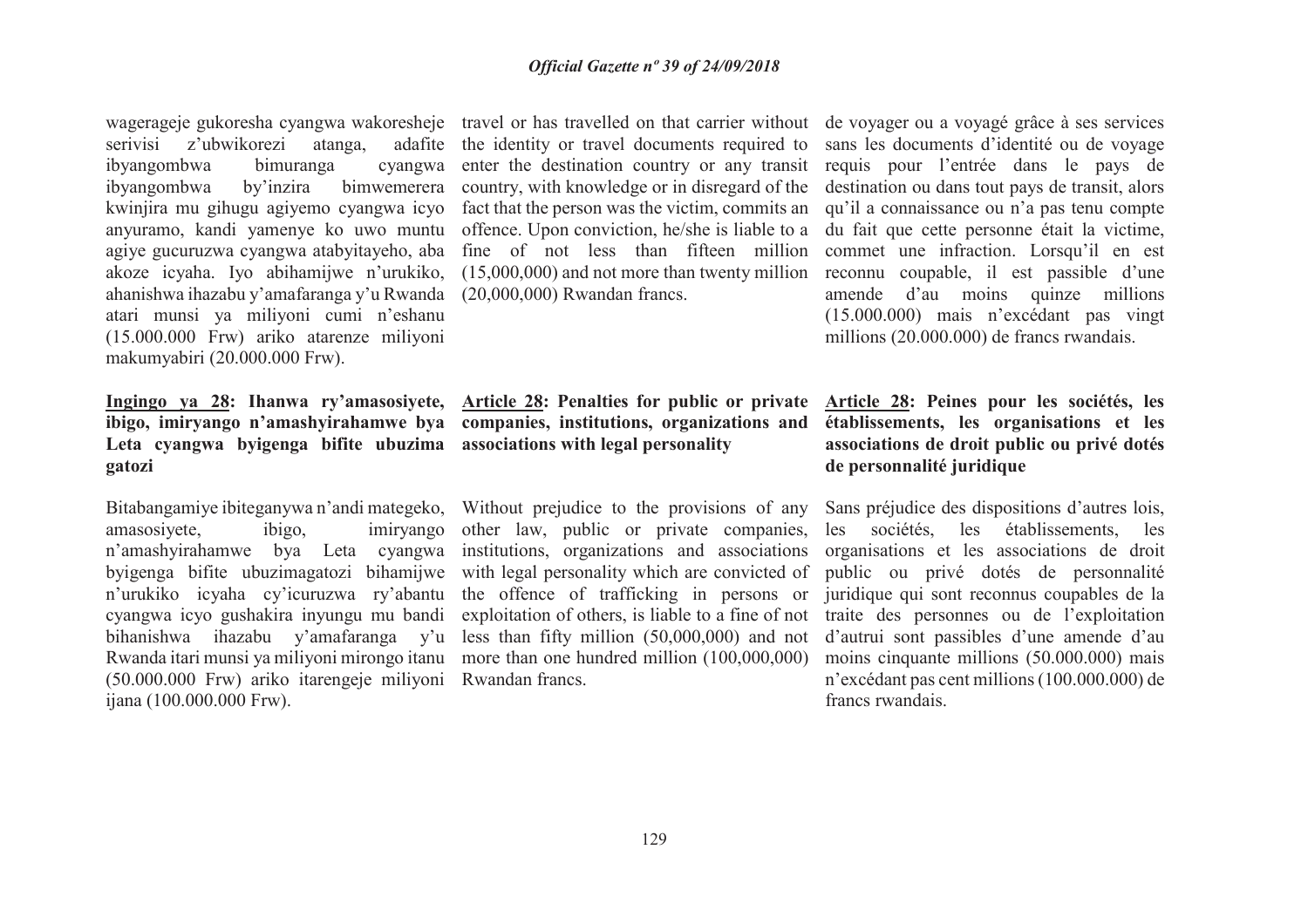### **yerekeye icyaha cy'icuruzwa ry'abantu**

Umuntu wese umenye amakuru ku muntu wakorewe icyaha cy'icuruzwa ry'abantu, ku ikorwa ry'icyo cyaha cyangwa ku mugambi wo kugikora ntabimenyeshe ubugenzacyaha cyangwa ubundi buyobozi bubifitiye ububasha, aba akoze icyaha. Iyo abihamijwe n'urukiko, ahanishwa igihano cy'igifungo kitari munsi y'umwaka umwe (1) ariko kitarenze imyaka itatu (3).

#### **Ingingo ya 29: Kudatanga amakuru Article 29: Failure to report the offence of Article 29: Omission de signaler trafficking in persons**

Any person who obtains information about the Toute personne qui obtient des informations victim, the commission of the offence of trafficking in persons, or the intention to commit the offence of trafficking in persons and fails to report it to the investigation bureau or another competent authority, commits an offence. Upon conviction, he/she is liable to imprisonment for a term of not less than one (1) year and not more than three (3) years.

### **l'infraction de traite des personnes**

 sur la victime, la commission de l'infraction de traite des personnes ou l'intention de la commettre et omet de le signaler à l'office d'investigation ou à toute autre autorité compétente commet une infraction. Lorsqu'elle en est reconnue coupable, elle est passible d'une peine d'emprisonnement d'au moins un (1) an mais n'excédant pas trois (3) ans.

#### **UMUTWE WA IV: INGINGO CHAPTER IV: MISCELLANEOUS AND ZINYURANYE N'IZISOZAFINAL PROVISIONS IV: DISPOSITIONS DIVERSES ET FINALES**

### **mu kubona ibimenyetso**

 kuboneka mu mahanga, inzego z'umutekano ubufatanye inzego bihuje inshingano mu bihugu by'amahanga hakurikijwe amategeko with relevant laws.abigenga.

### **countries in obtaining evidence**

tegeko hakenewe ibimenyetso bishobora this Law requires evidence that may be la présente loi exige des preuves qui peuvent n'izishinzwe gukurikirana ibyaha zisaba the prosecution cooperate with their de sécurité et de poursuite judiciaire obtained from abroad, the security organs and être obtenues à partir de l'étranger, les organes counterparts in foreign countries in accordance sollicitent le concours de leurs homologues

### **Ingingo ya 30: Ubufatanye n'amahangaArticle 30: Cooperation with foreign Article 30: Coopération avec l'étranger pour l'obtention des preuves**

Iyo mu gukurikirana ibyaha biteganywa n'iri If the prosecution of crimes provided for under Si la poursuite des infractions énoncées dans dans les pays étrangers conformément aux lois en la matière.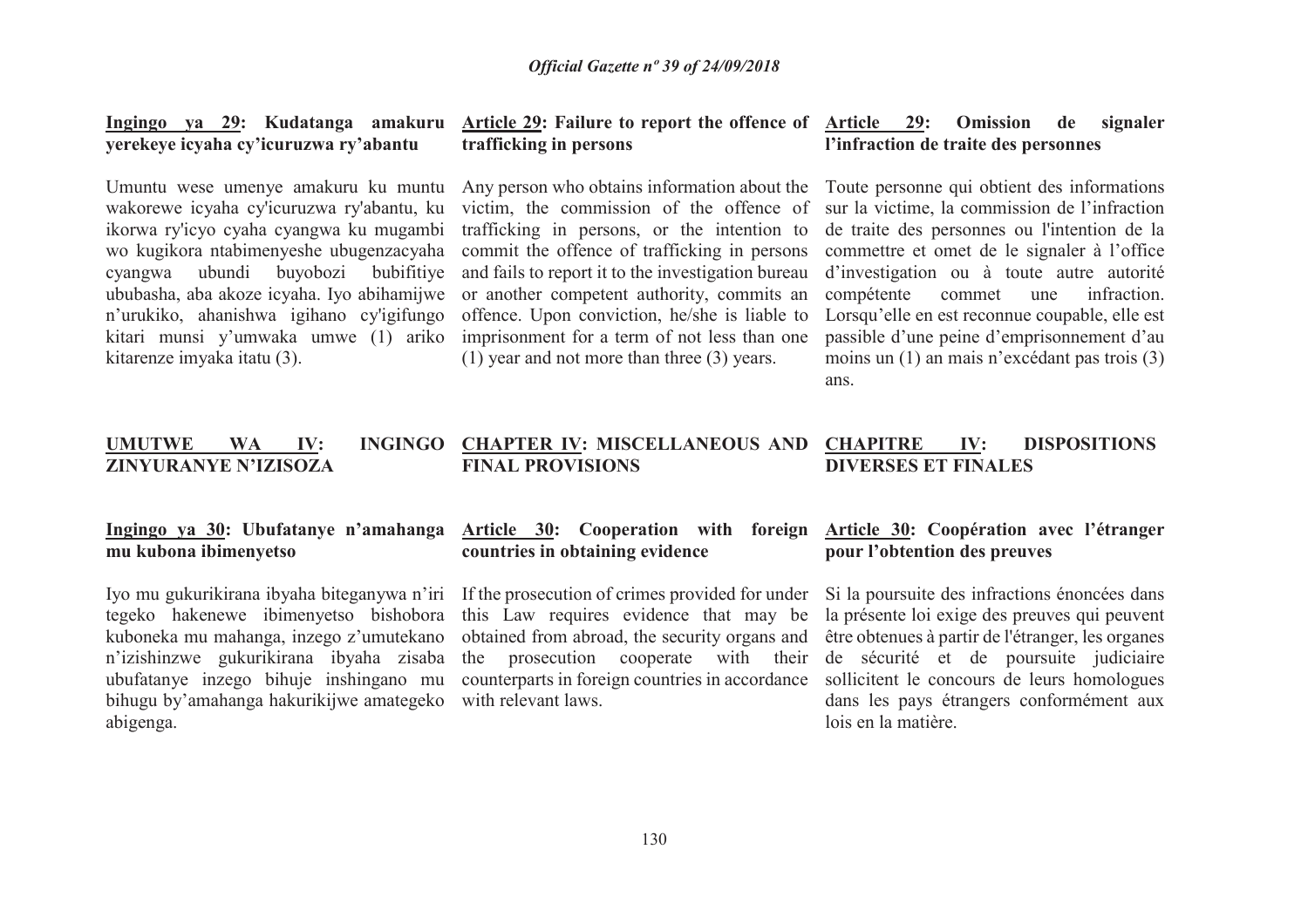| n'itorwa by'iri tegeko                                                                                                                 | Ingingo ya 31: Itegurwa, isuzumwa Article 31: Drafting, consideration and Article 31: Initiation, examen et adoption<br>adoption of this Law                                                                                                                                               | de la présente loi                                                                |  |
|----------------------------------------------------------------------------------------------------------------------------------------|--------------------------------------------------------------------------------------------------------------------------------------------------------------------------------------------------------------------------------------------------------------------------------------------|-----------------------------------------------------------------------------------|--|
| Iri<br>tegeko<br>ryateguwe<br>mu<br>rw'Icyongereza, risuzumwa kandi ritorwa mu and adopted in Ikinyarwanda.<br>rurimi rw'lkinyarwanda. | rurimi This Law was drafted in English, considered                                                                                                                                                                                                                                         | La présente loi a été initiée en anglais,<br>examinée et adoptée en Ikinyarwanda. |  |
| Ingingo va 32: Ivanwaho ry'ingingo Article 32: Repealing provision<br>z'amategeko                                                      |                                                                                                                                                                                                                                                                                            | <b>Article 32: Disposition abrogatoire</b>                                        |  |
| zinyuranyije na ryo zivanyweho.                                                                                                        | Ingingo zose z'amategeko abanziriza iri kandi All prior provisions contrary to this Law are Toutes les dispositions légales antérieures<br>hereby repealed.                                                                                                                                | contraires à la présente loi sont abrogées.                                       |  |
| Ingingo ya 33: Igihe iri tegeko ritangira Article 33: Commencement<br>gukurikizwa                                                      |                                                                                                                                                                                                                                                                                            | Article 33: Entrée en vigueur                                                     |  |
| Repubulika y'u Rwanda.                                                                                                                 | Iri tegeko ritangira gukurikizwa ku munsi This Law shall come into force on the date of La présente loi entre en vigueur le jour de sa<br>ritangarijweho mu Igazeti ya Leta ya its publication in the Official Gazette of the publication au Journal Officiel de la<br>Republic of Rwanda. | République du Rwanda.                                                             |  |